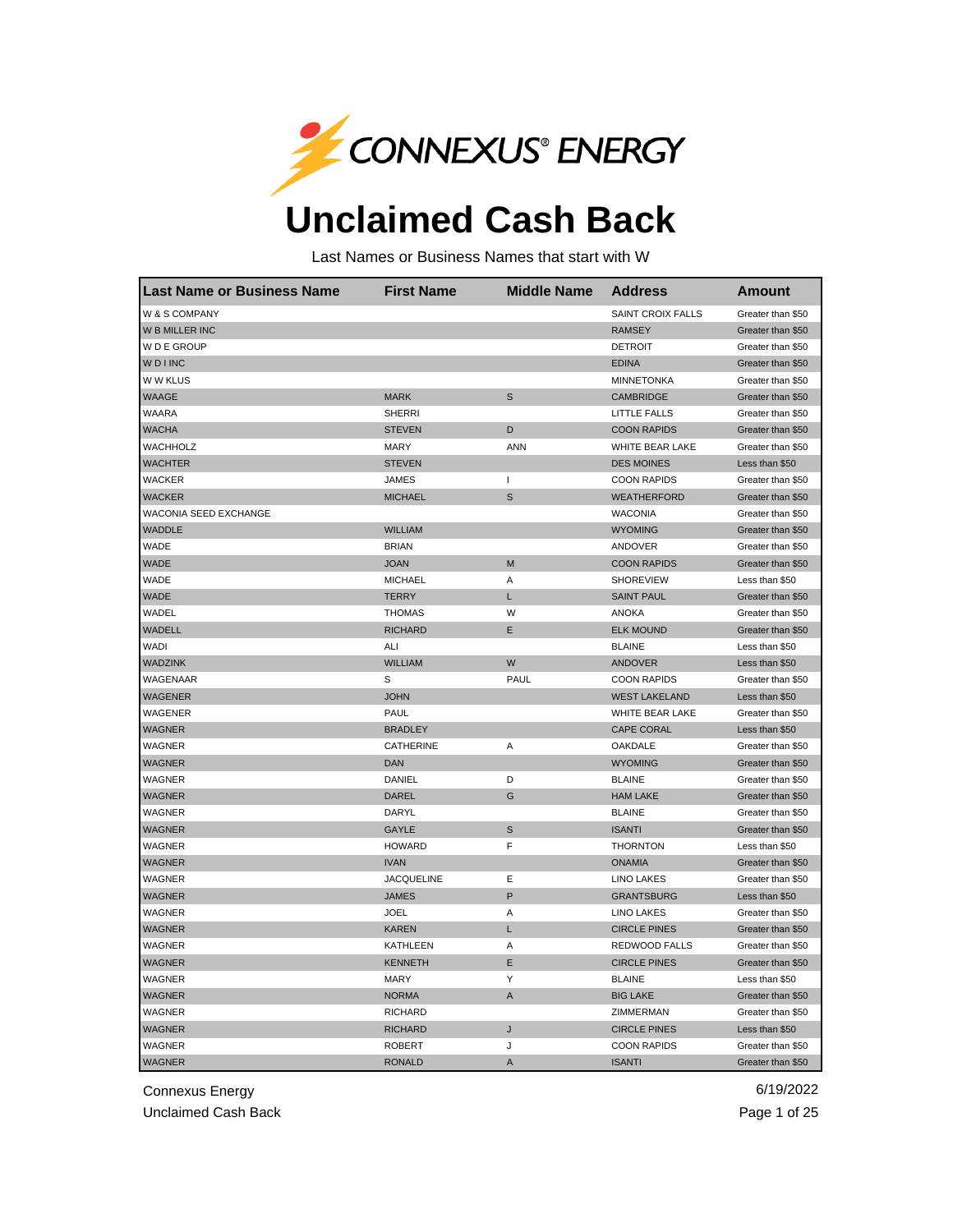| <b>Last Name or Business Name</b> | <b>First Name</b>               | <b>Middle Name</b> | <b>Address</b>                      | <b>Amount</b>                       |
|-----------------------------------|---------------------------------|--------------------|-------------------------------------|-------------------------------------|
| WAGNER                            | <b>RONALD</b>                   | V                  | <b>ANOKA</b>                        | Greater than \$50                   |
| <b>WAGNER</b>                     | <b>ROY</b>                      | C                  | <b>COON RAPIDS</b>                  | Greater than \$50                   |
| WAGNER                            | <b>SHARON</b>                   | Г                  | <b>ANOKA</b>                        | Greater than \$50                   |
| <b>WAGNER</b>                     | <b>SHIRLEY</b>                  | M                  | <b>APACHE JUNCTION</b>              | Greater than \$50                   |
| WAGNER                            | <b>SUSAN</b>                    | Г                  | ZIMMERMAN                           | Less than \$50                      |
| <b>WAGNER</b>                     | WILLIAM                         | D                  | <b>BLAINE</b>                       | Greater than \$50                   |
| WAGNER PAMELA P                   |                                 |                    | <b>PRINCETON</b>                    | Greater than \$50                   |
| WAHEEDUDDIN                       | <b>SALMAN</b>                   |                    | <b>FRIDLEY</b>                      | Less than \$50                      |
| WAHL                              | <b>CYNTHIA</b>                  |                    | <b>ANOKA</b>                        | Greater than \$50                   |
| <b>WAHL</b>                       | <b>CYNTHIA</b>                  | M                  | <b>ELK RIVER</b>                    | Less than \$50                      |
| <b>WAHL</b>                       | LEON                            | R                  | <b>WILLISTON</b>                    | Greater than \$50                   |
| <b>WAHL</b>                       | MICHAEL                         | D                  | <b>PRINCETON</b>                    | Greater than \$50                   |
| WAHL                              | RICHARD                         | O                  | <b>BLOOMINGTON</b>                  | Greater than \$50                   |
| <b>WAHL</b>                       | <b>WADE</b>                     | Κ                  | <b>MAHTOMEDI</b>                    | Greater than \$50                   |
| WAHLBERG                          | <b>DOUGLAS</b>                  | С                  | <b>ANOKA</b>                        | Less than \$50                      |
| <b>WAHLBERG</b>                   | WILLIAM                         |                    | <b>CIRCLE PINES</b>                 | Greater than \$50                   |
| WAHLE                             | <b>CHRISTOPHER</b>              | M                  | <b>COKATO</b>                       | Greater than \$50                   |
| <b>WAHLQUIST</b>                  | GAIL                            | L                  | <b>GOLDEN VALLEY</b>                | Greater than \$50                   |
| WAHLQUIST                         | WILLIAM                         | R                  | <b>BLOOMINGTON</b>                  | Greater than \$50                   |
| <b>WAHLROOS</b>                   | LEIGH                           |                    | <b>MINNEAPOLIS</b>                  | Less than \$50                      |
| WAIT                              | JON                             |                    | <b>VERONA</b>                       | Less than \$50                      |
| <b>WAIT</b>                       | <b>RICHARD</b>                  | W                  | <b>CEDAR</b>                        | Greater than \$50                   |
| WAIT                              | <b>RICHARD</b>                  | W                  | CEDAR                               | Greater than \$50                   |
| <b>WAITE</b>                      | <b>SALLY</b>                    | L                  | <b>ELBOW LAKE</b>                   | Greater than \$50                   |
| WAKEFIELD                         | <b>ROGER</b>                    | W                  | <b>ANOKA</b>                        | Greater than \$50                   |
| <b>WAKEM</b>                      | <b>STEVEN</b>                   | A                  | <b>HUGO</b>                         | Greater than \$50                   |
| WALBER                            | <b>JUDITH</b>                   | Α                  | <b>EDINA</b>                        | Greater than \$50                   |
| WALBERG                           | <b>ARDELL</b>                   | A                  | <b>ANOKA</b>                        | Greater than \$50                   |
| WALBERG                           | RICHARD                         | R                  | <b>BLAINE</b>                       | Greater than \$50                   |
| WALBERG                           | <b>SARA</b>                     |                    | <b>ELK RIVER</b>                    | Less than \$50                      |
|                                   |                                 |                    |                                     |                                     |
| WALBERG<br><b>WALBOLT</b>         | <b>THOMAS</b><br><b>PITISAK</b> | М                  | <b>CHAMPLIN</b><br><b>ELK RIVER</b> | Greater than \$50<br>Less than \$50 |
|                                   |                                 |                    |                                     |                                     |
| WALBRIDGE                         | <b>MICHAEL</b>                  | W                  | <b>BLAINE</b><br><b>COON RAPIDS</b> | Greater than \$50                   |
| <b>WALBRIDGE</b>                  | <b>TINA</b><br><b>DAVID</b>     | M                  |                                     | Greater than \$50                   |
| WALBURG                           |                                 | C                  | <b>IRONTON</b>                      | Greater than \$50                   |
| <b>WALBURN</b>                    | <b>BRAD</b>                     | J                  | <b>ISANTI</b>                       | Greater than \$50                   |
| WALCKER                           | <b>SCOTT</b>                    | R                  | <b>MARINE</b>                       | Greater than \$50                   |
| WALCZAK                           | <b>ELIZABETH</b>                | A                  | <b>ANDOVER</b>                      | Greater than \$50                   |
| <b>WALD</b>                       | <b>BRUCE</b>                    | M                  | <b>CIRCLE PINES</b>                 | Less than \$50                      |
| <b>WALD</b>                       | <b>COLLEEN</b>                  |                    | <b>ANDOVER</b>                      | Less than \$50                      |
| WALD                              | ROBERT                          | н                  | ANDOVER                             | Less than \$50                      |
| <b>WALD</b>                       | <b>SANDRA</b>                   | Κ                  | <b>COON RAPIDS</b>                  | Greater than \$50                   |
| WALDALE HOLDINGS LLC              |                                 |                    | <b>MINNEAPOLIS</b>                  | Greater than \$50                   |
| WALDEMAR                          | <b>DOUGLAS</b>                  | D                  | PEPPER PIKE                         | Greater than \$50                   |
| WALDEN                            | CARL                            | В                  | <b>MINNEAPOLIS</b>                  | Greater than \$50                   |
| <b>WALDERA</b>                    | SALLY                           | E                  | ANOKA                               | Less than \$50                      |
| WALDHOFF                          | CLINT                           |                    | <b>ELK RIVER</b>                    | Less than \$50                      |
| <b>WALDO</b>                      | <b>LAWRENCE</b>                 | R                  | PINE CITY                           | Less than \$50                      |
| <b>WALDO</b>                      | WADE                            | <b>NISTLER</b>     | PLYMOUTH                            | Greater than \$50                   |
| WALDOCH                           | <b>HEIDI</b>                    |                    | <b>SPRING LAKE PARK</b>             | Less than \$50                      |
| WALDOCH                           | TERRY                           |                    | <b>SAINT PAUL</b>                   | Less than \$50                      |
| WALDREN                           | <b>KENTON</b>                   | С                  | <b>ISANTI</b>                       | Greater than \$50                   |
| WALDRIFF                          | MARY                            |                    | <b>MOUNDSVIEW</b>                   | Greater than \$50                   |
| <b>WALDRON</b>                    | ANN                             | <b>MARIE</b>       | <b>BLAINE</b>                       | Greater than \$50                   |
| WALDRON                           | <b>BRAD</b>                     |                    | <b>ELK RIVER</b>                    | Greater than \$50                   |
| <b>WALDRON</b>                    | <b>JOHN</b>                     | S                  | <b>WABASHA</b>                      | Greater than \$50                   |

Unclaimed Cash Back **Page 2 of 25**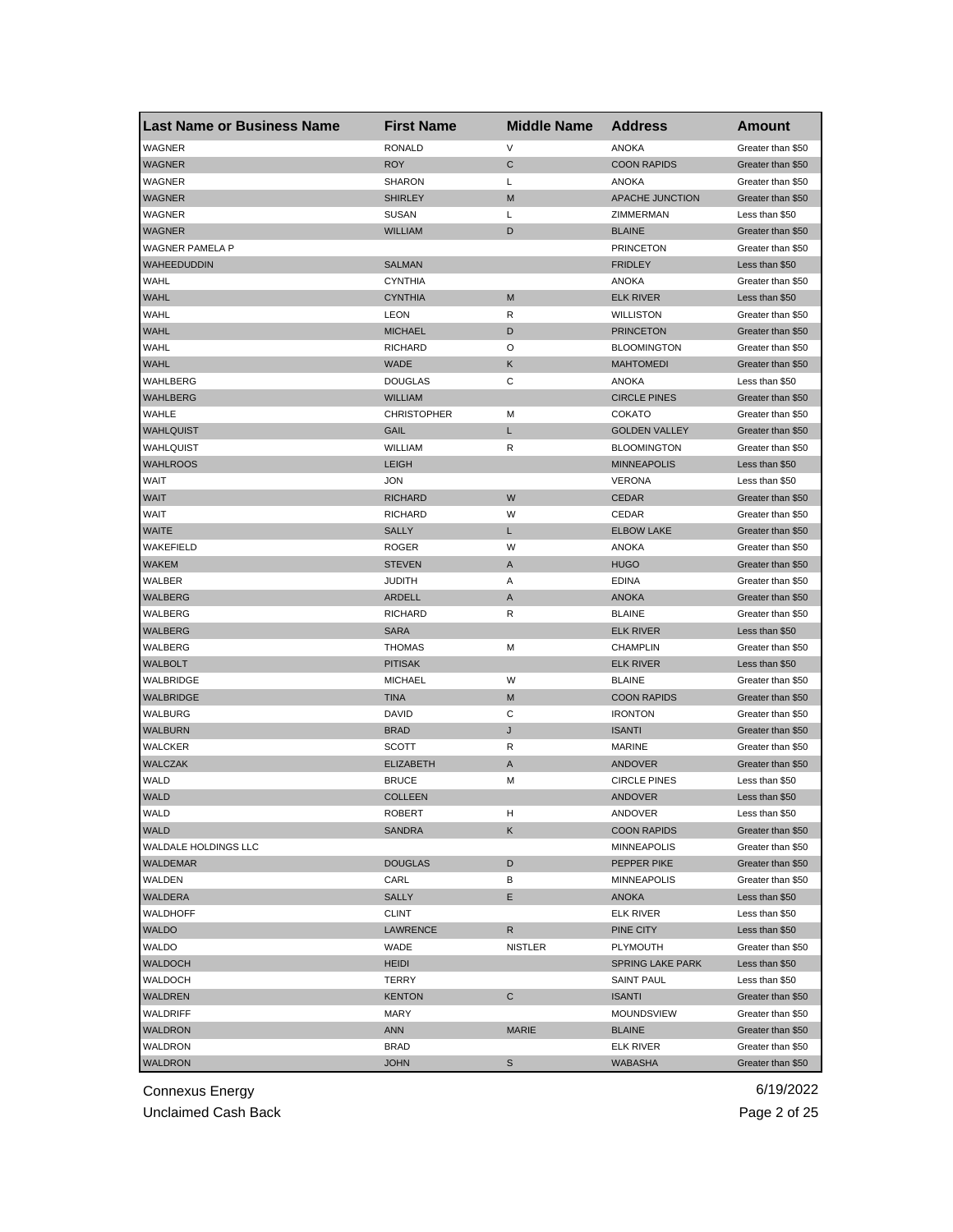| <b>Last Name or Business Name</b> | <b>First Name</b> | <b>Middle Name</b> | <b>Address</b>          | Amount            |
|-----------------------------------|-------------------|--------------------|-------------------------|-------------------|
| WALDVOGEL                         | <b>TOM</b>        |                    | WHITE BEAR LAKE         | Greater than \$50 |
| <b>WALES</b>                      | <b>MARK</b>       |                    | <b>BLAINE</b>           | Greater than \$50 |
| WALES                             | <b>MARK</b>       | Α                  | <b>COON RAPIDS</b>      | Greater than \$50 |
| <b>WALFOORT</b>                   | <b>MICHAEL</b>    | R                  | <b>LAKE ELMO</b>        | Less than \$50    |
| WALGREN                           | <b>JAMES</b>      | P                  | <b>ANOKA</b>            | Greater than \$50 |
| <b>WALKER</b>                     | <b>DAVID</b>      | R                  | <b>OAKDALE</b>          | Less than \$50    |
| WALKER                            | <b>DAWN</b>       | Ε                  | <b>SAINT PAUL</b>       | Less than \$50    |
| <b>WALKER</b>                     | <b>DOROTHY</b>    | Κ                  | <b>CAMBRIDGE</b>        | Greater than \$50 |
| WALKER                            | <b>GORDON</b>     |                    | <b>MISSOULA</b>         | Greater than \$50 |
| <b>WALKER</b>                     | <b>JAMES</b>      | R                  | <b>MINNEAPOLIS</b>      | Greater than \$50 |
| <b>WALKER</b>                     | JEFFREY           | W                  | <b>RAMSEY</b>           | Less than \$50    |
| <b>WALKER</b>                     | <b>JOSEPH</b>     | Κ                  | <b>BLAINE</b>           | Greater than \$50 |
| WALKER                            | LEONARD           | J                  | <b>COON RAPIDS</b>      | Greater than \$50 |
| <b>WALKER</b>                     | <b>LISA</b>       | M                  | <b>COON RAPIDS</b>      | Less than \$50    |
| WALKER                            | MAYNARD           | $\mathbf{I}$       | ZIMMERMAN               | Greater than \$50 |
| <b>WALKER</b>                     | <b>MICHAEL</b>    | G                  | <b>COON RAPIDS</b>      | Greater than \$50 |
| WALKER                            | <b>PAUL</b>       | м                  | <b>HAM LAKE</b>         | Less than \$50    |
| <b>WALKER</b>                     | <b>PAUL</b>       | R                  | <b>MALDEN</b>           | Less than \$50    |
| WALKER                            | RANDY             | н                  | CAMBRIDGE               | Greater than \$50 |
| <b>WALKER</b>                     | <b>RAYMOND</b>    | D                  | ZIMMERMAN               | Greater than \$50 |
| WALKER                            | <b>RICHARD</b>    | м                  | ZIMMERMAN               | Greater than \$50 |
| <b>WALKER</b>                     | <b>SARAH</b>      |                    | <b>MINNEAPOLIS</b>      | Less than \$50    |
| WALKER                            | <b>THOMAS</b>     | Κ                  | <b>KELSEY</b>           | Less than \$50    |
| <b>WALKER</b>                     | <b>TIMOTHY</b>    | Α                  | <b>LINDSTROM</b>        | Greater than \$50 |
| WALKER                            | <b>WILLIAM</b>    | G                  | ANOKA                   | Greater than \$50 |
| <b>WALKNER</b>                    | <b>LLOYD</b>      |                    | <b>ANDOVER</b>          | Greater than \$50 |
| WALKNER                           | NATHAN            | R                  | ANDOVER                 | Less than \$50    |
| <b>WALKOSZ</b>                    | <b>RICHARD</b>    | <b>JOHN</b>        | <b>RUSH CITY</b>        | Greater than \$50 |
| WALL                              |                   |                    | SAINT PAUL              | Greater than \$50 |
| WALL                              | <b>BRENDA</b>     | Г                  | <b>SAINT PAUL</b>       | Less than \$50    |
| WALL                              | <b>GEORGE</b>     | D                  | <b>GEORGETOWN</b>       | Greater than \$50 |
| WALL                              | <b>JAMES</b>      | J                  | <b>SAINT PAUL</b>       | Greater than \$50 |
| WALL                              | KARL              | н                  | <b>CHAMPLIN</b>         | Greater than \$50 |
| <b>WALL TO WALL</b>               |                   |                    | <b>ELK RIVER</b>        | Greater than \$50 |
| WALLACE                           | <b>BRAD</b>       | S                  | <b>OWATONNA</b>         | Greater than \$50 |
| WALLACE                           | CAROL             |                    | <b>ELK RIVER</b>        | Greater than \$50 |
| WALLACE                           | DEBRA             | J                  | <b>COON RAPIDS</b>      | Less than \$50    |
| <b>WALLACE</b>                    | <b>ELISSA</b>     | P                  | ZIMMERMAN               | Greater than \$50 |
| WALLACE                           | <b>KENNETH</b>    | R                  | <b>HAM LAKE</b>         | Greater than \$50 |
| <b>WALLACE</b>                    | KYLE              | B                  | <b>ELK RIVER</b>        | Less than \$50    |
| WALLACE                           | LORRI             | Α                  | DAYTON                  | Less than \$50    |
| WALLACE                           | LYNNEA            |                    | <b>BLAINE</b>           | Greater than \$50 |
| WALLACE                           | MELISSA           |                    | <b>BUFFALO</b>          | Less than \$50    |
| WALLACE                           | <b>MELISSA</b>    | M                  | <b>CIRCLE PINES</b>     | Greater than \$50 |
| WALLACE                           | MIKE              |                    | <b>BRAHAM</b>           | Greater than \$50 |
| WALLACE                           | <b>PATRICK</b>    | R                  | <b>COON RAPIDS</b>      | Greater than \$50 |
| WALLACE                           | <b>RONALD</b>     | Г                  | <b>COON RAPIDS</b>      | Greater than \$50 |
| WALLACE                           | <b>SHON</b>       |                    | <b>FOREST LAKE</b>      | Greater than \$50 |
| WALLENBECKER                      | <b>THOMAS</b>     |                    | <b>BLAINE</b>           | Greater than \$50 |
| WALLER                            | JIM               | R                  | <b>CIRCLE PINES</b>     | Greater than \$50 |
| WALLIN                            | DALE              |                    | <b>BLAINE</b>           | Greater than \$50 |
| <b>WALLIN</b>                     | <b>DANA</b>       | M                  | <b>CEDAR</b>            | Greater than \$50 |
| WALLIN                            | ERNEST            | R                  | <b>PRINCETON</b>        | Greater than \$50 |
| <b>WALLIN</b>                     | LARRY             | С                  | <b>COLUMBIA HEIGHTS</b> | Less than \$50    |
| WALLIN                            | LISA              | Α                  | <b>FOREST LAKE</b>      | Less than \$50    |
| <b>WALLIN</b>                     | <b>SEAN</b>       | F                  | <b>RICHFIELD</b>        | Greater than \$50 |
|                                   |                   |                    |                         |                   |

Unclaimed Cash Back **Page 3 of 25**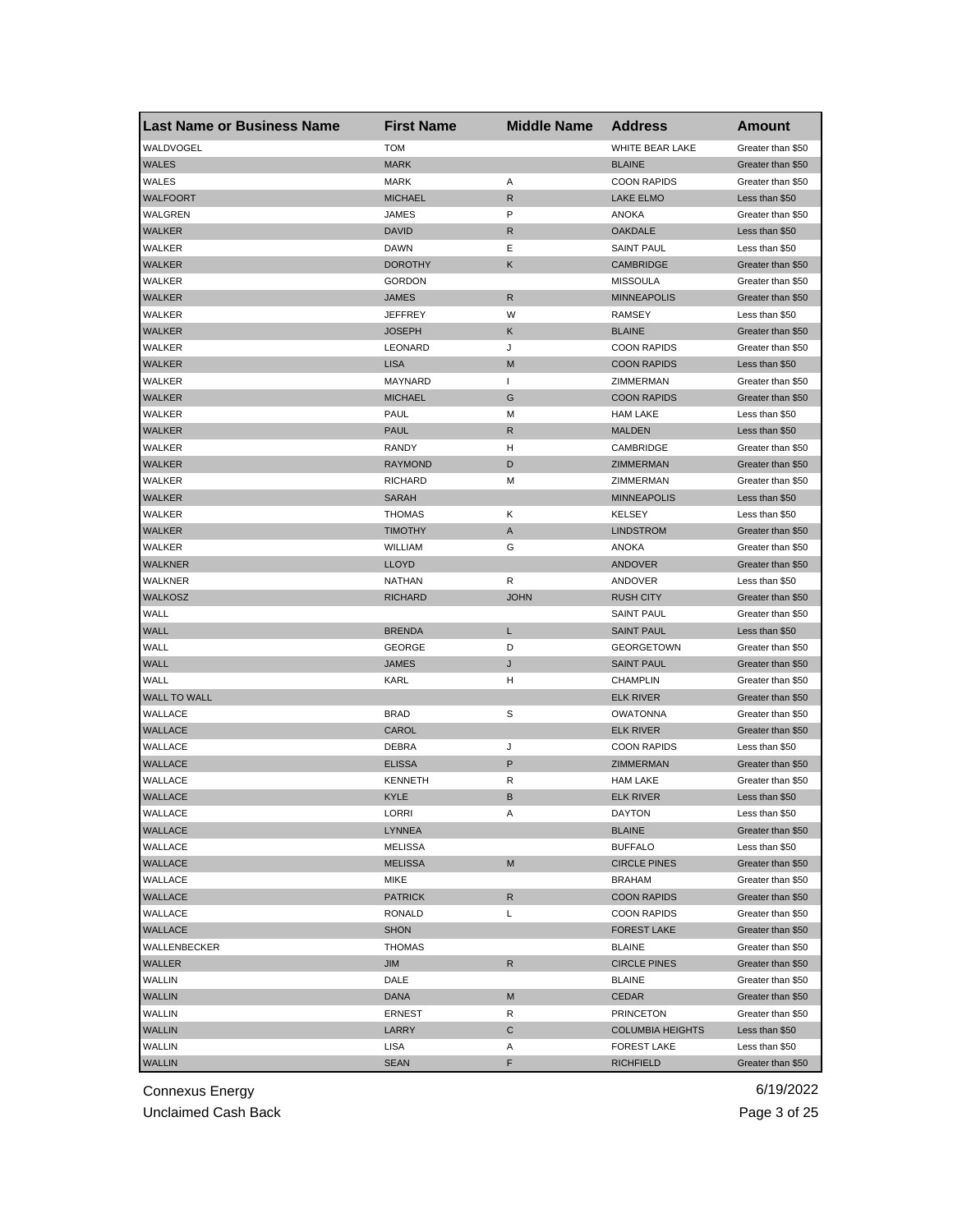| <b>Last Name or Business Name</b> | <b>First Name</b> | <b>Middle Name</b> | <b>Address</b>          | <b>Amount</b>     |
|-----------------------------------|-------------------|--------------------|-------------------------|-------------------|
| <b>WALLIS</b>                     | <b>CHARLES</b>    | J                  | <b>MINNEAPOLIS</b>      | Less than \$50    |
| <b>WALLIS</b>                     | <b>DENNIS</b>     | M                  | <b>SAINT PAUL</b>       | Greater than \$50 |
| WALLRAFF                          | <b>RONALD</b>     | т                  | <b>SAINT PAUL</b>       | Less than \$50    |
| <b>WALLS</b>                      | <b>TODD</b>       |                    | <b>STILLWATER</b>       | Greater than \$50 |
| WALLSKOG                          | <b>ROBERT</b>     | V                  | <b>COON RAPIDS</b>      | Greater than \$50 |
| <b>WALLUM</b>                     | JULIE             | A                  | <b>BLAINE</b>           | Greater than \$50 |
| WALMSLEY                          | <b>DONALD</b>     | F                  | <b>NEW BRIGHTON</b>     | Less than \$50    |
| WALQUIST                          | <b>RICHARD</b>    |                    | <b>COLUMBIA HEIGHTS</b> | Less than \$50    |
| WALSH                             | <b>KATHY</b>      | Г                  | <b>COON RAPIDS</b>      | Less than \$50    |
| <b>WALSH</b>                      | <b>NAHIMA</b>     |                    | <b>COON RAPIDS</b>      | Greater than \$50 |
| <b>WALSH</b>                      | <b>NANCY</b>      | Α                  | <b>SOUTH BELOIT</b>     | Greater than \$50 |
| WALSH                             | <b>PATRICK</b>    | т                  | <b>COON RAPIDS</b>      | Greater than \$50 |
| WALSH                             | <b>TIMOTHY</b>    | В                  | <b>SAINT PAUL</b>       | Greater than \$50 |
| <b>WALSH</b>                      | <b>WILLIAM</b>    | C                  | <b>RUSH CITY</b>        | Greater than \$50 |
| WALSTAD                           | <b>DOUGLAS</b>    | L                  | <b>OSAKIS</b>           | Less than \$50    |
| <b>WALSTAD</b>                    | <b>JOANN</b>      | M                  | <b>BLAINE</b>           | Greater than \$50 |
| WALSTAD                           | <b>KARLAN</b>     | G                  | ANDOVER                 | Greater than \$50 |
| <b>WALSTAD</b>                    | <b>MARLA</b>      | J                  | <b>COON RAPIDS</b>      | Greater than \$50 |
| WALSTROM                          | <b>TIMOTHY</b>    | L                  | CAMBRIDGE               | Greater than \$50 |
| WALTER                            | <b>ALAN</b>       | P                  | <b>HAM LAKE</b>         | Greater than \$50 |
| WALTER                            | ANGELA            | J                  | <b>ANOKA</b>            | Less than \$50    |
| <b>WALTER</b>                     | <b>DANIEL</b>     |                    | <b>ROGERS</b>           | Greater than \$50 |
| WALTER                            | <b>JEFFREY</b>    | М                  | <b>FOREST LAKE</b>      | Greater than \$50 |
| <b>WALTER</b>                     | <b>PAUL</b>       |                    | <b>MINNEAPOLIS</b>      | Greater than \$50 |
| WALTERS                           | <b>ANTHONY</b>    | Ε                  | <b>SAINT FRANCIS</b>    | Greater than \$50 |
| <b>WALTERS</b>                    | <b>BECKY</b>      | L                  | <b>BIG LAKE</b>         | Greater than \$50 |
| WALTERS                           | <b>EUGENE</b>     | Α                  | ANOKA                   | Greater than \$50 |
| <b>WALTERS</b>                    | <b>JOE</b>        |                    | <b>RAMSEY</b>           | Less than \$50    |
| WALTERS                           | PAUL              | L                  | <b>WACONIA</b>          | Greater than \$50 |
| <b>WALTERS</b>                    | <b>WILLIAM</b>    | G                  | <b>SCHOFIELD</b>        | Greater than \$50 |
| WALTHER                           | <b>RON</b>        |                    | <b>BECKER</b>           | Greater than \$50 |
| <b>WALTON</b>                     | <b>CINDY</b>      | Г                  | <b>ANOKA</b>            | Greater than \$50 |
| <b>WALTON</b>                     | DANIEL            | J                  | CEDAR                   | Greater than \$50 |
| <b>WALTON</b>                     | <b>KENNETH</b>    | Ε                  | <b>CEDAR</b>            | Greater than \$50 |
| <b>WALTON</b>                     | <b>MARK</b>       |                    | <b>ANOKA</b>            | Greater than \$50 |
| <b>WALTON</b>                     | <b>OWEDA</b>      |                    | <b>ANOKA</b>            | Greater than \$50 |
| <b>WALTON</b>                     | <b>ROBERT</b>     | L                  | <b>BOISE</b>            | Greater than \$50 |
| <b>WALTZ</b>                      | DARRY             |                    | <b>FOREST LAKE</b>      | Greater than \$50 |
| WALZ                              | <b>RONALD</b>     | Α                  | ELK RIVER               | Less than \$50    |
| WALZAK                            | <b>JIM</b>        |                    | <b>COON RAPIDS</b>      | Greater than \$50 |
| WAMHOFF                           | CLINTON           | A                  | <b>MOUNDSVIEW</b>       | Greater than \$50 |
| WAMSLEY                           | DUANE             | J                  | <b>WYOMING</b>          | Greater than \$50 |
| WAMSLEY                           | WAYNE             |                    | <b>ELK RIVER</b>        | Less than \$50    |
| WANDER                            | ARLEEN            | R                  | CEDAR                   | Greater than \$50 |
| WANDER                            | DANIEL            | Α                  | MAPLE GROVE             | Greater than \$50 |
| WANDER                            | <b>JASON</b>      |                    | RAMSEY                  | Greater than \$50 |
| WANDER                            | <b>ROBERT</b>     | S                  | CAMBRIDGE               | Greater than \$50 |
| WANDERSEE                         | ANGELA            |                    | CEDAR                   | Less than \$50    |
| <b>WANG</b>                       | CHAO-WEI          | DAVID              | <b>MONTICELLO</b>       | Greater than \$50 |
| <b>WANG</b>                       | <b>EDITH</b>      | M                  | PENSACOLA               | Less than \$50    |
| WANGRUD                           | <b>JASON</b>      | Г                  | <b>COON RAPIDS</b>      | Greater than \$50 |
| <b>WANHALA</b>                    | <b>WILLIAM</b>    | J                  | <b>PLYMOUTH</b>         | Greater than \$50 |
| WANNER                            | <b>CHRISTINE</b>  |                    | MINNETONKA              | Greater than \$50 |
| <b>WANOUS</b>                     | <b>LISA</b>       |                    | OAK GROVE               | Less than \$50    |
| WANQUIST                          | <b>DONALD</b>     |                    | <b>COON RAPIDS</b>      | Greater than \$50 |
| WANQUIST                          | <b>TERRIE</b>     | L                  | <b>BLAINE</b>           | Greater than \$50 |
|                                   |                   |                    |                         |                   |

Unclaimed Cash Back **Page 4 of 25**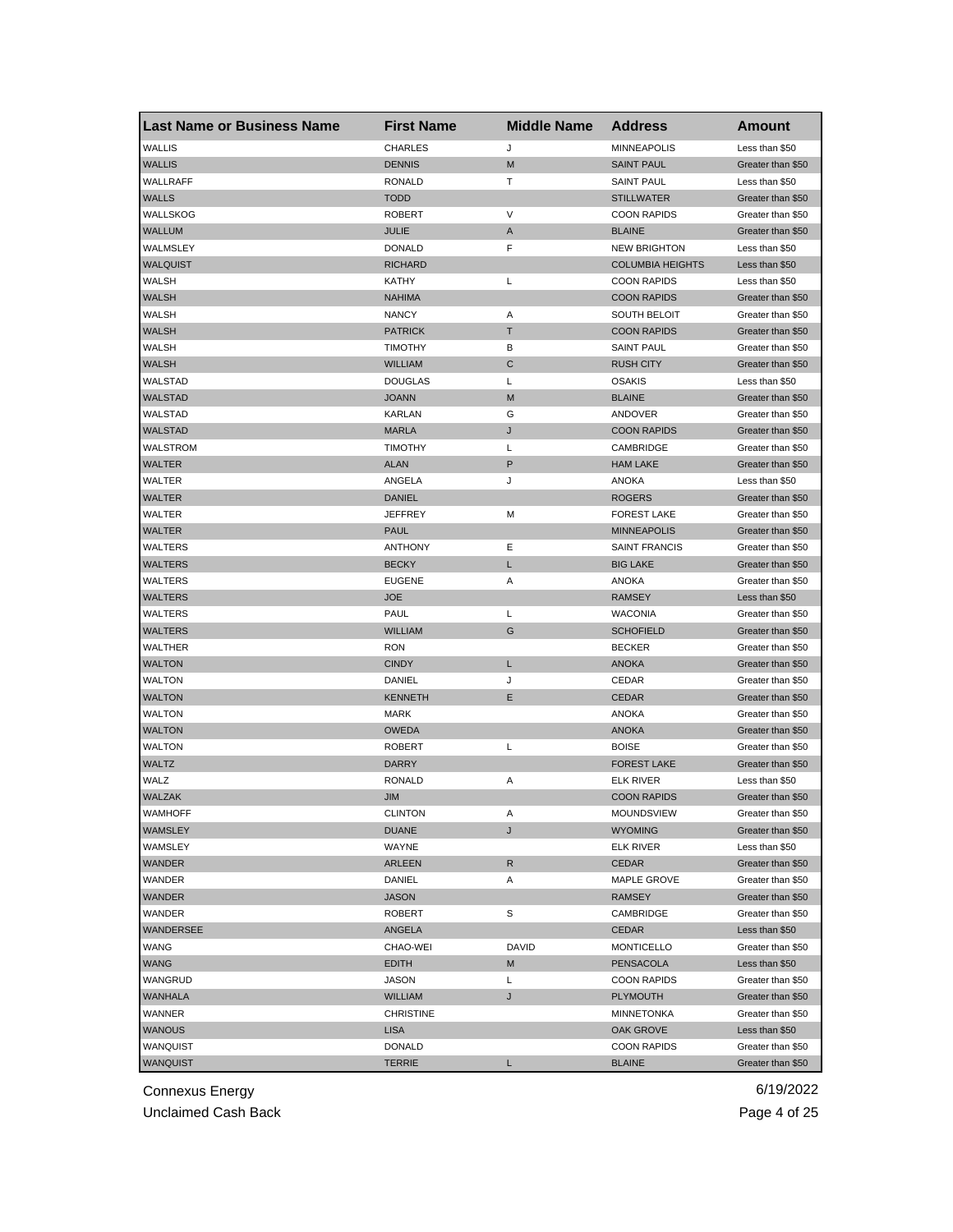| <b>Last Name or Business Name</b> | <b>First Name</b>  | <b>Middle Name</b> | <b>Address</b>         | <b>Amount</b>     |
|-----------------------------------|--------------------|--------------------|------------------------|-------------------|
| WANSTROM                          | <b>OLIVER</b>      | <b>DEMAR</b>       | <b>AITKIN</b>          | Less than \$50    |
| WARD                              | <b>BRUCE</b>       | Е                  | <b>BOTHELL</b>         | Greater than \$50 |
| WARD                              | DAVID              | J                  | <b>ORANGE PARK</b>     | Greater than \$50 |
| <b>WARD</b>                       | <b>DEBORAH</b>     | J                  | <b>SAINT PAUL</b>      | Greater than \$50 |
| WARD                              | <b>DUKE</b>        |                    | <b>MINNEAPOLIS</b>     | Less than \$50    |
| <b>WARD</b>                       | <b>GLENN</b>       | Κ                  | <b>CAMBRIDGE</b>       | Greater than \$50 |
| WARD                              | LINDA              | Α                  | <b>FRIDLEY</b>         | Greater than \$50 |
| <b>WARD</b>                       | <b>MARK</b>        |                    | ANDOVER                | Less than \$50    |
| WARD                              | <b>SUSAN</b>       |                    | CAMBRIDGE              | Greater than \$50 |
| <b>WARD HOMES LTD</b>             |                    |                    | <b>MINNEAPOLIS</b>     | Greater than \$50 |
| WARD LAKE CONST INC               |                    |                    | <b>FRIDLEY</b>         | Greater than \$50 |
| WARD LAKE SOD INC                 |                    |                    | <b>PEORIA</b>          | Greater than \$50 |
| WARD LAKE SOD INC                 |                    |                    | <b>PEORIA</b>          | Greater than \$50 |
| <b>WARHOL</b>                     | <b>GREGORY</b>     |                    | <b>VADNAIS HEIGHTS</b> | Greater than \$50 |
| WARHOL                            | PEGGY              |                    | ELK RIVER              | Greater than \$50 |
| <b>WARHOL</b>                     | <b>ROBERT</b>      | M                  | <b>COON RAPIDS</b>     | Greater than \$50 |
| WARHOL                            | <b>THERESA</b>     | м                  | <b>MINNEAPOLIS</b>     | Greater than \$50 |
| <b>WARHOL</b>                     | WILLIAM            | J                  | <b>MINNEAPOLIS</b>     | Greater than \$50 |
| WARIAKOIS                         | <b>THEODORE</b>    |                    | <b>SHAFER</b>          | Greater than \$50 |
| <b>WARK</b>                       | JIM                | Ε                  | <b>PRINCETON</b>       | Greater than \$50 |
| <b>WARK</b>                       | LINDLEY            | W                  | <b>BLAINE</b>          | Greater than \$50 |
| <b>WARKE</b>                      | <b>CRAIG</b>       | $\mathbb S$        | <b>LUCK</b>            | Greater than \$50 |
| <b>WARLICH</b>                    | <b>EUGENE</b>      | м                  | <b>ST PAUL</b>         | Greater than \$50 |
| <b>WARM</b>                       | <b>MELVIN</b>      | A                  | CAMBRIDGE              | Greater than \$50 |
| WARMBOLD                          | <b>DORRANCE</b>    |                    | <b>COON RAPIDS</b>     | Greater than \$50 |
| <b>WARMBOLD</b>                   | <b>DORRANCE</b>    |                    | ANDOVER                | Greater than \$50 |
| WARN                              | LARRY              | D                  | <b>FOREST LAKE</b>     | Greater than \$50 |
| <b>WARNEKE</b>                    | <b>BILL</b>        |                    | <b>ELK RIVER</b>       | Greater than \$50 |
| WARNEKE                           | <b>DOUGLAS</b>     |                    | ELK RIVER              | Greater than \$50 |
| <b>WARNER</b>                     | BETTE              | W                  | <b>ROSEVILLE</b>       | Less than \$50    |
| WARNER                            | <b>HENRY</b>       | J                  | <b>MINNEAPOLIS</b>     | Greater than \$50 |
| <b>WARNER</b>                     | <b>JAMES</b>       |                    | <b>STILLWATER</b>      | Greater than \$50 |
| WARNER                            | KARIN              | J                  | <b>BLAINE</b>          | Greater than \$50 |
| <b>WARNER</b>                     | <b>KRISTOPHER</b>  |                    | <b>PRINCETON</b>       | Less than \$50    |
| WARNER                            | LAURENCE           |                    | <b>BLAINE</b>          | Greater than \$50 |
| WARNER                            | <b>NANCY</b>       | L                  | POMPANO BEACH          | Less than \$50    |
| WARNER                            | SCOTT              | С                  | WAUKESHA               | Greater than \$50 |
| WARNER                            | STEVE              | P                  | <b>RAMSEY</b>          | Greater than \$50 |
| <b>WARNERT</b>                    | PAUL               | D                  | <b>SIOUX FALLS</b>     | Greater than \$50 |
| <b>WARNEST</b>                    | <b>NANCY</b>       | L                  | <b>GLENDALE</b>        | Greater than \$50 |
| WARNKE                            | ANN                | M                  | GRANT                  | Less than $$50$   |
| <b>WARNKE</b>                     | CHAD               | D                  | <b>RODGERS</b>         | Less than \$50    |
| WARNKE                            | <b>CHRISTOPHER</b> | Г                  | MARSHALL               | Less than \$50    |
| <b>WARNKE</b>                     | SHERRI             | L                  | <b>ROGERS</b>          | Less than \$50    |
| WARNKE                            | <b>VICKI</b>       |                    | <b>ELK RIVER</b>       | Greater than \$50 |
| <b>WARNTJES</b>                   | DAVE               | W                  | <b>BURLINGTON</b>      | Greater than \$50 |
| WARPULA                           | MARY               | P                  | MINNEAPOLIS            | Greater than \$50 |
| WARREN                            | <b>CHRISTINA</b>   | R                  | LINDSTROM              | Less than \$50    |
| WARREN                            | DANIEL             |                    | <b>PRINCETON</b>       | Greater than \$50 |
| WARREN                            | EARL               | J                  | <b>MINNEAPOLIS</b>     | Greater than \$50 |
| WARREN                            | LEO                | P                  | WOODBURY               | Greater than \$50 |
| WARREN                            | <b>RICHARD</b>     | D                  | <b>COON RAPIDS</b>     | Greater than \$50 |
| WARREN                            | SHARON             | R                  | <b>COON RAPIDS</b>     | Greater than \$50 |
| WARREN                            | STEVE              | Α                  | <b>PRINCETON</b>       | Greater than \$50 |
| WARREN                            | WENDY              | Г                  | NORTH SAINT PAUL       | Less than \$50    |
| <b>WARREN</b>                     | <b>WILLIAM</b>     | С                  | CEDAR                  | Greater than \$50 |
|                                   |                    |                    |                        |                   |

Unclaimed Cash Back **Page 5 of 25**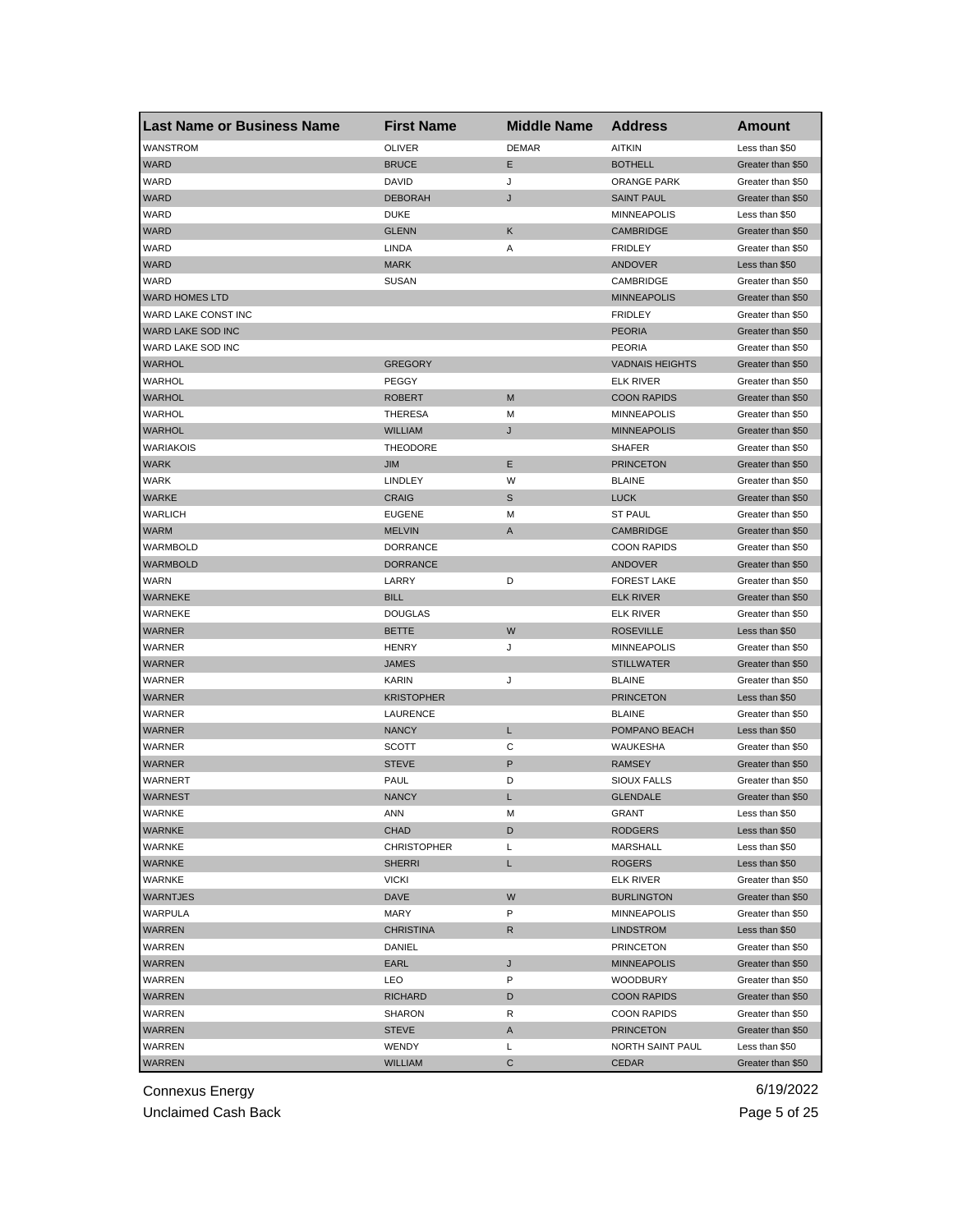| <b>Last Name or Business Name</b> | <b>First Name</b>      | <b>Middle Name</b> | <b>Address</b>                 | <b>Amount</b>     |
|-----------------------------------|------------------------|--------------------|--------------------------------|-------------------|
| WARREN                            | WILLIAM                | R                  | <b>COON RAPIDS</b>             | Greater than \$50 |
| <b>WARRINGTON</b>                 | <b>DEREK</b>           | Ε                  | <b>AUSTIN</b>                  | Greater than \$50 |
| <b>WARRINGTON</b>                 | <b>JOANN</b>           |                    | <b>BETHEL</b>                  | Less than \$50    |
| <b>WARRIOR</b>                    | <b>DEBRA</b>           | Κ                  | <b>ANOKA</b>                   | Greater than \$50 |
| WARRIOR,                          | ALLEN                  |                    | <b>ANOKA</b>                   | Less than \$50    |
| WARSHAW                           | ANNE                   |                    | <b>SHOREVIEW</b>               | Greater than \$50 |
| WARTA                             | <b>THOMAS</b>          | Е                  | <b>COON RAPIDS</b>             | Greater than \$50 |
| <b>WARYAN</b>                     | <b>MARK</b>            | A                  | <b>WEST POINT</b>              | Greater than \$50 |
| WARZALA                           | <b>DOUGLAS</b>         | G                  | <b>ROCHESTER</b>               | Greater than \$50 |
| <b>WARZECHA</b>                   | <b>ALOIS</b>           |                    | <b>BECKER</b>                  | Greater than \$50 |
| WARZECHA                          | ANGELA                 | М                  | <b>BRAHAM</b>                  | Less than \$50    |
| <b>WASCHE</b>                     | <b>ROBERT</b>          | Т                  | <b>OTTERTAIL</b>               | Greater than \$50 |
| WASHATKA                          | ELLEN                  | J                  | <b>COON RAPIDS</b>             | Less than \$50    |
| <b>WASHBURN</b>                   | <b>TERRY</b>           | D                  | PELICAN RAPIDS                 | Greater than \$50 |
| WASHINGTON                        | ERIN                   |                    | <b>COON RAPIDS</b>             | Less than \$50    |
| WASIELEWSKI                       | CAROL                  | Α                  | <b>CEDAR</b>                   | Greater than \$50 |
| WASIK                             | ERIC                   |                    | <b>MONTICELLO</b>              | Less than \$50    |
| WASILEWSKI                        | <b>WENDY</b>           |                    | <b>PLYMOUTH</b>                | Less than \$50    |
| WASKA                             | DAVID                  |                    | SPRING LK PK                   | Greater than \$50 |
| <b>WASKEY</b>                     | <b>MICHAEL</b>         | Ε                  | <b>ELK RIVER</b>               | Greater than \$50 |
| WASSERMANN                        | <b>KAREN</b>           |                    | <b>SHOREVIEW</b>               | Greater than \$50 |
| <b>WASTE</b>                      | <b>DENNIS</b>          |                    | <b>SAINT PAUL</b>              | Greater than \$50 |
| WASTE                             | <b>GREGORY</b>         | J                  | <b>BIG LAKE</b>                | Less than \$50    |
| <b>WASTE</b>                      | <b>ROBERT</b>          | н                  | <b>LINO LAKES</b>              | Less than \$50    |
| WATCZAK                           | <b>JENNIFER</b>        | Г                  | <b>SAINT CLOUD</b>             | Greater than \$50 |
| WATERCOTT                         | <b>TERESA</b>          |                    | <b>ISANTI</b>                  | Greater than \$50 |
| WATERCOTT                         | <b>TERESA</b>          | М                  | <b>ISANTI</b>                  | Greater than \$50 |
| <b>WATERCOTT</b>                  | <b>THOMAS</b>          | J                  | <b>MINNEAPOLIS</b>             | Greater than \$50 |
| WATERHOUSE                        | WILLIAM                | R                  | <b>BROOKLYN CENTER</b>         | Greater than \$50 |
| WATERPROOFING, INC                |                        |                    | NORTH SAINT PAUL               | Greater than \$50 |
| WATERS                            | С                      | <b>VICTOR</b>      | <b>ANOKA</b>                   | Greater than \$50 |
| WATERS                            | <b>DONALD</b>          | Е                  | <b>COON RAPIDS</b>             | Less than \$50    |
| WATHEN                            | <b>DAVID</b>           | Α                  | <b>COON RAPIDS</b>             | Greater than \$50 |
| <b>WATJE</b>                      | <b>WENDY</b>           | Κ                  | <b>NORTH MANKATO</b>           | Less than \$50    |
|                                   |                        | R                  |                                |                   |
| <b>WATKINS</b>                    | <b>COLBERT</b>         | Ε                  | PLYMOUTH<br><b>MINNEAPOLIS</b> | Greater than \$50 |
| <b>WATKINS</b>                    | <b>MICHAEL</b>         |                    | <b>KNOXVILLE</b>               | Greater than \$50 |
| <b>WATKINS</b>                    | TERRI<br><b>DANIEL</b> | Α                  |                                | Greater than \$50 |
| <b>WATSON</b>                     |                        | J                  | <b>CEDAR</b>                   | Greater than \$50 |
| WATSON                            | DEAN                   | R                  | <b>COON RAPIDS</b>             | Less than \$50    |
| <b>WATSON</b>                     | <b>DEBRA</b>           | Κ                  | <b>SHOREVIEW</b>               | Greater than \$50 |
| WAISON                            | LINDSAY                |                    | <b>BLAINE</b>                  | Less than \$50    |
| <b>WATSON</b>                     | <b>LYLE</b>            | С                  | <b>STANCHFIELD</b>             | Greater than \$50 |
| <b>WATSON</b>                     | LYLE                   | С                  | ANOKA                          | Less than \$50    |
| <b>WATSON</b>                     | <b>TERRY</b>           |                    | <b>CIRCLE PINES</b>            | Greater than \$50 |
| <b>WATSON</b>                     | VAL                    | L                  | <b>STILLWATER</b>              | Greater than \$50 |
| <b>WATSON &amp; CARP P A II</b>   |                        |                    | <b>BLAINE</b>                  | Greater than \$50 |
| WATTS                             | FRED                   |                    | <b>ELK RIVER</b>               | Greater than \$50 |
| <b>WATTS</b>                      | <b>GERALD</b>          |                    | <b>COON RAPIDS</b>             | Greater than \$50 |
| WATTS                             | <b>KAREN</b>           | Μ                  | <b>GLENDALE</b>                | Greater than \$50 |
| WATTS                             | <b>ROBERT</b>          | A                  | <b>BLAINE</b>                  | Greater than \$50 |
| WAWERSICH                         | <b>JOHN</b>            |                    | <b>BROOKLYN CENTER</b>         | Greater than \$50 |
| WAWRZYNSKI                        | <b>ROBERT</b>          | P                  | <b>CONIFER</b>                 | Greater than \$50 |
| WAX                               | GREG                   |                    | <b>COON RAPIDS</b>             | Greater than \$50 |
| WAY                               | <b>STEVEN</b>          | D                  | <b>FOREST LAKE</b>             | Greater than \$50 |
| WAYMAN                            | <b>MICHAEL</b>         | R                  | <b>RAMSEY</b>                  | Greater than \$50 |
| <b>WAYNE HOMES</b>                |                        |                    | <b>MILACA</b>                  | Less than \$50    |

Unclaimed Cash Back **Page 6 of 25**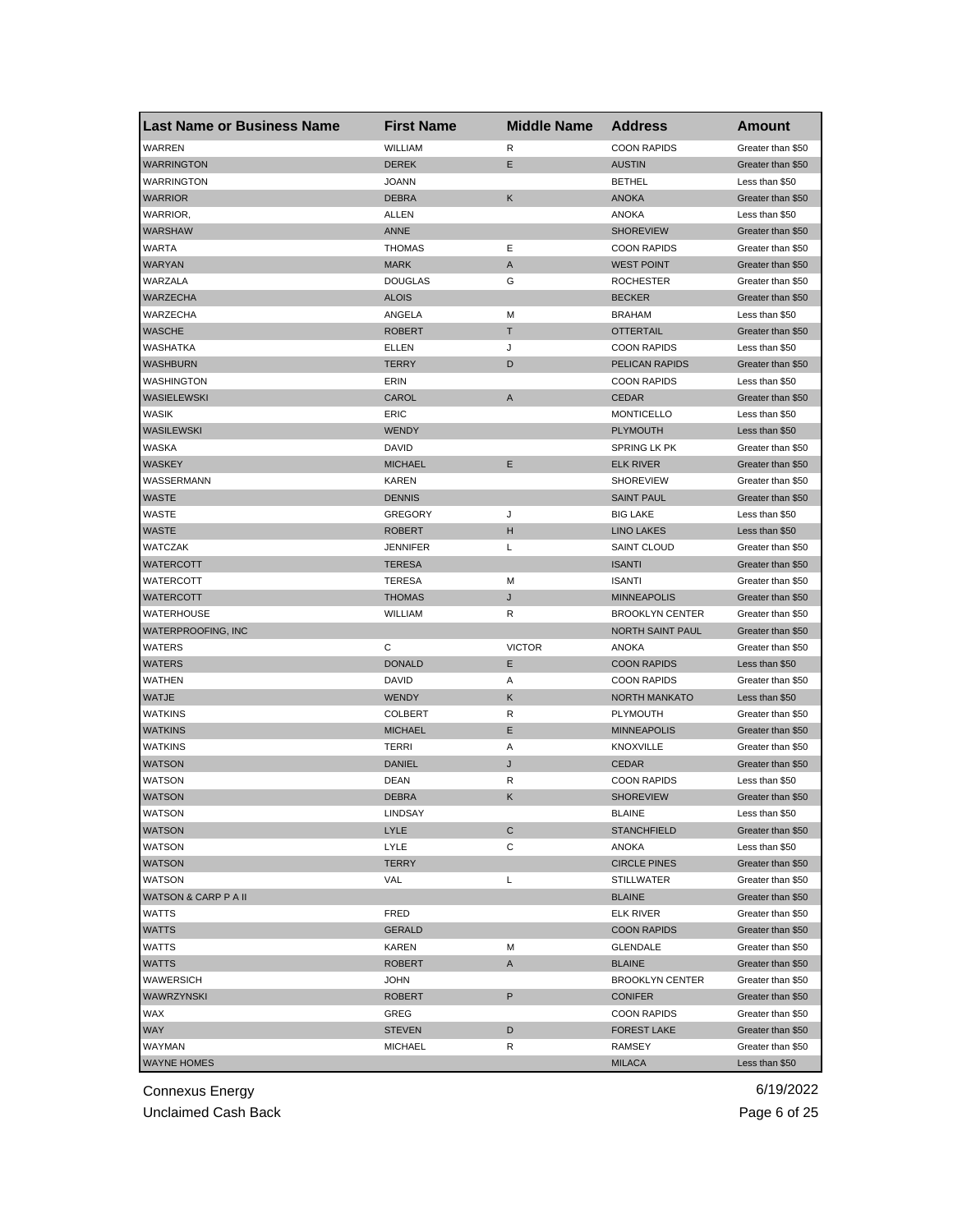| <b>Last Name or Business Name</b> | <b>First Name</b>  | <b>Middle Name</b> | <b>Address</b>       | <b>Amount</b>     |
|-----------------------------------|--------------------|--------------------|----------------------|-------------------|
| WAYNES                            | <b>LIQUOR</b>      |                    | CEDAR                | Greater than \$50 |
| <b>WAYTASHEK</b>                  | <b>DEAN</b>        |                    | <b>COON RAPIDS</b>   | Greater than \$50 |
| WAZWAZ                            | <b>MUTAZ</b>       |                    | <b>MINNEAPOLIS</b>   | Less than \$50    |
| WAZWAZ                            | <b>OMAR</b>        |                    | <b>MANKATO</b>       | Greater than \$50 |
| WC NORTHTOWN VILLAGE LLC          |                    |                    | <b>HOPKINS</b>       | Greater than \$50 |
| <b>WD FITNESS LLC</b>             |                    |                    | <b>FREDERIC</b>      | Less than \$50    |
| WEAST                             | CRAIG              |                    | <b>FRIDLEY</b>       | Greater than \$50 |
| <b>WEAST</b>                      | <b>KEVIN</b>       | S                  | <b>MINNEAPOLIS</b>   | Greater than \$50 |
| WEATHER-RITE, INC                 |                    |                    | <b>ANOKA</b>         | Greater than \$50 |
| WEATHERIZATION RESEARCH AND PROD. | <b>GREG HARRIS</b> |                    | <b>ARDEN HILLS</b>   | Less than \$50    |
| WEAVER                            | <b>DENNIS</b>      | W                  | <b>BLAINE</b>        | Less than \$50    |
| <b>WEB ELECTRIC</b>               |                    |                    | <b>FOREST LAKE</b>   | Greater than \$50 |
| WEB VIEW DOCUMENT STORAGE         |                    |                    | <b>MINNEAPOLIS</b>   | Less than \$50    |
| <b>WEBB</b>                       | <b>STEPHANIE</b>   | A                  | <b>RAMSEY</b>        | Less than \$50    |
| WEBBER                            | <b>BEVERLY</b>     | Α                  | <b>MONTICELLO</b>    | Greater than \$50 |
| <b>WEBBER</b>                     | <b>CHANDLER</b>    | Ε                  | <b>ELK RIVER</b>     | Less than \$50    |
| WEBBER                            | Е                  | <b>SCOTT</b>       | <b>ELK RIVER</b>     | Greater than \$50 |
| WEBBER                            | <b>FORREST</b>     |                    | <b>SAINT FRANCIS</b> | Less than \$50    |
| WEBBER                            | <b>PAM</b>         |                    | <b>ELK RIVER</b>     | Greater than \$50 |
| <b>WEBECK</b>                     | <b>RON</b>         | Κ                  | <b>ONAMIA</b>        | Greater than \$50 |
| WEBER                             | <b>DAVID</b>       | M                  | ANOKA                | Greater than \$50 |
| WEBER                             | <b>GREG</b>        |                    | <b>ELK RIVER</b>     | Less than \$50    |
| WEBER                             | <b>MARK</b>        |                    | ZIMMERMAN            | Greater than \$50 |
| <b>WEBER</b>                      | <b>MICHELE</b>     |                    | <b>MAPLE GROVE</b>   | Less than \$50    |
| WEBER                             | PAUL               |                    | <b>HAM LAKE</b>      | Greater than \$50 |
| WEBER                             | <b>ROBIN</b>       | $\vee$             | <b>SAINT FRANCIS</b> | Less than \$50    |
| WEBER                             | <b>ROGER</b>       | М                  | <b>BLAINE</b>        | Greater than \$50 |
| <b>WEBER</b>                      | <b>RUSSELL</b>     |                    | <b>BLAINE</b>        | Greater than \$50 |
| WEBER                             | SHELLY             | Α                  | ANDOVER              | Greater than \$50 |
| <b>WEBER</b>                      | <b>WAYNE</b>       | $\circ$            | <b>ELK RIVER</b>     | Greater than \$50 |
| WEBER                             | WENDY              |                    | CAMBRIDGE            | Greater than \$50 |
| WEBER                             | <b>WILLIAM</b>     | A                  | <b>FRIDLEY</b>       | Greater than \$50 |
| WEBER                             | WILLIAM            | Α                  | <b>MOUNDSVIEW</b>    | Greater than \$50 |
| <b>WEBER</b>                      | <b>WOLFGANG</b>    |                    | <b>BLAINE</b>        | Greater than \$50 |
| WEBER                             | <b>WOLFGANG</b>    |                    | <b>SAINT PAUL</b>    | Greater than \$50 |
| <b>WEBERG</b>                     | <b>NEIL</b>        | A                  | ANDOVER              | Greater than \$50 |
| WEBO                              | <b>ABDI</b>        | Α                  | LITTLE CANADA        | Less than \$50    |
| <b>WEBSTER</b>                    | <b>GERALYN</b>     | A                  | <b>COON RAPIDS</b>   | Greater than \$50 |
| WEBSTER                           | <b>JOHN</b>        |                    | <b>ANOKA</b>         | Less than \$50    |
| <b>WEBSTER</b>                    | <b>MARILYN</b>     | L                  | <b>MINNETONKA</b>    | Less than \$50    |
| <b>WEBSIER</b>                    | <b>ROBER I</b>     | S                  | <b>SHOREVIEW</b>     | Greater than \$50 |
| <b>WECKAUFF</b>                   | <b>FRANK</b>       |                    | <b>PRINCETON</b>     | Greater than \$50 |
| WECKWERTH                         | DELBERT            | Е                  | <b>GRANITE FALLS</b> | Greater than \$50 |
| WEDDLE                            | <b>HEATHER</b>     | D                  | <b>OTSEGO</b>        | Greater than \$50 |
| WEDEBRAND                         | JERRY              |                    | <b>COON RAPIDS</b>   | Greater than \$50 |
| <b>WEDEBRAND</b>                  | <b>LYLE</b>        | Е                  | <b>HAM LAKE</b>      | Greater than \$50 |
| WEDEWARD                          | <b>DEANNA</b>      | Κ                  | <b>LINO LAKES</b>    | Greater than \$50 |
| WEEK                              | <b>DARREN</b>      | R                  | <b>CEDAR</b>         | Greater than \$50 |
| WEEKS                             | <b>BONNIE</b>      |                    | <b>ST FRANCIS</b>    | Less than \$50    |
| <b>WEEKS</b>                      | <b>EDSON</b>       | R                  | <b>ANOKA</b>         | Greater than \$50 |
| WEEKS                             | RAYMOND            | R                  | <b>ROSEVILLE</b>     | Greater than \$50 |
| <b>WEFERS</b>                     | <b>ARLENE</b>      | Е                  | EAGAN                | Greater than \$50 |
| WEGAN                             | DANIEL             | Г                  | <b>BLAINE</b>        | Greater than \$50 |
| WEGLARZ                           | <b>MIKE</b>        | J                  | <b>MINNEAPOLIS</b>   | Less than \$50    |
| WEGLEITNER                        | ROY                |                    | <b>SCANDIA</b>       | Greater than \$50 |
| <b>WEGNER</b>                     | <b>GREGORY</b>     | G                  | <b>BROOKLYN PARK</b> | Greater than \$50 |
|                                   |                    |                    |                      |                   |

Unclaimed Cash Back **Page 7 of 25**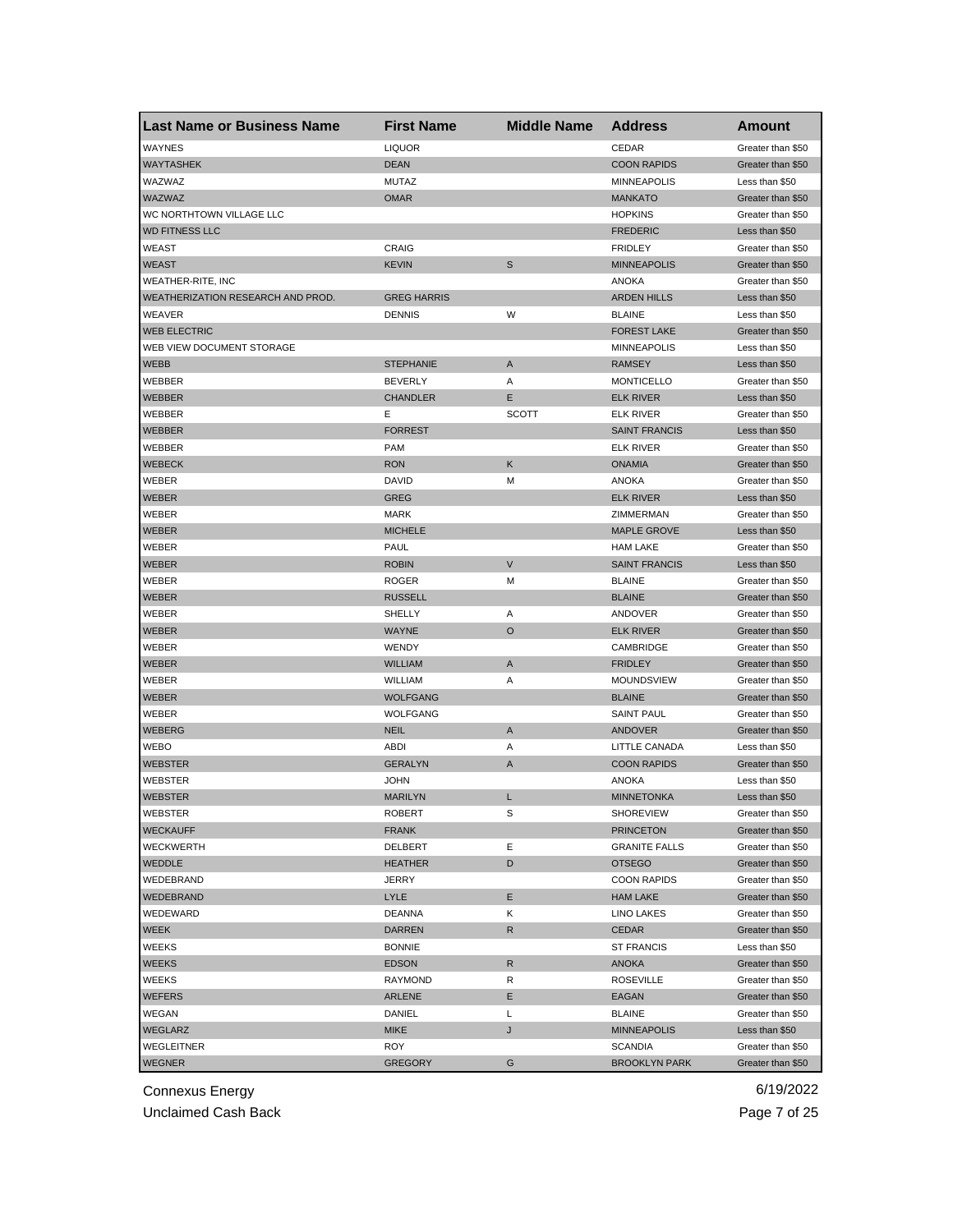| <b>Last Name or Business Name</b> | <b>First Name</b> | <b>Middle Name</b> | <b>Address</b>          | <b>Amount</b>     |
|-----------------------------------|-------------------|--------------------|-------------------------|-------------------|
| <b>WEGNER</b>                     | <b>HAROLD</b>     | G                  | <b>MINNEAPOLIS</b>      | Greater than \$50 |
| <b>WEGSCHEID</b>                  | <b>LAWRENCE</b>   | J                  | <b>COLUMBIA HEIGHTS</b> | Greater than \$50 |
| <b>WEHLING</b>                    | <b>ROBERT</b>     | J                  | <b>ANOKA</b>            | Less than \$50    |
| <b>WEHR</b>                       | <b>PATRICIA</b>   | L                  | <b>MAKINEN</b>          | Greater than \$50 |
| WEHRENBERG                        | LANA              | F                  | <b>BLAINE</b>           | Greater than \$50 |
| <b>WEHUNT</b>                     | <b>DONALD</b>     | G                  | <b>COON RAPIDS</b>      | Greater than \$50 |
| WEIBYE                            | <b>LESLIE</b>     | В                  | <b>FOREST LAKE</b>      | Greater than \$50 |
| <b>WEICEL</b>                     | <b>JACK</b>       | M                  | <b>ANOKA</b>            | Greater than \$50 |
| WEIDENBACH                        | DALE              | L                  | <b>ISANTI</b>           | Greater than \$50 |
| <b>WEIDENDORF</b>                 | <b>EARL</b>       | н                  | <b>ISANTI</b>           | Greater than \$50 |
| WEIDHOLZ                          | GERALD            | Α                  | CEDAR                   | Greater than \$50 |
| <b>WEIDHOLZ</b>                   | <b>WALLACE</b>    | L                  | <b>COON RAPIDS</b>      | Greater than \$50 |
| WEIDLER                           | PAUL              | R                  | ZIMMERMAN               | Greater than \$50 |
| <b>WEIDLING</b>                   | <b>LYNN</b>       | Ε                  | <b>BROOKLYN PK</b>      | Less than \$50    |
| WEIER                             | <b>THOMAS</b>     | DR                 | <b>MINNEAPOLIS</b>      | Greater than \$50 |
| <b>WEIERS</b>                     | <b>CURT</b>       |                    | <b>OAK PARK</b>         | Less than \$50    |
| WEIGEL                            | <b>RONALD</b>     | W                  | <b>COON RAPIDS</b>      | Greater than \$50 |
| <b>WEIGELT</b>                    | LARRY             | D                  | ANDOVER                 | Greater than \$50 |
| WEIJK                             | <b>THOMAS</b>     | М                  | CENTERVILLE             | Less than \$50    |
| WEILAND                           | <b>DONNA</b>      | M                  | <b>MONTICELLO</b>       | Less than \$50    |
| WEILAND                           | <b>TIMOTHY</b>    | J                  | <b>WEST ALLIS</b>       | Greater than \$50 |
| <b>WEILER</b>                     | <b>DANIEL</b>     | Α                  | <b>TAMARACK</b>         | Greater than \$50 |
| WEILER                            | <b>PAMELA</b>     | J                  | <b>MINNEAPOLIS</b>      | Less than \$50    |
| <b>WEIMANN</b>                    | <b>JAMES</b>      | F                  | CANELONES               | Less than \$50    |
| WEIMER                            | <b>RUSS</b>       | M                  | <b>CIRCLE PINES</b>     | Greater than \$50 |
| <b>WEINAND</b>                    | <b>SHAWN</b>      |                    | <b>ELK RIVER</b>        | Greater than \$50 |
| <b>WEINBECK</b>                   | KATHLEEN          |                    | <b>BLAINE</b>           | Greater than \$50 |
| <b>WEINBERG</b>                   | <b>BARRY</b>      | M                  | <b>BROOKLYN PARK</b>    | Greater than \$50 |
| WEINBERG                          | LAWRENCE          | J                  | <b>BETHEL</b>           | Greater than \$50 |
| <b>WEINER</b>                     | <b>BARRY</b>      | J                  | <b>MINNEAPOLIS</b>      | Greater than \$50 |
| <b>WEINHOLD</b>                   | <b>NATHAN</b>     |                    | <b>SAINT PAUL</b>       | Greater than \$50 |
| <b>WEINKE</b>                     | <b>STEVEN</b>     | т                  | <b>CIRCLE PINES</b>     | Greater than \$50 |
| <b>WEINREICH</b>                  | <b>DAVID</b>      | Ε                  | <b>HAM LAKE</b>         | Greater than \$50 |
| <b>WEINS</b>                      | <b>STEPHEN</b>    | G                  | <b>SAINT PAUL</b>       | Greater than \$50 |
| WEIR                              | <b>JACKIE</b>     | М                  | <b>ROGERS</b>           | Less than \$50    |
| <b>WEIS</b>                       | <b>DEAN</b>       |                    | <b>SAINT CLOUD</b>      | Greater than \$50 |
| WEISBROD                          | LORETTA           | н                  | <b>WYOMING</b>          | Greater than \$50 |
| <b>WEISE</b>                      | <b>BRIAN</b>      | D                  | <b>MUKILTEO</b>         | Greater than \$50 |
| WEISER                            | F                 | <b>ROBERT</b>      | <b>SURFSIDE BCH</b>     | Greater than \$50 |
| <b>WEISKOPF</b>                   | <b>EDWARD</b>     | A                  | <b>LAPORTE</b>          | Greater than \$50 |
| WEISNER                           | KAIHY             | A                  | <b>COON RAPIDS</b>      | Greater than \$50 |
| <b>WEISPFENNIG</b>                | <b>SARAH</b>      | L                  | <b>BLAINE</b>           | Greater than \$50 |
| WEISPFENNING                      | <b>ROSEMARY</b>   |                    | <b>MINNEAPOLIS</b>      | Greater than \$50 |
| <b>WEISS</b>                      | <b>JOSEPH</b>     | Α                  | <b>MINNEAPOLIS</b>      | Greater than \$50 |
| WEISS                             | LYLE              | V                  | SARASOTA                | Greater than \$50 |
| <b>WEISS</b>                      | <b>MARI</b>       | Κ                  | LAKELAND                | Greater than \$50 |
| WEISS                             | <b>STEVEN</b>     | D                  | <b>GOLD CANYON</b>      | Greater than \$50 |
| <b>WEISS</b>                      | <b>TODD</b>       |                    | <b>BLAINE</b>           | Less than \$50    |
| WEISS FRANK J III                 |                   |                    | <b>LINO LAKES</b>       | Greater than \$50 |
| <b>WEITBRECHT</b>                 | <b>CHARLES</b>    | S                  | <b>BLAINE</b>           | Greater than \$50 |
| WEITZEL                           | <b>MICHAEL</b>    | С                  | <b>COON RAPIDS</b>      | Greater than \$50 |
| WEIZEL                            | LAUREN            | F                  | <b>COON RAPIDS</b>      | Greater than \$50 |
| WEIZENEGGER                       | DAVID             | W                  | ANDOVER                 | Greater than \$50 |
| WELANDER                          | <b>KENNETH</b>    | Е                  | <b>COON RAPIDS</b>      | Greater than \$50 |
| WELANDER                          | KENNETH           | Ε                  | <b>MINNEAPOLIS</b>      | Less than \$50    |
| WELANDER                          | <b>THEODORE</b>   |                    | ANOKA                   | Greater than \$50 |

Unclaimed Cash Back **Page 8 of 25**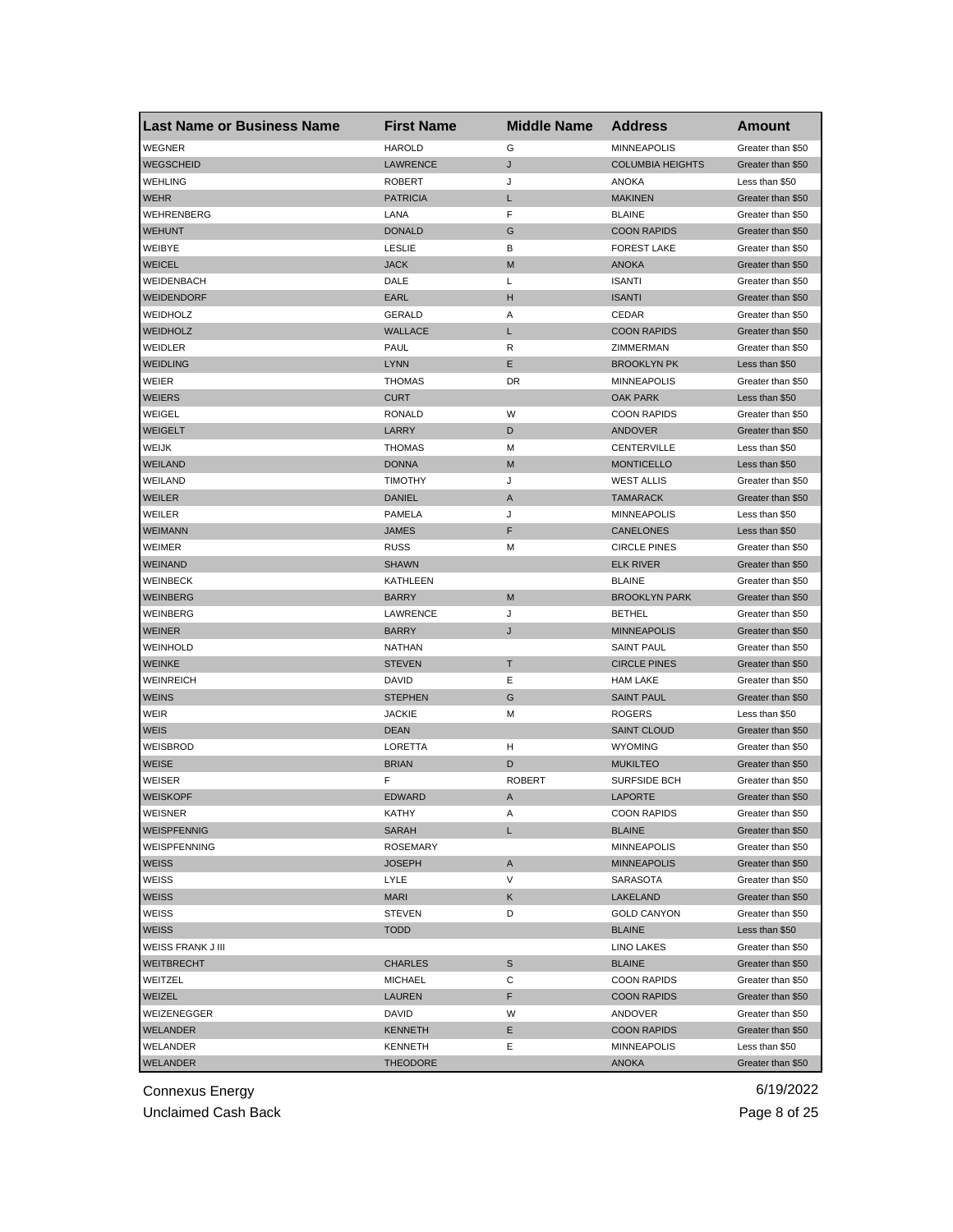| <b>Last Name or Business Name</b> | <b>First Name</b>  | <b>Middle Name</b> | <b>Address</b>          | Amount            |
|-----------------------------------|--------------------|--------------------|-------------------------|-------------------|
| WELANDER                          | WAYNE              | Т                  | APACHE JUNCTION         | Greater than \$50 |
| <b>WELBORN</b>                    | <b>LAWRENCE</b>    | M                  | <b>ANOKA</b>            | Greater than \$50 |
| WELCH                             | <b>CHRIS</b>       | J                  | <b>BLAINE</b>           | Less than \$50    |
| <b>WELCH</b>                      | <b>KIMBERLY</b>    | A                  | ANDOVER                 | Less than \$50    |
| WELCH                             | LANCE              | D                  | ANDOVER                 | Greater than \$50 |
| <b>WELCH</b>                      | LARRY              | W                  | ANDOVER                 | Greater than \$50 |
| WELCH                             | <b>LINDSEY</b>     |                    | <b>MONTICELLO</b>       | Less than \$50    |
| <b>WELCH</b>                      | <b>MARY</b>        | J                  | <b>ISANTI</b>           | Greater than \$50 |
| WELCH                             | MATTHEW            | В                  | <b>EAST BETHEL</b>      | Greater than \$50 |
| <b>WELCH</b>                      | <b>NANCY</b>       | A                  | <b>SAINT FRANCIS</b>    | Greater than \$50 |
| WELCH                             | SCOTT              | н                  | <b>CROOKSTON</b>        | Greater than \$50 |
| <b>WELCH</b>                      | <b>VINCENT</b>     |                    | <b>MOORHEAD</b>         | Greater than \$50 |
| <b>WELCOME</b>                    | SANDRA             | L                  | <b>SAINT FRANCIS</b>    | Less than \$50    |
| <b>WELDON</b>                     | JEFF               | $\mathsf{R}$       | <b>COLUMBIA HEIGHTS</b> | Greater than \$50 |
| WELGE                             | GARY               | M                  | <b>LAKE SHORE</b>       | Greater than \$50 |
| <b>WELK</b>                       | JULIE              | A                  | <b>COON RAPIDS</b>      | Greater than \$50 |
| WELKER                            | <b>BRADLEY</b>     | N                  | <b>MINNEAPOLIS</b>      | Less than \$50    |
| WELLBERG                          | RANDALL            |                    | <b>ELK RIVER</b>        | Greater than \$50 |
| <b>WELLCOME</b>                   | DEBRA              | J                  | CEDAR                   | Greater than \$50 |
| <b>WELLCOME</b>                   | <b>STEVEN</b>      |                    | <b>WYOMING</b>          | Greater than \$50 |
| WELLE                             | JAMES              | P                  | <b>FOREST LAKE</b>      | Greater than \$50 |
| <b>WELLE</b>                      | <b>JASON</b>       |                    | <b>MINNEAPOLIS</b>      | Less than \$50    |
| WELLE                             | <b>MARK</b>        |                    | <b>LINO LAKES</b>       | Greater than \$50 |
| <b>WELLE</b>                      | <b>ROBERT</b>      |                    | <b>BLAINE</b>           | Less than \$50    |
| WELLE                             | <b>ROBERT</b>      | Q                  | SAINT AUGUSTA           | Greater than \$50 |
| <b>WELLE</b>                      | <b>SCOTT</b>       | A                  | <b>PLACITAS</b>         | Greater than \$50 |
| WELLER                            | <b>DENNIS</b>      |                    | <b>DAYTON</b>           | Greater than \$50 |
| WELLER                            | <b>JAMES</b>       | $\mathsf{C}$       | <b>RAMSEY</b>           | Greater than \$50 |
| WELLER                            | PHILLIP            | S                  | <b>CHAMPLIN</b>         | Greater than \$50 |
| <b>WELLES</b>                     | <b>STEPHEN</b>     | C                  | <b>ANOKA</b>            | Greater than \$50 |
| WELLIVER                          | JAMES              | С                  | <b>SOUTH HAVEN</b>      | Greater than \$50 |
| <b>WELLMAN</b>                    | <b>GREGORY</b>     | A                  | <b>RAMSEY</b>           | Greater than \$50 |
| WELLMAN                           | JAMES              | D                  | <b>BLAINE</b>           | Greater than \$50 |
| <b>WELLMAN</b>                    | <b>JOEL</b>        |                    | <b>ELK RIVER</b>        | Greater than \$50 |
| WELLMAN                           | <b>KIM</b>         |                    | <b>CLEAR LAKE</b>       | Greater than \$50 |
| <b>WELLMAN</b>                    | <b>ROGER</b>       | D                  | <b>ELK RIVER</b>        | Less than \$50    |
| WELLMAN                           | <b>VERNON</b>      | Ε                  | <b>BECKER</b>           | Greater than \$50 |
| <b>WELLS</b>                      | <b>HARRY</b>       |                    | <b>BECKER</b>           | Greater than \$50 |
| WELLS                             | JERRY              | R                  | <b>PRINCETON</b>        | Greater than \$50 |
| <b>WELLS</b>                      | <b>MARK</b>        | M                  | <b>VADNAIS HEIGHTS</b>  | Greater than \$50 |
| WELLS                             | ROBERT             | A                  | APACHE JUNCTION         | Greater than \$50 |
| <b>WELLS</b>                      | <b>ROBERT</b>      | L                  | <b>SAINT FRANCIS</b>    | Greater than \$50 |
| <b>WELLS CATERING SERVICE</b>     |                    |                    | ANOKA                   | Greater than \$50 |
| <b>WELLS FARGO</b>                |                    |                    | <b>SPOKANE</b>          | Greater than \$50 |
| <b>WELLS FARGO</b>                |                    |                    | <b>DES MOINES</b>       | Greater than \$50 |
| <b>WELLS FARGO</b>                |                    |                    | <b>SPRING LK PK</b>     | Greater than \$50 |
| <b>WELLS FARGO FINANCIAL</b>      |                    |                    | <b>DES MOINES</b>       | Greater than \$50 |
| <b>WELLS FARGO HOME MORTGAGE</b>  |                    |                    | <b>SPOKANE</b>          | Less than \$50    |
| <b>WELLS FARGO HOME MORTGAGE</b>  |                    |                    | <b>SPOKANE</b>          | Less than \$50    |
| WELNA                             | <b>GREG</b>        | P                  | <b>FOREST LAKE</b>      | Greater than \$50 |
| WELSCH                            | <b>JOHN</b>        | J                  | <b>SAINT PAUL</b>       | Less than \$50    |
| <b>WELSCH</b>                     | <b>ROBERT</b>      | L                  | <b>OAKDALE</b>          | Greater than \$50 |
| WELSH                             | CHARLES            |                    | <b>NEW BRIGHTON</b>     | Less than \$50    |
|                                   | <b>CHRISTOPHER</b> |                    | <b>FOREST LAKE</b>      | Less than \$50    |
| WELSH<br>WELSH                    | DANA               |                    | MAPLEWOOD               | Greater than \$50 |
| <b>WELSH</b>                      | <b>JOANN</b>       | R                  | <b>MINNEAPOLIS</b>      |                   |
|                                   |                    |                    |                         | Less than \$50    |

Unclaimed Cash Back **Page 9 of 25**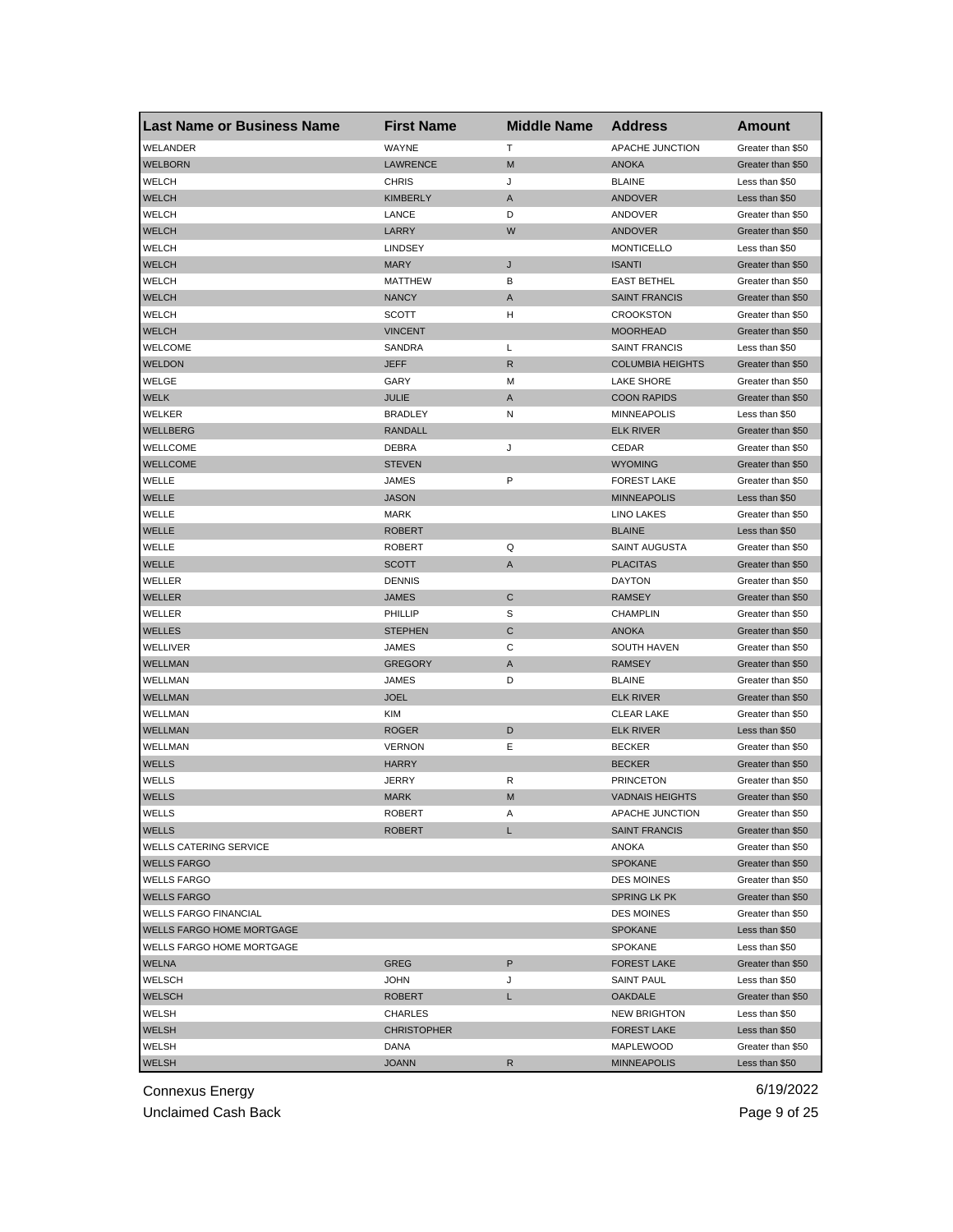| Last Name or Business Name | <b>First Name</b> | <b>Middle Name</b> | <b>Address</b>      | <b>Amount</b>     |
|----------------------------|-------------------|--------------------|---------------------|-------------------|
| WELSH                      | LORI              | Α                  | <b>COON RAPIDS</b>  | Greater than \$50 |
| <b>WELSH</b>               | <b>LYLE</b>       |                    | <b>ANOKA</b>        | Greater than \$50 |
| WELSH                      | <b>MICHAEL</b>    | P                  | CAMBRIDGE           | Less than \$50    |
| <b>WELSH</b>               | T                 | <b>WAYNE</b>       | <b>SAINT CLOUD</b>  | Greater than \$50 |
| <b>WELTER</b>              | <b>AUDREY</b>     |                    | <b>FOREST LAKE</b>  | Greater than \$50 |
| <b>WELTMAN</b>             | GAIL              | V                  | ANDOVER             | Greater than \$50 |
| WELTMAN                    | <b>MARTIN</b>     | H                  | <b>MINNEAPOLIS</b>  | Less than \$50    |
| <b>WELTON-BROWN</b>        | <b>JULIE</b>      | A                  | <b>MADISON LAKE</b> | Less than \$50    |
| WELTY                      | <b>THOMAS</b>     | S                  | <b>NEW BRIGHTON</b> | Greater than \$50 |
| <b>WEMPLE</b>              | <b>KIM</b>        | M                  | <b>LINO LAKES</b>   | Less than \$50    |
| WENDEL                     | JIM               |                    | <b>MINNEAPOLIS</b>  | Less than \$50    |
| WENDELL                    | <b>DOUG</b>       | R                  | <b>MORA</b>         | Less than \$50    |
| WENDLAND                   | LOREN             | М                  | <b>WYOMING</b>      | Greater than \$50 |
| <b>WENDLER</b>             | M                 | <b>CECILIA</b>     | <b>BLAINE</b>       | Greater than \$50 |
| WENDORFF                   | <b>JANICE</b>     |                    | <b>PRINCETON</b>    | Greater than \$50 |
| WENDORFF                   | <b>PATRICK</b>    | J                  | <b>ANDOVER</b>      | Less than \$50    |
| WENDT                      | <b>DELORES</b>    | J                  | <b>COMSTROCK</b>    | Less than \$50    |
| <b>WENDT</b>               | <b>LISA</b>       | L                  | <b>COON RAPIDS</b>  | Greater than \$50 |
| <b>WENDT</b>               | MAX               |                    | <b>MADISON</b>      | Less than \$50    |
| <b>WENDT</b>               | <b>MEEJA</b>      |                    | <b>DELANO</b>       | Less than \$50    |
| WENDT                      | <b>NORMAN</b>     | W                  | <b>BETHEL</b>       | Less than \$50    |
| <b>WENDT</b>               | W                 | Ε                  | <b>MINNEAPOLIS</b>  | Greater than \$50 |
| WENDYS INTERNATIONAL INC   |                   |                    | OAKDALE             | Greater than \$50 |
| WENDYS INTERNATIONAL INC   |                   |                    | <b>DUBLIN</b>       | Greater than \$50 |
| WENGER                     | <b>GERALDINE</b>  | Α                  | CEDAR               | Greater than \$50 |
| <b>WENIGER</b>             | <b>MARTIN</b>     | J                  | <b>COON RAPIDS</b>  | Greater than \$50 |
| WENKER                     | <b>RICHARD</b>    | G                  | ALEXANDRIA          | Greater than \$50 |
| <b>WENLUND</b>             | <b>DEBRA</b>      | A                  | <b>ELK RIVER</b>    | Less than \$50    |
| WENLUND                    | LARRY             |                    | <b>ELK RIVER</b>    | Greater than \$50 |
| <b>WENN</b>                | <b>CONNIE</b>     | Г                  | <b>CEDAR</b>        | Greater than \$50 |
| WENNBERG                   | JAMES             | D                  | <b>SPRING LK PK</b> | Greater than \$50 |
| <b>WENNER</b>              | <b>SCOTT</b>      | J                  | <b>COON RAPIDS</b>  | Greater than \$50 |
| WENNINGER                  | TERRY             | Г                  | <b>BLAINE</b>       | Greater than \$50 |
| <b>WENSMAN</b>             | <b>ROBIN</b>      | A                  | <b>SAUK CENTRE</b>  | Less than \$50    |
| <b>WENSMANN</b>            | <b>MARY</b>       | J                  | <b>CHAMPLIN</b>     | Greater than \$50 |
| WENTLAND                   | <b>ALLEN</b>      |                    | <b>BLAINE</b>       | Greater than \$50 |
| WENZEL                     | <b>ELLSWORTH</b>  | Г                  | <b>STACY</b>        | Less than \$50    |
| WENZEL                     | <b>MICHAEL</b>    | W                  | <b>CIRCLE PINES</b> | Greater than \$50 |
| WENZLER                    | <b>FRANCIS</b>    | J                  | <b>STILLWATER</b>   | Greater than \$50 |
| <b>WERKMEISTER</b>         | LARRY             | F                  | <b>COON RAPIDS</b>  | Greater than \$50 |
| WERKMEISTER                | LAYLA             | M                  | VILLARD             | Less than \$50    |
| <b>WERMELING</b>           | <b>MARK</b>       | т                  | <b>COON RAPIDS</b>  | Greater than \$50 |
| WERNER                     | ANN               |                    | <b>BLAINE</b>       | Greater than \$50 |
| <b>WERNER</b>              | <b>ANN</b>        | В                  | <b>LAKEVILLE</b>    | Greater than \$50 |
| WERNER                     | <b>RICHARD</b>    | С                  | CEDAR               | Greater than \$50 |
| <b>WERNER</b>              | <b>ROBERT</b>     | Е                  | <b>FLOWERMOUND</b>  | Greater than \$50 |
| WERNER                     | WILLIAM           | J                  | MAPLE GROVE         | Greater than \$50 |
| <b>WERP</b>                | <b>WARREN</b>     | L                  | <b>HARRIS</b>       | Less than \$50    |
| WERRONEN                   | EINO              | Ε                  | <b>OTTERTAIL</b>    | Greater than \$50 |
| <b>WERSAL</b>              | <b>DUANE</b>      |                    | <b>WYOMING</b>      | Greater than \$50 |
| WERTANEN                   | <b>PAULINE</b>    | R                  | <b>LITCHFIELD</b>   | Greater than \$50 |
| <b>WESCHCKE</b>            | CARL              | L                  | <b>SAINT PAUL</b>   | Greater than \$50 |
| WESLEY                     | CHERYL            |                    | HARRIS              | Less than \$50    |
| <b>WESOLOSKI</b>           | <b>STEPHEN</b>    | J                  | <b>MAPLE GROVE</b>  | Greater than \$50 |
| WESSEL                     | STEVE             | Α                  | CAMBRIDGE           | Greater than \$50 |
| WESSEL                     | <b>WILLIAM</b>    | D                  | <b>BRAINERD</b>     | Less than \$50    |
|                            |                   |                    |                     |                   |

Unclaimed Cash Back **Page 10 of 25**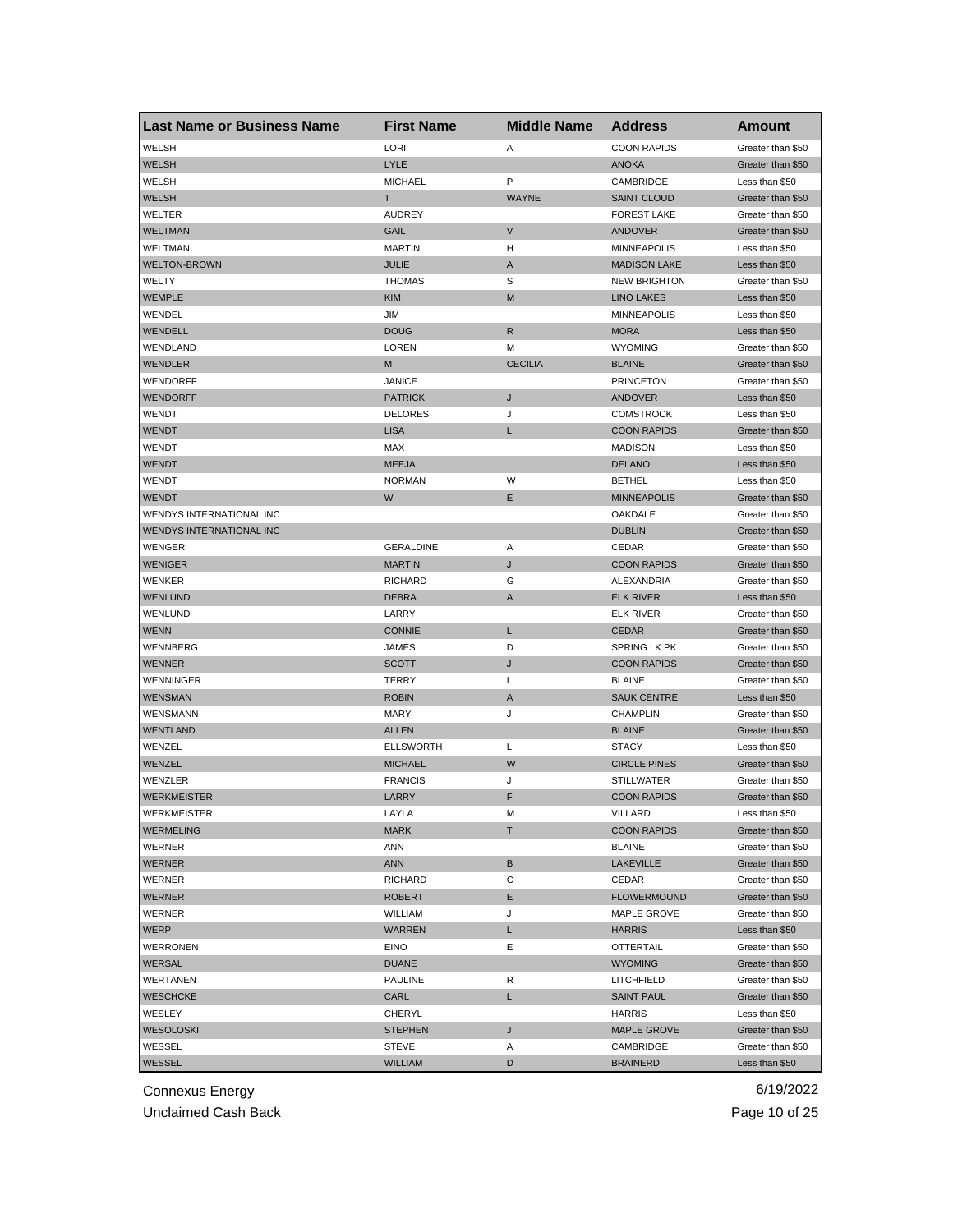| Last Name or Business Name       | <b>First Name</b> | <b>Middle Name</b> | <b>Address</b>          | Amount            |
|----------------------------------|-------------------|--------------------|-------------------------|-------------------|
| WESSEL SCOTT J & YERIGAN DODEE A |                   |                    | <b>STANCHFIELD</b>      | Less than \$50    |
| <b>WESSMAN</b>                   | <b>GEORGE</b>     | Г                  | <b>COON RAPIDS</b>      | Greater than \$50 |
| WEST                             | AMY               |                    | <b>MAPLE GROVE</b>      | Greater than \$50 |
| <b>WEST</b>                      | <b>CYNTHIA</b>    | L                  | <b>COON RAPIDS</b>      | Greater than \$50 |
| WEST                             | <b>CYNTHIA</b>    | Г                  | PLYMOUTH                | Greater than \$50 |
| <b>WEST</b>                      | <b>DEBRA</b>      |                    | <b>PINE CITY</b>        | Greater than \$50 |
| WEST                             | <b>DICK</b>       | W                  | ANDOVER                 | Greater than \$50 |
| <b>WEST</b>                      | <b>ELIZABETH</b>  | J                  | <b>BLAINE</b>           | Greater than \$50 |
| WEST                             | <b>EVERETT</b>    | В                  | <b>BIG LAKE</b>         | Greater than \$50 |
| <b>WEST</b>                      | <b>GENE</b>       | A                  | <b>CAMBRIDGE</b>        | Greater than \$50 |
| WEST                             | <b>GERALD</b>     | D                  | <b>BROOKLYN PARK</b>    | Greater than \$50 |
| <b>WEST</b>                      | <b>JEFFREY</b>    | N                  | <b>PRINCETON</b>        | Greater than \$50 |
| WEST                             | <b>JOHN</b>       | D                  | <b>SAINT ANTHONY</b>    | Greater than \$50 |
| <b>WEST</b>                      | <b>KATHY</b>      |                    | <b>BUFFALO</b>          | Less than \$50    |
| WEST                             | LINDA             | М                  | CAMBRIDGE               | Greater than \$50 |
| <b>WEST</b>                      | <b>LUCILE</b>     |                    | <b>ISANTI</b>           | Greater than \$50 |
| WEST                             | <b>MITCH</b>      | т                  | <b>CIRCLE PINES</b>     | Less than \$50    |
|                                  |                   |                    |                         |                   |
| <b>WEST</b>                      | <b>REINHOLD</b>   |                    | <b>CIRCLE PINES</b>     | Greater than \$50 |
| WEST                             | <b>RICHARD</b>    | т                  | ANDOVER                 | Less than \$50    |
| <b>WEST</b>                      | <b>SHERNON</b>    | R                  | <b>ANOKA</b>            | Greater than \$50 |
| WEST                             | <b>SHERRI</b>     |                    | <b>LONG PRAIRIE</b>     | Less than \$50    |
| <b>WEST</b>                      | <b>SHERRY</b>     | Е.                 | <b>CAMBRIDGE</b>        | Less than \$50    |
| WEST                             | <b>THOMAS</b>     | F                  | <b>COON RAPIDS</b>      | Greater than \$50 |
| <b>WEST</b>                      | <b>WILLIAM</b>    | D                  | <b>COON RAPIDS</b>      | Greater than \$50 |
| WEST SIDE READERS INC            |                   |                    | <b>COON RAPIDS</b>      | Less than \$50    |
| <b>WESTBERG</b>                  | <b>BYRON</b>      |                    | <b>SAINT PAUL</b>       | Less than \$50    |
| WESTBERG                         | PETER             | J                  | <b>MINNEAPOLIS</b>      | Greater than \$50 |
| <b>WESTBROCK</b>                 | <b>JOE</b>        |                    | <b>BECKER</b>           | Less than \$50    |
| <b>WESTBROOK</b>                 | <b>DOUGLAS</b>    | м                  | <b>SAINT CLOUD</b>      | Greater than \$50 |
| <b>WESTBROOK</b>                 | <b>MICHAEL</b>    | W                  | <b>BIG LAKE</b>         | Greater than \$50 |
| <b>WESTBROOK</b>                 | WAYNE             | R                  | APPLE VALLEY            | Less than \$50    |
| <b>WESTBURNE SUPPLY</b>          |                   |                    | <b>NEWPORT NEWS</b>     | Greater than \$50 |
| WESTBURNE SUPPLY INC             |                   |                    | <b>BLAINE</b>           | Greater than \$50 |
| <b>WESTBURY</b>                  | <b>MICHAEL</b>    | G                  | <b>MAPLE GROVE</b>      | Greater than \$50 |
| WESTEGARD                        | <b>TIMOTHY</b>    | J                  | ZIMMERMAN               | Greater than \$50 |
| <b>WESTEMEIER</b>                | <b>DARRIN</b>     | J                  | <b>SCANDIA</b>          | Greater than \$50 |
| WESTEMEIER                       | TERRY             | L                  | <b>DAYTON</b>           | Less than \$50    |
| <b>WESTENDORF</b>                | <b>MICHAEL</b>    | P                  | <b>BLAINE</b>           | Greater than \$50 |
| WESTENDORF                       | <b>SHARON</b>     | L                  | <b>FOREST LAKE</b>      | Greater than \$50 |
| WESTERBERG                       | <b>LEROY</b>      | W                  | SANDSTONE               | Greater than \$50 |
| WESTERBERG                       | LINDA             | М                  | <b>PRINCETON</b>        | Less than \$50    |
| WESTERBERG*                      | DALE              |                    | <b>BLAINE</b>           | Less than \$50    |
| <b>WESTERGREN</b>                | <b>GEORGE</b>     | Α                  | <b>DULUTH</b>           | Greater than \$50 |
| <b>WESTERGREN</b>                | <b>MARK</b>       | A                  | <b>COON RAPIDS</b>      | Greater than \$50 |
| WESTERHAUS                       | <b>RICHARD</b>    | Ε                  | LAKEVILLE               | Greater than \$50 |
| <b>WESTERHOLM</b>                | <b>PATRICIA</b>   |                    | <b>SAINT FRANCIS</b>    | Less than \$50    |
| WESTERLUND                       | DARREN            |                    | <b>MOUNTAIN IRON</b>    | Less than \$50    |
|                                  | DARRYL            |                    |                         |                   |
| <b>WESTERLUND</b>                |                   | S                  | <b>ARDEN HILLS</b>      | Greater than \$50 |
| WESTERLUND                       | <b>DELORES</b>    | H                  | CEDAR                   | Less than \$50    |
| <b>WESTERLUND</b>                | <b>LEROY</b>      |                    | <b>SAINT PAUL</b>       | Less than \$50    |
| WESTERLUND                       | <b>MICHAEL</b>    | Е                  | ISANTI                  | Less than \$50    |
| <b>WESTERLUND</b>                | <b>TODD</b>       |                    | <b>FRIDLEY</b>          | Greater than \$50 |
| WESTERLUND                       | TROY              |                    | HAM LAKE                | Greater than \$50 |
| WESTERLUND                       | <b>WENDY</b>      | D                  | <b>NEW BRIGHTON</b>     | Less than \$50    |
| WESTERMAN                        | <b>STEVEN</b>     |                    | <b>STACY</b>            | Greater than \$50 |
| <b>WESTFALL</b>                  | <b>BRETT</b>      | A                  | <b>COLUMBIA HEIGHTS</b> | Greater than \$50 |

Unclaimed Cash Back **Page 11 of 25**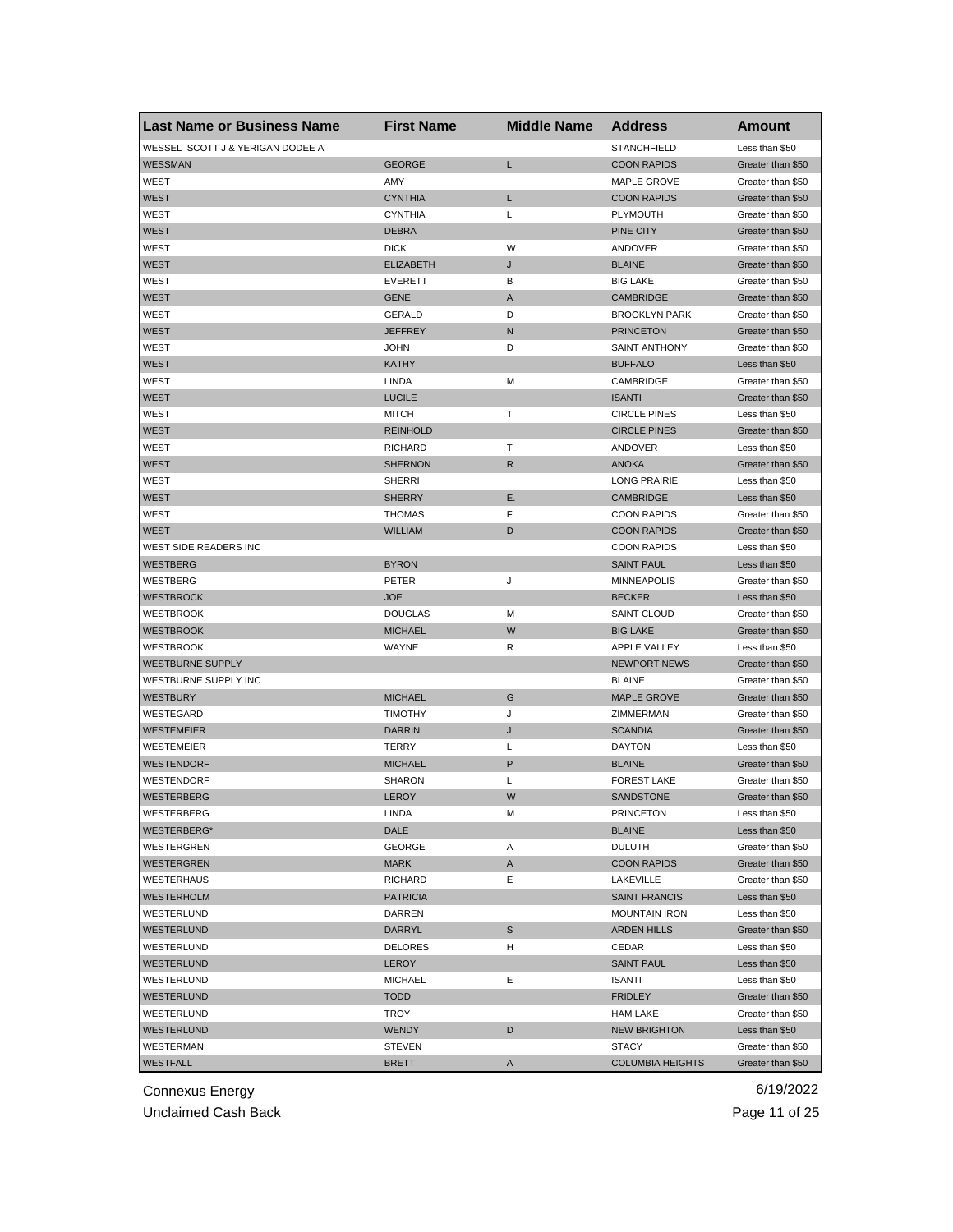| <b>Last Name or Business Name</b> | <b>First Name</b> | <b>Middle Name</b> | <b>Address</b>       | Amount            |
|-----------------------------------|-------------------|--------------------|----------------------|-------------------|
| <b>WESTGAARD PROP LLC*</b>        |                   |                    | <b>BIG LAKE</b>      | Less than \$50    |
| <b>WESTLAND TITLE SERV INC</b>    |                   |                    | <b>COON RAPIDS</b>   | Greater than \$50 |
| <b>WESTLING</b>                   | <b>DENISE</b>     | J                  | PLYMOUTH             | Greater than \$50 |
| <b>WESTLUND</b>                   | <b>LISA</b>       |                    | <b>ANDOVER</b>       | Greater than \$50 |
| WESTMAN                           | <b>JEFF</b>       |                    | ANDOVER              | Less than \$50    |
| <b>WESTMAN</b>                    | <b>KIM</b>        | S                  | <b>BLAINE</b>        | Greater than \$50 |
| WESTMAN                           | <b>MARK</b>       | Α                  | <b>FOREST LAKE</b>   | Greater than \$50 |
| <b>WESTMAN</b>                    | <b>RONALD</b>     | S                  | <b>HAM LAKE</b>      | Greater than \$50 |
| WESTMAN                           | SEAN              | P                  | <b>NORTH BRANCH</b>  | Less than \$50    |
| <b>WESTMINSTER APTS</b>           |                   |                    | <b>BLAINE</b>        | Greater than \$50 |
| <b>WESTMINSTER APTS</b>           |                   |                    | <b>BLAINE</b>        | Greater than \$50 |
| <b>WESTMINSTER APTS</b>           |                   |                    | <b>BLAINE</b>        | Greater than \$50 |
| <b>WESTON</b>                     | <b>HEATHER</b>    | Α                  | <b>HAM LAKE</b>      | Less than \$50    |
| <b>WESTON</b>                     | <b>SCOTT</b>      |                    | <b>AITKIN</b>        | Greater than \$50 |
| <b>WESTON</b>                     | WENDY             | Α                  | <b>HAM LAKE</b>      | Greater than \$50 |
| <b>WESTOVER</b>                   | <b>PAUL</b>       |                    | <b>BLAINE</b>        | Greater than \$50 |
| WESTPHAL                          | <b>MARK</b>       |                    | <b>BLAINE</b>        | Greater than \$50 |
| <b>WESTPHAL</b>                   | <b>MARK</b>       | J                  | <b>CAPE CORAL</b>    | Less than \$50    |
| WESTRING                          | <b>CLINTON</b>    | Г                  | <b>SAINT PAUL</b>    | Greater than \$50 |
| <b>WESTRUM</b>                    | <b>RON</b>        |                    | <b>ELK RIVER</b>     | Greater than \$50 |
| WESTWARD DOUGH OPERATING CO LLC   |                   |                    | <b>LAS VEGAS</b>     | Greater than \$50 |
| <b>WETHE</b>                      | <b>HARRY</b>      | Κ                  | <b>BLAINE</b>        | Greater than \$50 |
| WETTERLIND                        | <b>RICHARD</b>    |                    | <b>MINNEAPOLIS</b>   | Less than \$50    |
| <b>WETTERLING</b>                 | <b>RICK</b>       |                    | <b>MCGREGOR</b>      | Less than \$50    |
| WETTHER                           | <b>BARBARA</b>    | L                  | <b>ISANTI</b>        | Greater than \$50 |
| <b>WETTSCHRECK</b>                | <b>AUDRA</b>      | D                  | <b>BETHEL</b>        | Greater than \$50 |
| WETZEL                            | <b>RHONDA</b>     | Α                  | <b>ELK RIVER</b>     | Greater than \$50 |
|                                   |                   | M                  |                      |                   |
| <b>WEVER</b>                      | RAYNELL           | С                  | <b>BLAINE</b>        | Greater than \$50 |
| <b>WEYEK</b>                      | <b>YVONNE</b>     |                    | <b>BLAINE</b>        | Greater than \$50 |
| <b>WEYER</b>                      | <b>JEFFREY</b>    |                    | <b>ELK RIVER</b>     | Less than \$50    |
| WEYRAUCH                          | <b>LUCILLE</b>    | M                  | <b>SAINT CLOUD</b>   | Greater than \$50 |
| <b>WHALEN</b>                     | <b>JAMES</b>      |                    | <b>PEQUOT LAKES</b>  | Greater than \$50 |
| WHALEN                            | <b>KAREN</b>      | L                  | <b>PRINCETON</b>     | Less than \$50    |
| <b>WHALEN</b>                     | <b>MICHAEL</b>    | L                  | <b>COON RAPIDS</b>   | Greater than \$50 |
| <b>WHALEN</b>                     | <b>MICHAEL</b>    | Г                  | <b>CIRCLE PINES</b>  | Greater than \$50 |
| <b>WHALEN</b>                     | <b>THOMAS</b>     | Ε                  | <b>FOREST LAKE</b>   | Less than \$50    |
| WHALEN                            | <b>VIRGINIA</b>   |                    | <b>CIRCLE PINES</b>  | Greater than \$50 |
| <b>WHALEY</b>                     | <b>FRED</b>       | D                  | <b>CASTAIC</b>       | Greater than \$50 |
| WHALEY                            | <b>MICHAEL</b>    | R                  | <b>STILWELL</b>      | Greater than \$50 |
| <b>WHARFF</b>                     | <b>DONALD</b>     | M                  | <b>RAYMORE</b>       | Greater than \$50 |
| WHARTON                           | KELLY             | κ                  | <b>FRIDLEY</b>       | Less than \$50    |
| <b>WHAYLEN</b>                    | <b>MICHAEL</b>    |                    | CHANHASSEN           | Greater than \$50 |
| WHAYLEN                           | PAMELA            |                    | <b>DULUTH</b>        | Greater than \$50 |
| <b>WHEATON</b>                    | ANNE              |                    | <b>SAINT PAUL</b>    | Greater than \$50 |
| WHEEL & DEAL FURNITURE            |                   |                    | ANOKA                | Less than \$50    |
| <b>WHEELER</b>                    | <b>JEFFREY</b>    |                    | <b>ANDOVER</b>       | Greater than \$50 |
| WHEELER                           | <b>LIONEL</b>     | М                  | CEDAR                | Less than \$50    |
| <b>WHEELER</b>                    | <b>RICHARD</b>    | E.                 | <b>MINNEAPOLIS</b>   | Greater than \$50 |
| <b>WHEELIS</b>                    | <b>BARRY</b>      | Г                  | <b>COON RAPIDS</b>   | Greater than \$50 |
| <b>WHILEY</b>                     | <b>DARCY</b>      | L                  | <b>MINNETONKA</b>    | Greater than \$50 |
| <b>WHIPKA</b>                     | <b>DORIS</b>      |                    | <b>SAINT PAUL</b>    | Less than \$50    |
| <b>WHIPKA</b>                     | W                 | Τ                  | <b>SAINT PAUL</b>    | Less than \$50    |
| <b>WHIPPS</b>                     | JAMES             | Г                  | WRIGHT               | Greater than \$50 |
| <b>WHIPPS</b>                     | <b>LISA</b>       | R                  | <b>BROOKLYN PARK</b> | Greater than \$50 |
| <b>WHIPPS</b>                     | <b>STACIA</b>     |                    | ANDOVER              | Less than \$50    |
| <b>WHITAKER</b>                   | <b>CHARLIE</b>    | W                  | <b>ROGERS</b>        | Greater than \$50 |

Unclaimed Cash Back **Page 12 of 25**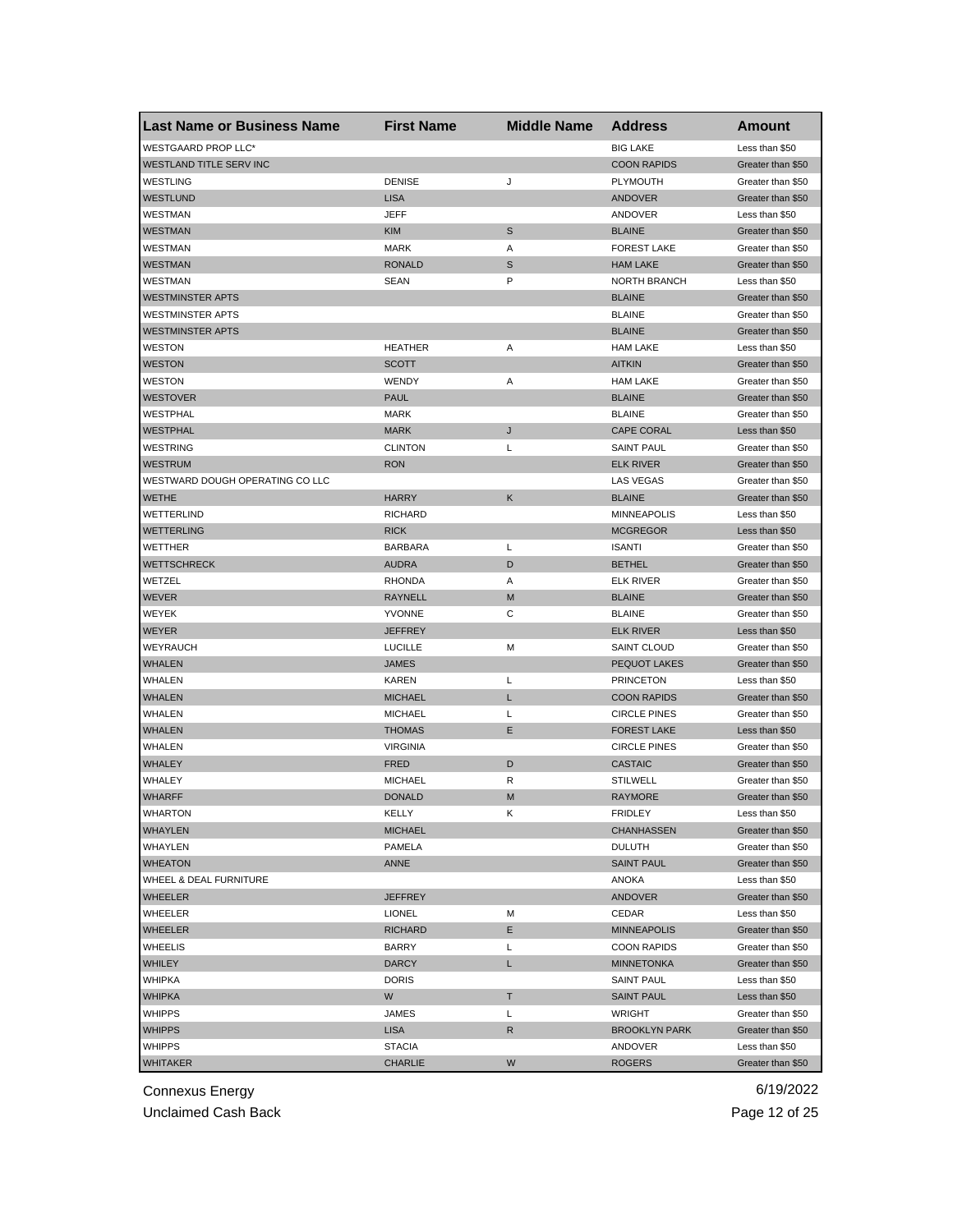| <b>Last Name or Business Name</b>   | <b>First Name</b> | <b>Middle Name</b> | <b>Address</b>          | <b>Amount</b>     |
|-------------------------------------|-------------------|--------------------|-------------------------|-------------------|
| <b>WHITCHURCH</b>                   | <b>BLAIR</b>      |                    | CAMBRIDGE               | Less than \$50    |
| <b>WHITCHURCH</b>                   | <b>MICHAEL</b>    | В                  | <b>ROSEVILLE</b>        | Less than \$50    |
| WHITCHURCH                          | <b>NORTON</b>     | W                  | CAMBRIDGE               | Greater than \$50 |
| <b>WHITCOMB</b>                     | <b>MARK</b>       |                    | <b>BECKER</b>           | Greater than \$50 |
| <b>WHITCOMB</b>                     | <b>MARK</b>       | Ε                  | OAK GROVE               | Greater than \$50 |
| <b>WHITCOMB</b>                     | <b>SCOTT</b>      | J                  | <b>PRINCETON</b>        | Less than \$50    |
| WHITCOMB                            | <b>WILLIAM</b>    |                    | <b>BAUDETTE</b>         | Greater than \$50 |
| <b>WHITCOME</b>                     | CAROL             | P                  | <b>BIG LAKE</b>         | Less than \$50    |
| WHITE                               | CLEVELAND         | R                  | <b>EDINBURG</b>         | Greater than \$50 |
| <b>WHITE</b>                        | <b>CRAIG</b>      |                    | <b>COON RAPIDS</b>      | Greater than \$50 |
| <b>WHITE</b>                        | DAVID             |                    | <b>OSSEO</b>            | Greater than \$50 |
| <b>WHITE</b>                        | <b>DAVID</b>      |                    | <b>ELK RIVER</b>        | Greater than \$50 |
| WHITE                               | <b>DAVID</b>      | L                  | MIAMI                   | Greater than \$50 |
| <b>WHITE</b>                        | <b>DENISE</b>     | R                  | <b>COON RAPIDS</b>      | Greater than \$50 |
| <b>WHITE</b>                        | <b>FLORENCE</b>   | D                  | MAPLEWOOD               | Less than \$50    |
| <b>WHITE</b>                        | <b>GEORGE</b>     | М                  | <b>COON RAPIDS</b>      | Greater than \$50 |
| <b>WHITE</b>                        | <b>GREGORY</b>    | J                  | ANDOVER                 | Greater than \$50 |
| <b>WHITE</b>                        | <b>JAMES</b>      | <b>JAY</b>         | <b>ROCKFORD</b>         | Greater than \$50 |
| <b>WHITE</b>                        | JAMES             | W                  | ANOKA                   | Less than \$50    |
| <b>WHITE</b>                        | <b>JANE</b>       | С                  | <b>COON RAPIDS</b>      | Less than \$50    |
| WHITE                               | JEAN              |                    | <b>SAINT FRANCIS</b>    | Greater than \$50 |
| <b>WHITE</b>                        | <b>JERVIS</b>     |                    | <b>NEW BRIGHTON</b>     | Greater than \$50 |
| WHITE                               | <b>JOHN</b>       |                    | <b>SHAFER</b>           | Greater than \$50 |
| <b>WHITE</b>                        | <b>JOHN</b>       | М                  | <b>BECKER</b>           | Greater than \$50 |
| <b>WHITE</b>                        | <b>KENNETH</b>    | Ε                  | <b>WYOMING</b>          | Greater than \$50 |
| <b>WHITE</b>                        | <b>KRISTY</b>     | N                  | <b>SAINT FRANCIS</b>    | Less than \$50    |
| WHITE                               | LAURA             |                    | <b>BIG LAKE</b>         | Less than \$50    |
| <b>WHITE</b>                        | <b>LINDA</b>      | S                  | <b>BLAINE</b>           | Less than \$50    |
| WHITE                               | <b>MARY</b>       |                    | <b>COON RAPIDS</b>      | Greater than \$50 |
| <b>WHITE</b>                        | <b>MARY</b>       |                    | <b>COON RAPIDS</b>      | Greater than \$50 |
| <b>WHITE</b>                        | MAXWELL           |                    | <b>MINNEAPOLIS</b>      | Greater than \$50 |
| <b>WHITE</b>                        | <b>MICHAEL</b>    | D                  | <b>GOLETA</b>           | Greater than \$50 |
| <b>WHITE</b>                        | <b>MICHAEL</b>    | V                  | <b>COON RAPIDS</b>      | Greater than \$50 |
| <b>WHITE</b>                        | <b>MICHELLE</b>   | М                  | <b>ANOKA</b>            | Greater than \$50 |
| WHITE                               | <b>MICHELLE</b>   | S                  | <b>BROOKLYN CENTER</b>  | Greater than \$50 |
| <b>WHITE</b>                        | <b>NANCY</b>      | J                  | W SPRINGFIELD           | Greater than \$50 |
| WHITE                               | <b>RAYMOND</b>    |                    | <b>COON RAPIDS</b>      | Greater than \$50 |
| <b>WHITE</b>                        | <b>ROBIN</b>      |                    | <b>SAINT FRANCIS</b>    | Less than \$50    |
| <b>WHITE</b>                        | <b>RONALD</b>     | Α                  | CAMBRIDGE               | Less than \$50    |
| <b>WHITE</b>                        | <b>ROY</b>        | С                  | <b>ELK RIVER</b>        | Greater than \$50 |
| WHITE                               | SCOTT             | s                  | RAMSEY                  | Greater than \$50 |
| <b>WHITE</b>                        | <b>TIMOTHY</b>    | С                  | <b>BLAINE</b>           | Greater than \$50 |
| <b>WHITE</b>                        | <b>VICKI</b>      | L                  | WADENA                  | Less than \$50    |
| <b>WHITE</b>                        | <b>VICKI</b>      | S                  | WICHITA                 | Greater than \$50 |
| WHITE                               | WILLIAM           | Α                  | <b>COON RAPIDS</b>      | Greater than \$50 |
| <b>WHITE</b>                        | <b>WILLIAM</b>    | F                  | <b>BIG LAKE</b>         | Greater than \$50 |
| <b>WHITE ANNA</b><br>& LARSON LARRY |                   |                    | <b>HAM LAKE</b>         | Less than \$50    |
| WHITE BEAR OUTDOOR POWER EQUIP      |                   |                    | WHITE BEAR LK           | Greater than \$50 |
| WHITED                              | WAYNE             |                    | <b>BLOOMINGTON</b>      | Greater than \$50 |
| <b>WHITED</b>                       | <b>WENDY</b>      | L                  | <b>COLUMBIA HEIGHTS</b> | Greater than \$50 |
| WHITEHEAD                           | <b>HAROLD</b>     | G                  | CAMBRIDGE               | Less than \$50    |
| <b>WHITEKER</b>                     | <b>JOE</b>        | L                  | <b>PRINCETON</b>        | Less than \$50    |
| WHITEOAK                            | JAY               | R                  | ELK RIVER               | Less than \$50    |
| <b>WHITING</b>                      | <b>MARK</b>       | H                  | <b>BRAINERD</b>         | Less than \$50    |
| <b>WHITING</b>                      | <b>MICHAEL</b>    | D                  | NORTH BRANCH            | Less than \$50    |
| <b>WHITING</b>                      | <b>STEVEN</b>     | С                  | <b>COON RAPIDS</b>      | Greater than \$50 |
|                                     |                   |                    |                         |                   |

Unclaimed Cash Back **Page 13 of 25**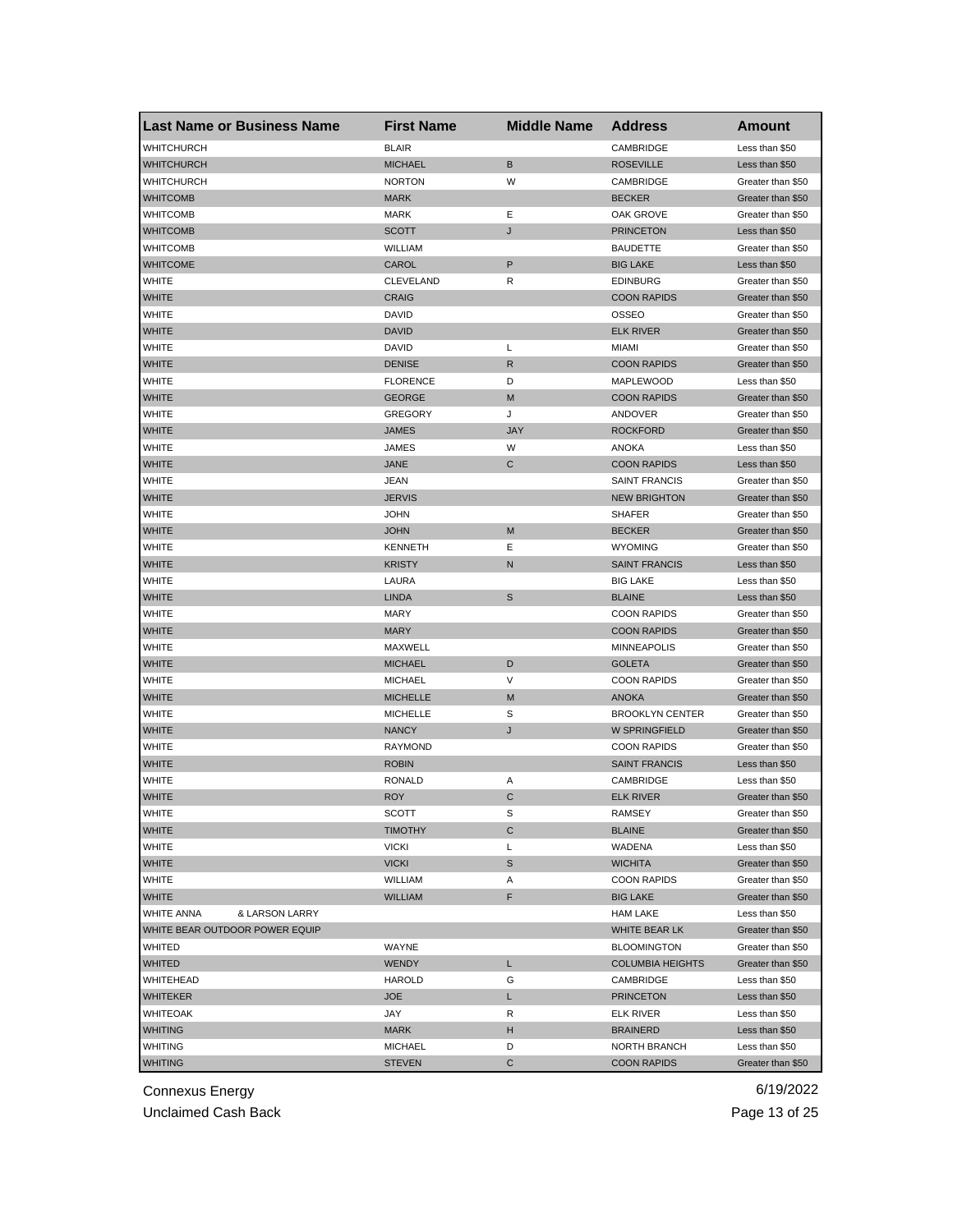| <b>Last Name or Business Name</b> | <b>First Name</b>  | <b>Middle Name</b> | <b>Address</b>       | Amount            |
|-----------------------------------|--------------------|--------------------|----------------------|-------------------|
| <b>WHITLOW</b>                    | CARLA              |                    | <b>COON RAPIDS</b>   | Less than \$50    |
| <b>WHITMAN</b>                    | <b>JAMIE</b>       |                    | ANDOVER              | Greater than \$50 |
| <b>WHITMAN</b>                    | <b>KRIS</b>        |                    | <b>NEW ULM</b>       | Less than \$50    |
| <b>WHITNEY</b>                    | <b>ANNETTE</b>     | M                  | <b>EDEN PRAIRIE</b>  | Greater than \$50 |
| <b>WHITNEY</b>                    | <b>FRANCIS</b>     | G                  | <b>SAINT PAUL</b>    | Less than \$50    |
| <b>WHITNEY</b>                    | <b>KIM</b>         |                    | <b>MINNEAPOLIS</b>   | Greater than \$50 |
| WHITNEY                           | <b>MARIA</b>       | н                  | <b>ISANTI</b>        | Less than \$50    |
| <b>WHITNEY</b>                    | <b>MICHAEL</b>     | J                  | <b>MINNEAPOLIS</b>   | Greater than \$50 |
| WHITNEY                           | <b>TRUMOND</b>     | R                  | <b>MINNEAPOLIS</b>   | Greater than \$50 |
| <b>WHITSON</b>                    | <b>JESSE</b>       |                    | <b>SAINT FRANCIS</b> | Less than \$50    |
| <b>WHITSON</b>                    | <b>MICHAEL</b>     | Ε                  | ANDOVER              | Greater than \$50 |
| <b>WHITTAKER</b>                  | <b>LAURENCE</b>    |                    | <b>SAINT PAUL</b>    | Greater than \$50 |
| <b>WHITTERS</b>                   | <b>DUANE</b>       | т                  | <b>BLAINE</b>        | Greater than \$50 |
| <b>WHITTET</b>                    | GAIL               | A                  | <b>BLAINE</b>        | Greater than \$50 |
| <b>WHITTET</b>                    | <b>STEVEN</b>      | R                  | <b>HUGO</b>          | Greater than \$50 |
| WHOLE AIRE CO INC                 |                    |                    | <b>ELK RIVER</b>     | Greater than \$50 |
| WHOLESALE                         | <b>WHEELS</b>      |                    | <b>RAMSEY</b>        | Greater than \$50 |
| <b>WHOLESALE FURNITURE</b>        |                    |                    | <b>BECKER</b>        | Greater than \$50 |
| <b>WHOLESALE MARINE</b>           |                    |                    | <b>MINNEAPOLIS</b>   | Less than \$50    |
| <b>WHORTON</b>                    | <b>RICHARD</b>     | L                  | <b>RAMSEY</b>        | Greater than \$50 |
| <b>WIBERG</b>                     | JAMES              | O                  | OAKDALE              | Greater than \$50 |
| <b>WIBORG</b>                     | <b>FRED</b>        |                    | ANDOVER              | Greater than \$50 |
| <b>WIBORG</b>                     | FRED               |                    | ANDOVER              | Greater than \$50 |
| <b>WICHMAN</b>                    | <b>DENNIS</b>      | н                  | <b>CAMBRIDGE</b>     | Greater than \$50 |
| <b>WICHT</b>                      | <b>MARK</b>        | R                  | <b>CIRCLE PINES</b>  | Greater than \$50 |
| <b>WICHT</b>                      | <b>TIMOTHY</b>     | н                  | <b>CAMBRIDGE</b>     | Greater than \$50 |
| <b>WICK</b>                       | <b>BOB</b>         | D                  | RAMSEY               | Greater than \$50 |
| <b>WICK</b>                       | <b>DONALD</b>      | L                  | <b>ISANTI</b>        | Greater than \$50 |
| <b>WICK</b>                       | MARGARET           | D                  | <b>MINNEAPOLIS</b>   | Greater than \$50 |
| <b>WICK</b>                       | <b>VERNA</b>       | Κ                  | WHITE BEAR LAKE      | Greater than \$50 |
| <b>WICKEN</b>                     | JAMIE              |                    | <b>COON RAPIDS</b>   | Less than \$50    |
| <b>WICKHAM</b>                    | <b>ROSS</b>        |                    | <b>MAPLE GROVE</b>   | Less than \$50    |
| <b>WICKLAND</b>                   | LAURENT            |                    | <b>BLAINE</b>        | Greater than \$50 |
| <b>WICKLUND</b>                   | <b>ARLENE</b>      |                    | <b>ROOSEVELT</b>     | Greater than \$50 |
| WICKLUND                          | <b>ELIZABETH</b>   | Κ                  | <b>BUFFALO</b>       | Greater than \$50 |
| <b>WICKLUND</b>                   | <b>JAMES</b>       | D                  | <b>CAMBRIDGE</b>     | Greater than \$50 |
| <b>WICKLUND</b>                   | <b>MARK</b>        | Α                  | <b>RAMSEY</b>        | Greater than \$50 |
| <b>WICKLUND</b>                   | <b>MICHAEL</b>     | J                  | <b>CLEARWATER</b>    | Greater than \$50 |
| WICKLUND HOMES                    |                    |                    | <b>ANOKA</b>         | Greater than \$50 |
| <b>WICKOREN</b>                   | <b>JAMES</b>       | D                  | <b>BLOOMINGTON</b>   | Greater than \$50 |
| <b>WICKSTROM</b>                  | CHARLES            | т                  | MINNETONKA           | Greater than \$50 |
| <b>WICKSTROM</b>                  | <b>MARK</b>        | S                  | <b>COON RAPIDS</b>   | Greater than \$50 |
| <b>WICKSTROM</b>                  | MARY               | L                  | <b>COON RAPIDS</b>   | Greater than \$50 |
| <b>WICZEK</b>                     | <b>RICHARD</b>     | J                  | ROGERS               | Greater than \$50 |
| WIDERSTROM                        | GUNNAR             | Α                  | GILBERT              | Greater than \$50 |
| <b>WIDHOLM</b>                    | <b>CRAIG</b>       | $\mathsf{R}$       | <b>COON RAPIDS</b>   | Greater than \$50 |
| <b>WIDING</b>                     | <b>HOWARD</b>      | в                  | OUTING               | Greater than \$50 |
| <b>WIDMAN</b>                     | AILEEN             | Ε                  | <b>LAKEVILLE</b>     | Less than \$50    |
| <b>WIDMAN</b>                     | <b>CHRISTOPHER</b> | J                  | MINNEAPOLIS          | Less than \$50    |
| <b>WIDMER</b>                     | MARGE              | J                  | <b>ANOKA</b>         | Greater than \$50 |
| WIDSTRAND                         | PETER              | G                  | <b>COON RAPIDS</b>   | Greater than \$50 |
| WIEBE                             | SAMANTHA           | J                  | <b>WACONIA</b>       | Greater than \$50 |
| WIEBER                            | <b>BRYAN</b>       | J                  | SAINT CLOUD          | Greater than \$50 |
| <b>WIEBRAND</b>                   | JUDY               | L                  | <b>HAM LAKE</b>      | Greater than \$50 |
| WIEBUSCH                          | HENRY              | JR                 | ANOKA                | Greater than \$50 |
| <b>WIECKS</b>                     | CAROL              | J                  | <b>BLAINE</b>        | Greater than \$50 |
|                                   |                    |                    |                      |                   |

Unclaimed Cash Back **Page 14 of 25**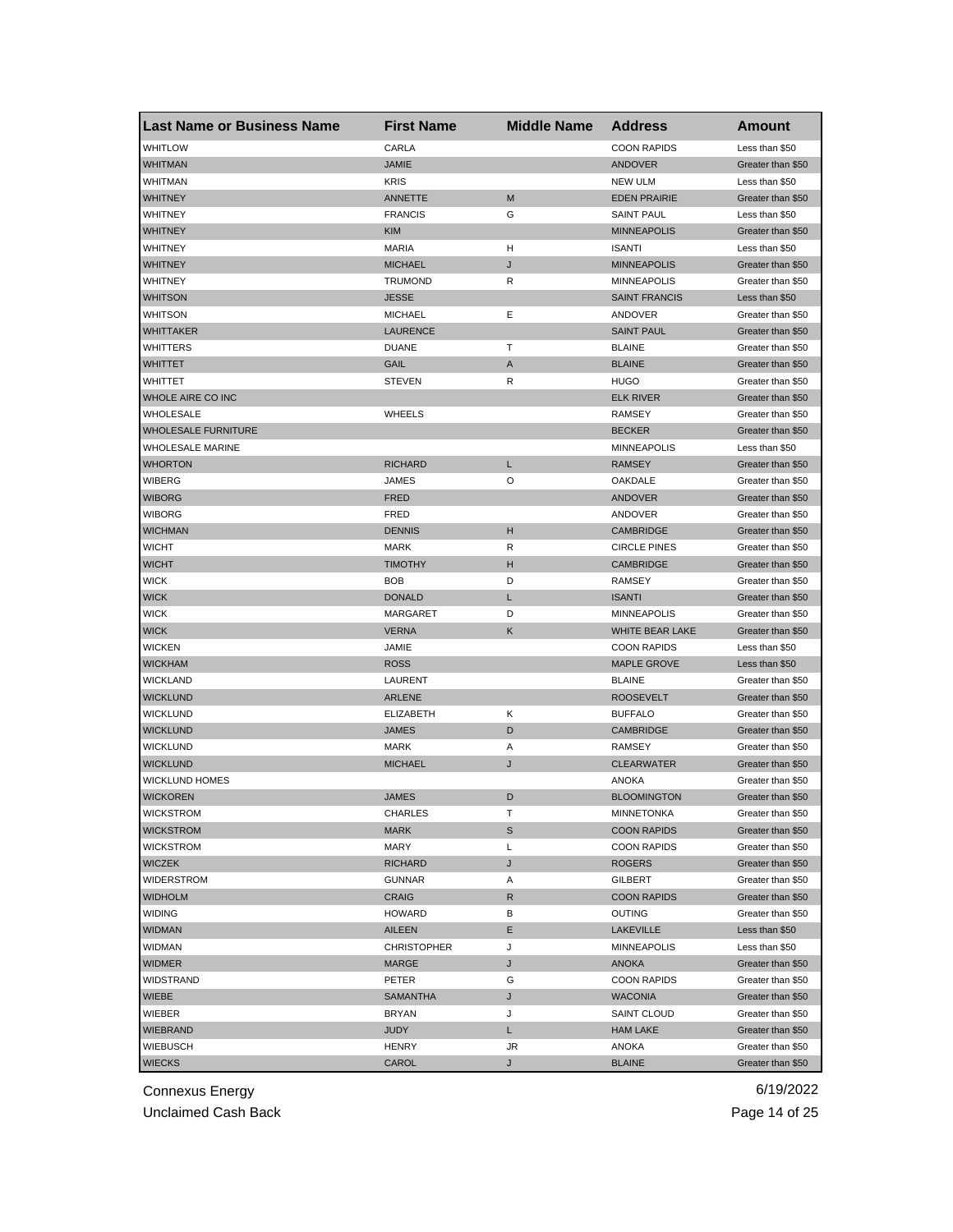| <b>Last Name or Business Name</b>     | <b>First Name</b> | <b>Middle Name</b> | <b>Address</b>                          | Amount                                 |
|---------------------------------------|-------------------|--------------------|-----------------------------------------|----------------------------------------|
| <b>WIECKS</b>                         | <b>JEAN</b>       | M                  | <b>ANOKA</b>                            | Greater than \$50                      |
| <b>WIEDERHOLT</b>                     | <b>RON</b>        | R                  | <b>PRINCETON</b>                        | Less than \$50                         |
| <b>WIEDRICK</b>                       | DALE              | G                  | <b>COON RAPIDS</b>                      | Greater than \$50                      |
| <b>WIEHLE</b>                         | <b>SHARON</b>     | N                  | <b>FRIDLEY</b>                          | Less than \$50                         |
| WIEHLE                                | <b>THOMAS</b>     | M                  | REMER                                   | Greater than \$50                      |
| <b>WIEHLE</b>                         | <b>TRACY</b>      | L                  | <b>ANOKA</b>                            | Greater than \$50                      |
| WIEHLE                                | WILLIAM           | L                  | <b>COON RAPIDS</b>                      | Greater than \$50                      |
| <b>WIELAND</b>                        | JEFF              |                    | <b>MEQUON</b>                           | Greater than \$50                      |
| WIELE                                 | ELLEN             | Г                  | <b>ISANTI</b>                           | Greater than \$50                      |
| WIELE                                 | <b>PAUL</b>       | W                  | <b>SPRING LK PK</b>                     | Greater than \$50                      |
| <b>WIEMANN</b>                        | JAMES             |                    | CANELONES                               | Greater than \$50                      |
| <b>WIEMANN</b>                        | JAMES             | F                  | <b>SAINT PAUL</b>                       | Greater than \$50                      |
| <b>WIEME</b>                          | <b>DENNIS</b>     | Α                  | <b>MERRIFIELD</b>                       | Greater than \$50                      |
| <b>WIEMER</b>                         | <b>JOHN</b>       | M                  | <b>ISANTI</b>                           | Greater than \$50                      |
| <b>WIENER</b>                         | <b>MICHAEL</b>    | J                  | <b>BLAINE</b>                           | Greater than \$50                      |
| <b>WIENHOLD</b>                       | <b>MARK</b>       | ${\sf N}$          | <b>MINNEAPOLIS</b>                      | Greater than \$50                      |
| <b>WIEPKING</b>                       | <b>GREGORY</b>    |                    | ANDOVER                                 | Greater than \$50                      |
| <b>WIERMAN</b>                        | <b>MOLLY</b>      |                    | <b>MCCALL</b>                           | Less than \$50                         |
| WIERSGALLA                            | THOMAS            |                    | ANDOVER                                 | Greater than \$50                      |
| <b>WIETING</b>                        | <b>SHIRLEY</b>    | A                  | <b>ANOKA</b>                            | Greater than \$50                      |
| <b>WIFALL</b>                         | <b>SCOTT</b>      | R                  | <b>AURORA</b>                           | Greater than \$50                      |
| <b>WIGDAHL</b>                        | LOREN             | O                  | <b>SAINT PAUL</b>                       | Less than \$50                         |
| WIGEN TRUCK SERVICE                   |                   |                    | <b>BLAINE</b>                           | Greater than \$50                      |
| <b>WIGGIN</b>                         | PAT               | н                  | <b>ANDOVER</b>                          | Less than \$50                         |
| <b>WIGHT</b>                          | LEIGH             | Α                  | WHITE BEAR LAKE                         | Greater than \$50                      |
| <b>WIGHTMAN</b>                       | <b>DAVID</b>      |                    | <b>WHITE BEAR LAKE</b>                  | Greater than \$50                      |
| WIGHTMAN                              | KAITLYN           | M                  | HUGO                                    | Less than \$50                         |
| <b>WIITA</b>                          | <b>DENNIS</b>     | A                  | <b>ANOKA</b>                            | Greater than \$50                      |
| WIITA                                 | SHANNON           | M                  | <b>ISANTI</b>                           | Greater than \$50                      |
| <b>WILBER</b>                         | <b>HAROLD</b>     | F                  | <b>ANOKA</b>                            | Greater than \$50                      |
| WILBER                                | <b>SIMONE</b>     | J                  | <b>ISANTI</b>                           | Greater than \$50                      |
| <b>WILBERT</b>                        | <b>EDWARD</b>     | L                  | PINE CITY                               | Greater than \$50                      |
| <b>WILBUR</b>                         | JEANNE            | C                  | <b>ISANTI</b>                           | Less than \$50                         |
| <b>WILBUR</b>                         | <b>KENNETH</b>    | F                  | <b>AITKIN</b>                           | Greater than \$50                      |
| <b>WILCOCK</b>                        | TERRY             | в                  | ANDOVER                                 | Greater than \$50                      |
| <b>WILCOX</b>                         | <b>GEORGE</b>     | н                  | <b>PRINCETON</b>                        | Less than \$50                         |
| <b>WILCOX</b>                         | <b>GLENDA</b>     | L                  | YUMA                                    | Greater than \$50                      |
| <b>WILCOX</b>                         | <b>LEONE</b>      | M                  | RANDALL                                 | Greater than \$50                      |
| <b>WILCOX</b>                         | <b>RICHARD</b>    | D                  | <b>MINNEAPOLIS</b>                      | Less than \$50                         |
| <b>WILCZAK</b>                        | JAN               | A                  | <b>BLAINE</b>                           | Greater than \$50                      |
| WILD                                  | KEITH             | F                  | PRESCOTT VALLEY                         | Greater than \$50                      |
| <b>WILDA</b>                          | <b>RODNEY</b>     |                    | <b>BLAINE</b>                           | Greater than \$50                      |
| WILDE                                 | <b>BRENT</b>      | Г                  | OAKDALE                                 | Greater than \$50                      |
| <b>WILDE</b>                          | <b>RON</b>        |                    | <b>SAINT FRANCIS</b>                    | Greater than \$50                      |
| WILDE                                 | <b>WILLIAM</b>    | в                  | <b>COON RAPIDS</b>                      | Greater than \$50                      |
| WILDER VIOLA E IRONTON TERRACE APTS   |                   |                    | <b>IRONTON</b>                          | Greater than \$50                      |
| <b>WILDS</b>                          | <b>FRANKLIN</b>   | S                  | <b>CIRCLE PINES</b>                     | Greater than \$50                      |
| <b>WILDT</b>                          | <b>RONALD</b>     |                    |                                         |                                        |
| WILEY                                 | ROGER             | J<br>M             | <b>COON RAPIDS</b><br><b>SHREWSBURY</b> | Greater than \$50<br>Greater than \$50 |
|                                       | <b>WESLEY</b>     |                    |                                         |                                        |
| WILEY                                 |                   | W                  | <b>PLYMOUTH</b>                         | Greater than \$50                      |
| <b>WILEY ROBERT</b><br>& WILSON CINDY |                   |                    | <b>COON RAPIDS</b>                      | Less than \$50                         |
| <b>WILFORD</b>                        | <b>SUSAN</b>      | Τ                  | <b>AUBURN</b>                           | Greater than \$50                      |
| WILKE                                 | CAITLIN           |                    | RAMSEY                                  | Less than \$50                         |
| <b>WILKE</b>                          | <b>DON</b>        |                    | <b>HUGO</b>                             | Greater than \$50                      |
| WILKE                                 | GERALD            | Α                  | <b>MONTICELLO</b>                       | Greater than \$50                      |
| <b>WILKE</b>                          | <b>MICHAEL</b>    |                    | <b>VADNAIS HEIGHTS</b>                  | Greater than \$50                      |

Unclaimed Cash Back **Page 15 of 25**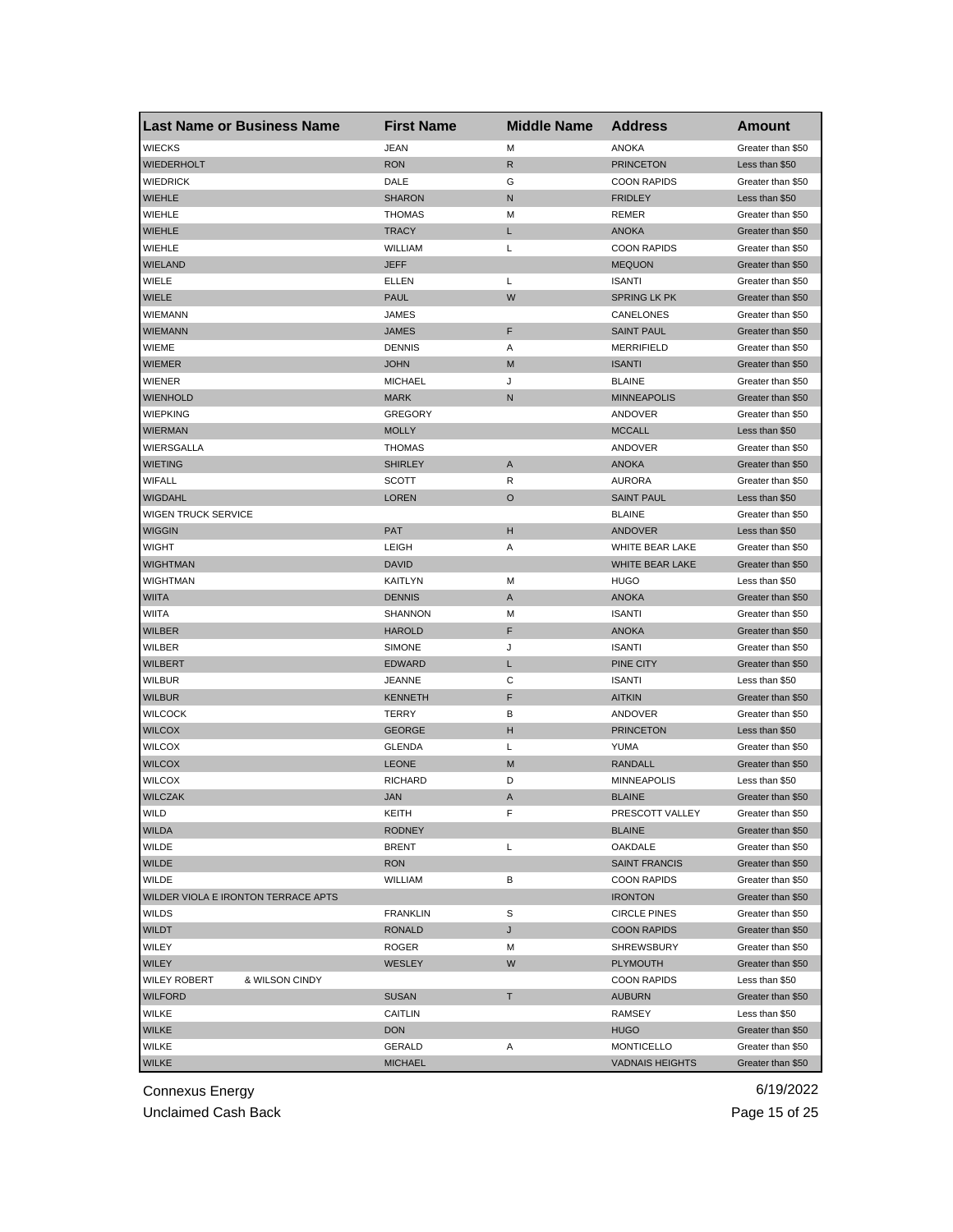| <b>Last Name or Business Name</b> | <b>First Name</b>  | <b>Middle Name</b> | <b>Address</b>       | <b>Amount</b>     |
|-----------------------------------|--------------------|--------------------|----------------------|-------------------|
| <b>WILKE</b>                      | <b>MICHAEL</b>     | F                  | <b>BLAINE</b>        | Greater than \$50 |
| <b>WILKE</b>                      | <b>MICHELLE</b>    | A                  | <b>MONTICELLO</b>    | Greater than \$50 |
| <b>WILKE</b>                      | <b>RICHARD</b>     |                    | <b>BIG LAKE</b>      | Greater than \$50 |
| <b>WILKEN</b>                     | <b>KARLI</b>       |                    | <b>WASECA</b>        | Less than \$50    |
| <b>WILKEN</b>                     | <b>SHARON</b>      | Κ                  | <b>FRIDLEY</b>       | Greater than \$50 |
| <b>WILKEN</b>                     | <b>WILLIAM</b>     | B                  | ANDOVER              | Greater than \$50 |
| <b>WILKENS</b>                    | <b>DAWN</b>        |                    | <b>HAM LAKE</b>      | Less than \$50    |
| <b>WILKER</b>                     | <b>CHRISTOPHER</b> |                    | <b>CIRCLE PINES</b>  | Greater than \$50 |
| <b>WILKER</b>                     | <b>CHRISTOPHER</b> | M                  | <b>CIRCLE PINES</b>  | Greater than \$50 |
| <b>WILKEY</b>                     | <b>KRISTI</b>      | M                  | <b>NORTH MIAMI</b>   | Less than \$50    |
| <b>WILKINS</b>                    | <b>CHARLES</b>     | M                  | CEDAR                | Greater than \$50 |
| <b>WILKINS</b>                    | <b>HARRY</b>       | Ε                  | <b>MEDINA</b>        | Greater than \$50 |
| <b>WILKINS USED CARS</b>          |                    |                    | RAMSEY               | Greater than \$50 |
| <b>WILKINSON</b>                  | <b>JAMES</b>       | E                  | <b>PRINCETON</b>     | Greater than \$50 |
| <b>WILKINSON</b>                  | <b>KENNETH</b>     | G                  | <b>EAST BETHEL</b>   | Greater than \$50 |
| <b>WILKINSON</b>                  | <b>LLOYD</b>       | W                  | <b>FOREST LAKE</b>   | Greater than \$50 |
| <b>WILKINSON</b>                  | <b>TRACY</b>       | D                  | WAUSAU               | Greater than \$50 |
| <b>WILKLOW</b>                    | <b>THERESA</b>     | M                  | <b>OAK GROVE</b>     | Greater than \$50 |
| WILL                              | CAROL              | J                  | <b>NORWAY</b>        | Greater than \$50 |
| <b>WILL</b>                       | <b>LAURENCE</b>    | Ε                  | <b>BLAINE</b>        | Greater than \$50 |
| WILL                              | LAWRENCE           | Е                  | <b>COON RAPIDS</b>   | Greater than \$50 |
| <b>WILL</b>                       | <b>STEVEN</b>      |                    | <b>BETHEL</b>        | Greater than \$50 |
| WILLARD                           | WAYNE              | D                  | <b>STILLWATER</b>    | Less than \$50    |
| <b>WILLEMSEN</b>                  | <b>DUANE</b>       |                    | <b>MINNEAPOLIS</b>   | Greater than \$50 |
| WILLEMSSEN                        | LAURIE             | Α                  | <b>COON RAPIDS</b>   | Less than \$50    |
| <b>WILLER</b>                     | KATIE              | L                  | ZIMMERMAN            | Less than \$50    |
| WILLERT                           | <b>MARK</b>        | J                  | <b>BRAINERD</b>      | Greater than \$50 |
| <b>WILLET</b>                     | LARRY              | M                  | <b>LAPORTE</b>       | Greater than \$50 |
| WILLET                            | SCOTT              | L                  | <b>BLAINE</b>        | Less than \$50    |
| <b>WILLETT</b>                    | <b>JONG</b>        |                    | <b>BLAINE</b>        | Greater than \$50 |
| WILLETT                           | <b>KEVIN</b>       |                    | <b>COON RAPIDS</b>   | Less than \$50    |
| <b>WILLEY</b>                     | EARL               | J                  | <b>SAINT FRANCIS</b> | Less than \$50    |
| WILLEY                            | <b>ROBERT</b>      | т                  | LITTLE CANADA        | Less than \$50    |
| <b>WILLEY</b>                     | <b>THOMAS</b>      | R                  | <b>ANOKA</b>         | Less than \$50    |
| <b>WILLGING</b>                   | <b>DAVID</b>       | М                  | <b>COON RAPIDS</b>   | Greater than \$50 |
| <b>WILLIAM JOHN BLDRS</b>         |                    |                    | <b>ELK RIVER</b>     | Greater than \$50 |
| <b>WILLIAMS</b>                   | AARON              | J                  | ZIMMERMAN            | Greater than \$50 |
| <b>WILLIAMS</b>                   | <b>ALVAH</b>       |                    | <b>MINNEAPOLIS</b>   | Greater than \$50 |
| <b>WILLIAMS</b>                   | <b>BRIAN</b>       | D                  | <b>ORONOCO</b>       | Greater than \$50 |
| <b>WILLIAMS</b>                   | <b>CAMILLE</b>     | A                  | <b>MINNETONKA</b>    | Greater than \$50 |
| WILLIAMS                          | CATHERINE          | C                  | <b>COON RAPIDS</b>   | Less than \$50    |
| <b>WILLIAMS</b>                   | <b>CEDRIC</b>      | F                  | <b>BLAINE</b>        | Less than \$50    |
| <b>WILLIAMS</b>                   | CHARLES            | С                  | ANOKA                | Greater than \$50 |
| <b>WILLIAMS</b>                   | CYNTHIA            |                    | <b>MONTICELLO</b>    | Greater than \$50 |
| WILLIAMS                          | <b>CYNTHIA</b>     | SUE                | <b>BECKER</b>        | Greater than \$50 |
| <b>WILLIAMS</b>                   | DAVID              | A                  | <b>NEW ALBANY</b>    | Greater than \$50 |
| <b>WILLIAMS</b>                   | <b>DONALD</b>      |                    | APPLE VALLEY         | Less than \$50    |
| <b>WILLIAMS</b>                   | <b>DONALD</b>      |                    | <b>BLAINE</b>        | Greater than \$50 |
| <b>WILLIAMS</b>                   | <b>DONALD</b>      | W                  | RAMSEY               | Greater than \$50 |
| <b>WILLIAMS</b>                   | <b>DUSTIN</b>      |                    | <b>SAINT PAUL</b>    | Less than \$50    |
| WILLIAMS                          | <b>GEORGE</b>      | н                  | <b>FRIDLEY</b>       | Greater than \$50 |
| <b>WILLIAMS</b>                   | <b>GUY</b>         |                    | <b>CAMBRIDGE</b>     | Less than \$50    |
| WILLIAMS                          | JACK               | L                  | <b>ISANTI</b>        | Greater than \$50 |
| <b>WILLIAMS</b>                   | JAMES              | С                  | <b>PRINCETON</b>     | Less than \$50    |
| <b>WILLIAMS</b>                   | JAMES              | D                  | <b>SAINT PAUL</b>    | Greater than \$50 |
| <b>WILLIAMS</b>                   | <b>JAMES</b>       | М                  | <b>FRIDLEY</b>       | Greater than \$50 |

Unclaimed Cash Back **Page 16 of 25**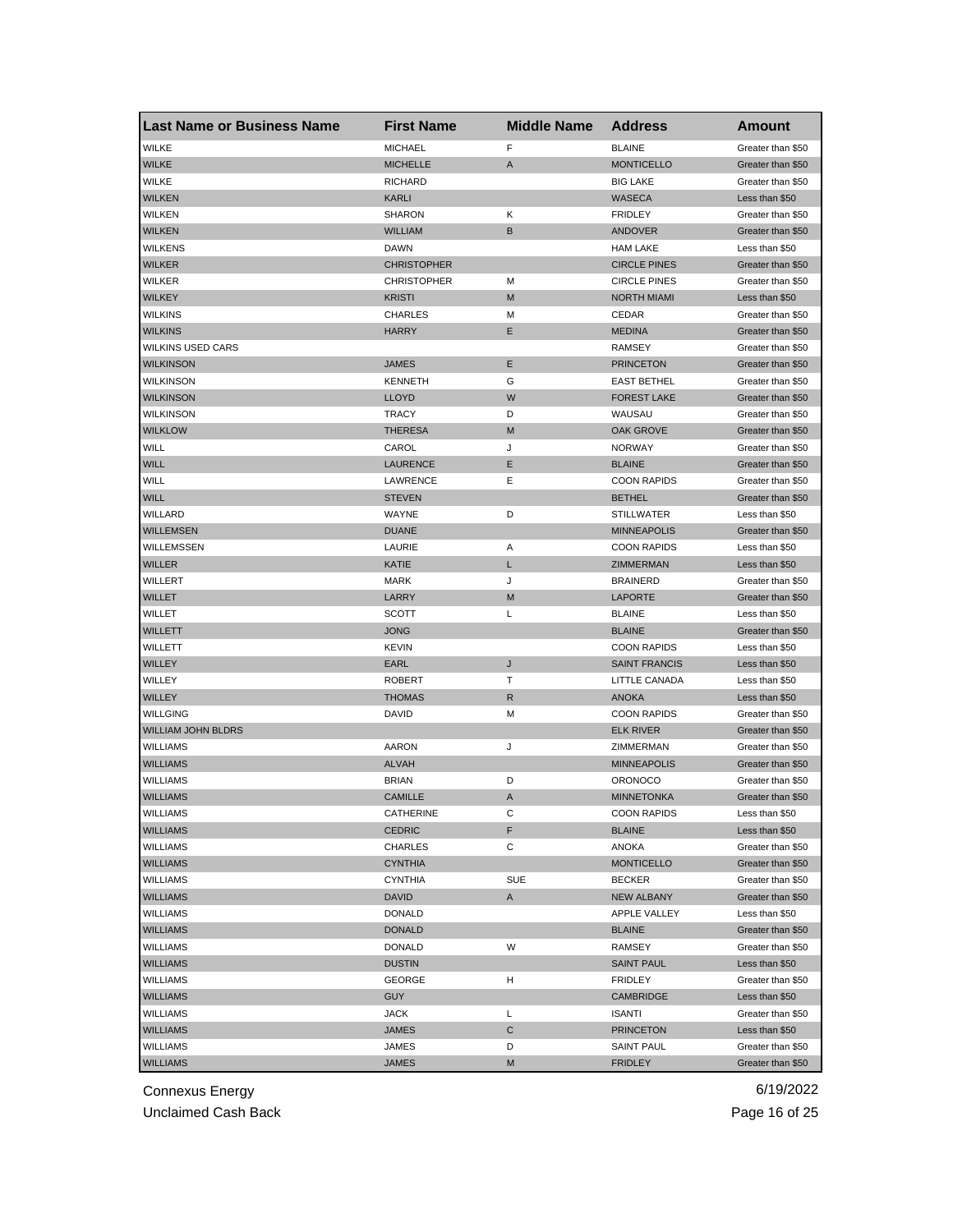| <b>Last Name or Business Name</b>  | <b>First Name</b>  | <b>Middle Name</b> | <b>Address</b>                          | Amount            |
|------------------------------------|--------------------|--------------------|-----------------------------------------|-------------------|
| <b>WILLIAMS</b>                    | <b>JAMES</b>       | M                  | <b>SAINT PAUL</b>                       | Less than \$50    |
| <b>WILLIAMS</b>                    | <b>JAMES</b>       | R                  | <b>WILLMAR</b>                          | Greater than \$50 |
| <b>WILLIAMS</b>                    | <b>JASON</b>       |                    | <b>SAINT FRANCIS</b>                    | Greater than \$50 |
| <b>WILLIAMS</b>                    | <b>JASON</b>       | W                  | <b>COON RAPIDS</b>                      | Greater than \$50 |
| WILLIAMS                           | <b>JENNIFER</b>    | L                  | <b>COON RAPIDS</b>                      | Less than \$50    |
| <b>WILLIAMS</b>                    | <b>JEROME</b>      | т                  | <b>MAPLE GROVE</b>                      | Greater than \$50 |
| WILLIAMS                           | <b>JERRY</b>       |                    | MAPLE GROVE                             | Greater than \$50 |
| <b>WILLIAMS</b>                    | <b>JOE</b>         | L                  | <b>COON RAPIDS</b>                      | Greater than \$50 |
| <b>WILLIAMS</b>                    | <b>JOHN</b>        | В                  | PERHAM                                  | Greater than \$50 |
| <b>WILLIAMS</b>                    | <b>JOHN</b>        | D                  | <b>GOLDEN VALLEY</b>                    | Greater than \$50 |
| <b>WILLIAMS</b>                    | KELLY              | Α                  | <b>WYOMING</b>                          | Greater than \$50 |
| <b>WILLIAMS</b>                    | <b>KEVIN</b>       | G                  | <b>FOREST LAKE</b>                      | Greater than \$50 |
| WILLIAMS                           | LARRY              | Ε                  | <b>BLAINE</b>                           | Greater than \$50 |
| <b>WILLIAMS</b>                    | <b>MAKIIYA</b>     | L                  | <b>ANOKA</b>                            | Less than \$50    |
| <b>WILLIAMS</b>                    | <b>MARK</b>        | Α                  | <b>MINNEAPOLIS</b>                      | Less than \$50    |
| <b>WILLIAMS</b>                    | <b>MARVIN</b>      | D                  | <b>FRIDLEY</b>                          | Greater than \$50 |
| <b>WILLIAMS</b>                    | <b>MARY</b>        | L                  | <b>EAST BETHEL</b>                      | Greater than \$50 |
| <b>WILLIAMS</b>                    | <b>MATTHEW</b>     | J                  | <b>COON RAPIDS</b>                      | Greater than \$50 |
| <b>WILLIAMS</b>                    | MERLE              | O                  | <b>EAST BETHEL</b>                      | Less than \$50    |
| <b>WILLIAMS</b>                    | <b>MICHAEL</b>     |                    | <b>BETHEL</b>                           | Greater than \$50 |
| <b>WILLIAMS</b>                    | <b>MICHAEL</b>     | Α                  | WHITE BEAR LAKE                         | Less than \$50    |
| <b>WILLIAMS</b>                    | <b>MICHAEL</b>     | D                  | <b>APPLE VALLEY</b>                     | Less than \$50    |
| <b>WILLIAMS</b>                    | <b>NANCY</b>       | S                  | <b>COON RAPIDS</b>                      | Less than \$50    |
| <b>WILLIAMS</b>                    | <b>PHYLLIS</b>     |                    | <b>VADNAIS HEIGHTS</b>                  | Greater than \$50 |
| WILLIAMS                           | RANDAL             | Ε                  | <b>BROOKFIELD</b>                       | Greater than \$50 |
| <b>WILLIAMS</b>                    | RAYMOND            | R                  | <b>ANOKA</b>                            | Greater than \$50 |
| WILLIAMS                           | <b>RHONDA</b>      |                    | ELK RIVER                               | Greater than \$50 |
| <b>WILLIAMS</b>                    | <b>RICH</b>        | A                  | <b>COON RAPIDS</b>                      | Greater than \$50 |
| <b>WILLIAMS</b>                    | <b>RICHARD</b>     | Α                  | <b>MINNEAPOLIS</b>                      | Less than \$50    |
| <b>WILLIAMS</b>                    | <b>RICHARD</b>     | F                  | <b>CIRCLE PINES</b>                     | Greater than \$50 |
| <b>WILLIAMS</b>                    | <b>RICHARD</b>     | т                  | <b>BLAINE</b>                           | Greater than \$50 |
| <b>WILLIAMS</b>                    | <b>ROCHELLE</b>    |                    | EAGAN                                   | Greater than \$50 |
| <b>WILLIAMS</b>                    | <b>ROGER</b>       |                    | <b>FRIDLEY</b>                          | Greater than \$50 |
| <b>WILLIAMS</b>                    | <b>ROGER</b>       | Ε                  | PINE CITY                               | Greater than \$50 |
| WILLIAMS                           | SANDY              |                    | <b>COON RAPIDS</b>                      | Greater than \$50 |
| <b>WILLIAMS</b>                    | <b>SHANNON</b>     |                    | <b>BEIJING</b>                          | Less than \$50    |
| <b>WILLIAMS</b>                    | TAMI               | L                  | <b>ISANTI</b>                           | Greater than \$50 |
| <b>WILLIAMS</b>                    | TERRY              | L                  | <b>COON RAPIDS</b>                      | Greater than \$50 |
| <b>WILLIAMS</b>                    | <b>THERESA</b>     | M                  | <b>SAINT PAUL</b>                       | Greater than \$50 |
| <b>WILLIAMS</b>                    | THOMAS             | L                  | <b>ISANTI</b>                           | Greater than \$50 |
| WILLIAMS                           | HNA                | M                  | ANDOVER                                 | Less than \$50    |
| <b>WILLIAMS</b>                    | <b>TREMAYNE</b>    |                    | <b>MINNEAPOLIS</b>                      | Greater than \$50 |
| <b>WILLIAMS</b>                    | <b>VICKY</b>       | Г                  | ZIMMERMAN                               | Less than \$50    |
| <b>WILLIAMS</b>                    | WILLIAM            | J                  | <b>FRIDLEY</b>                          | Greater than \$50 |
| <b>WILLIAMS DESIGN &amp; CONST</b> |                    |                    | <b>BIG LAKE</b>                         | Greater than \$50 |
| <b>WILLIAMS-BANGSUND</b>           | <b>PATRICIA</b>    | Е                  | <b>ISANTI</b>                           | Less than \$50    |
| <b>WILLIAMSBURGS RANCH</b>         |                    |                    | MARINE ON ST CROIX                      | Greater than \$50 |
| <b>WILLIAMSON</b>                  | CARY               | J                  | <b>ANOKA</b>                            | Greater than \$50 |
| <b>WILLIAMSON</b>                  | DAVID              | Α                  | <b>WYOMING</b>                          | Less than \$50    |
| <b>WILLIAMSON</b>                  | FRANK              |                    | <b>BLAINE</b>                           | Less than \$50    |
| WILLIAMSON                         | <b>FRANKLIN</b>    |                    | MINNEAPOLIS                             | Less than \$50    |
| <b>WILLIAMSON</b>                  |                    |                    |                                         |                   |
|                                    | <b>JAMES</b>       | Κ                  | <b>CIRCLE PINES</b>                     | Less than \$50    |
| WILLIS                             | <b>ENTERPRISES</b> |                    | ELK RIVER                               | Greater than \$50 |
| <b>WILLIS</b><br><b>WILLIS</b>     | GARY               | W                  | <b>COON RAPIDS</b><br><b>HUNTINGTON</b> | Greater than \$50 |
|                                    | JON                |                    |                                         | Less than \$50    |
| <b>WILLIS</b>                      | <b>MATT</b>        |                    | <b>LAKE MARY</b>                        | Less than \$50    |

Unclaimed Cash Back **Page 17 of 25**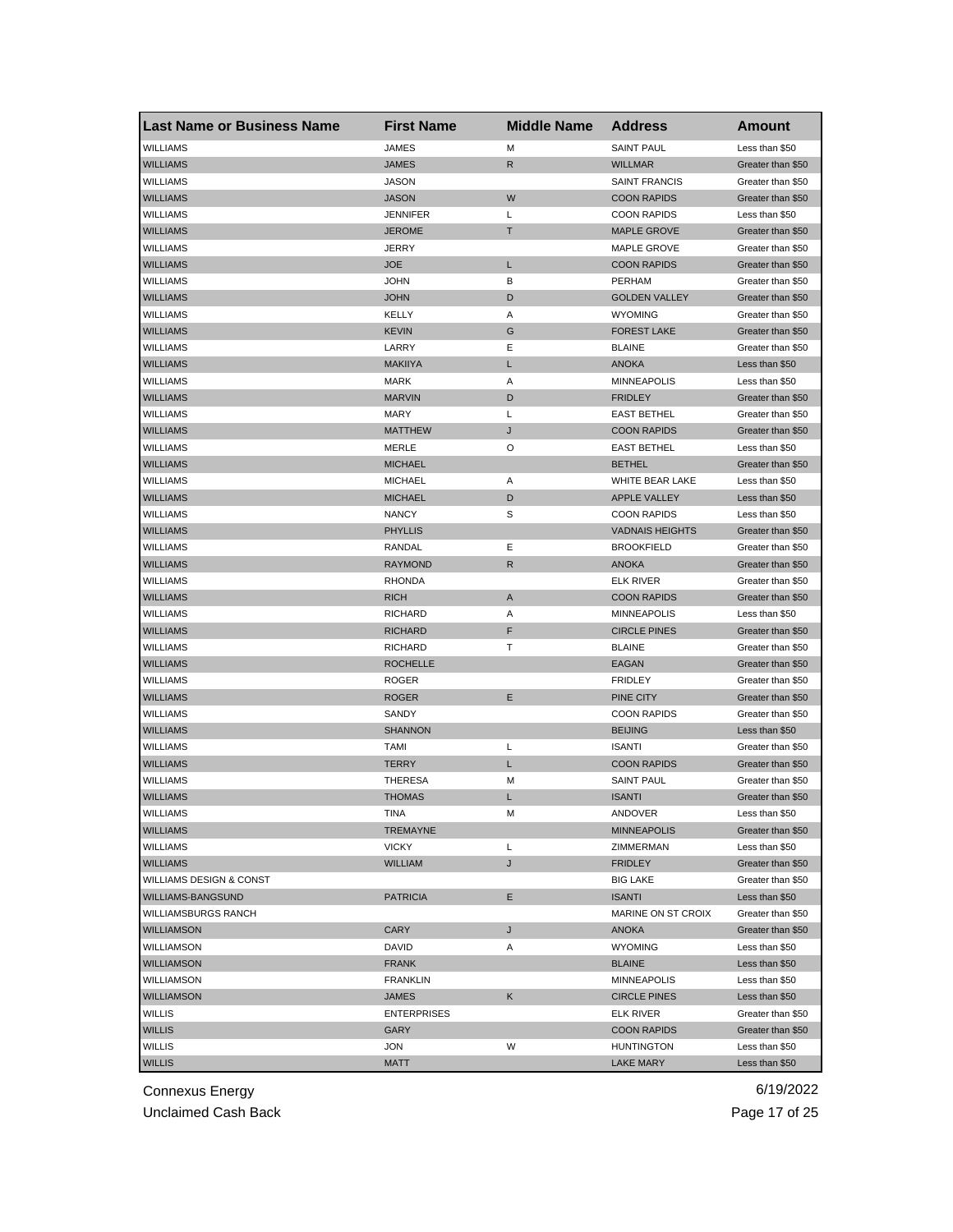| <b>Last Name or Business Name</b> | <b>First Name</b>     | <b>Middle Name</b> | <b>Address</b>                            | Amount                                 |
|-----------------------------------|-----------------------|--------------------|-------------------------------------------|----------------------------------------|
| <b>WILLIS</b>                     | <b>RICHARD</b>        |                    | LITTLE CANADA                             | Greater than \$50                      |
| <b>WILLMAN</b>                    | <b>CYNTHIA</b>        | Г                  | <b>COON RAPIDS</b>                        | Greater than \$50                      |
| WILLODSON                         | <b>JUDY</b>           | N                  | <b>MINNEAPOLIS</b>                        | Greater than \$50                      |
| <b>WILLOVER</b>                   | <b>MICHAEL</b>        | P                  | <b>ALTAMONTE SPRINGS</b>                  | Greater than \$50                      |
| <b>WILLS</b>                      | JIM                   |                    | <b>NISSWA</b>                             | Greater than \$50                      |
| <b>WILLS</b>                      | <b>ROBERT</b>         | <b>WM</b>          | <b>MAPLE GROVE</b>                        | Less than \$50                         |
| WILLSON                           | <b>JEANNE</b>         | М                  | ANOKA                                     | Greater than \$50                      |
| <b>WILSEY</b>                     | ORVIL                 | Ε                  | <b>DAYTON</b>                             | Greater than \$50                      |
| <b>WILSKE</b>                     | <b>DOROTHY</b>        |                    | <b>APPLE VALLEY</b>                       | Greater than \$50                      |
| <b>WILSON</b>                     | <b>BRADLEY</b>        | J                  | <b>BLAINE</b>                             | Greater than \$50                      |
| <b>WILSON</b>                     | <b>BRUCE</b>          | Κ                  | ZIMMERMAN                                 | Greater than \$50                      |
| <b>WILSON</b>                     | <b>CHARLES</b>        | R                  | <b>COON RAPIDS</b>                        | Greater than \$50                      |
| <b>WILSON</b>                     | <b>COLLEEN</b>        |                    | <b>WYOMING</b>                            | Less than \$50                         |
| <b>WILSON</b>                     | <b>COLLEEN</b>        |                    | <b>BLAINE</b>                             | Greater than \$50                      |
| <b>WILSON</b>                     | <b>CURTIS</b>         |                    | <b>RAMSEY</b>                             | Greater than \$50                      |
| <b>WILSON</b>                     | <b>DAVID</b>          | W                  | <b>LEXINGTON</b>                          | Greater than \$50                      |
| <b>WILSON</b>                     | <b>DAWN</b>           | М                  | <b>TAYLORS FALLS</b>                      | Less than \$50                         |
| <b>WILSON</b>                     | <b>DEBORAH</b>        | S                  | <b>OZARK</b>                              | Greater than \$50                      |
| <b>WILSON</b>                     | DEREK                 |                    | <b>GEORGETOWN</b>                         | Less than \$50                         |
| <b>WILSON</b>                     | <b>DONALD</b>         | Ε                  | <b>ISANTI</b>                             | Greater than \$50                      |
| <b>WILSON</b>                     | <b>DORLENE</b>        | D                  | <b>FOREST LAKE</b>                        | Less than \$50                         |
| <b>WILSON</b>                     | <b>DUSTIN</b>         | н                  | <b>RICHLAND CTR</b>                       | Greater than \$50                      |
| <b>WILSON</b>                     | <b>GEORGE</b>         |                    | <b>SAINT CLOUD</b>                        | Greater than \$50                      |
| <b>WILSON</b>                     | <b>GLADYS</b>         | L                  | <b>BLAINE</b>                             | Greater than \$50                      |
| WILSON                            | <b>GLENN</b>          | G                  | <b>ANOKA</b>                              | Greater than \$50                      |
| <b>WILSON</b>                     | <b>JAMES</b>          | A                  | <b>ROCKFORD</b>                           | Greater than \$50                      |
| <b>WILSON</b>                     | <b>JESSE</b>          | L                  | <b>PENNOCK</b>                            | Greater than \$50                      |
| <b>WILSON</b>                     | <b>JOHN</b>           | S                  | <b>HAM LAKE</b>                           | Greater than \$50                      |
| <b>WILSON</b>                     | KAROLEE               | <b>VIVIAN</b>      | <b>SAINT PAUL</b>                         | Greater than \$50                      |
| <b>WILSON</b>                     | KENNETH               | L                  | <b>RAMSEY</b>                             | Greater than \$50                      |
| <b>WILSON</b>                     | <b>KEVIN</b>          | В                  | <b>MINNEAPOLIS</b>                        | Greater than \$50                      |
| <b>WILSON</b>                     | <b>LINDA</b>          |                    | <b>RAMSEY</b>                             | Greater than \$50                      |
| <b>WILSON</b>                     | <b>LISA</b>           |                    | <b>COON RAPIDS</b>                        | Less than \$50                         |
| <b>WILSON</b>                     | <b>LISA</b>           | <b>LYNN</b>        | <b>FRIDLEY</b>                            | Greater than \$50                      |
| <b>WILSON</b>                     | <b>LUCILLE</b>        | М                  | <b>COON RAPIDS</b>                        | Less than \$50                         |
| <b>WILSON</b>                     | <b>MARK</b>           | G                  | <b>STILLWATER</b>                         | Greater than \$50                      |
| <b>WILSON</b>                     | MARY                  | Ε                  | <b>VICTORIA</b>                           | Greater than \$50                      |
| <b>WILSON</b>                     | <b>MICHELLE</b>       | S                  | <b>COTTAGE GROVE</b>                      | Greater than \$50                      |
| <b>WILSON</b>                     | <b>MOLLY</b>          |                    | ZIMMERMAN                                 | Less than \$50                         |
| <b>WILSON</b>                     | <b>PATRICK</b>        |                    | <b>BROOKLYN PARK</b>                      | Greater than \$50                      |
| <b>WILSON</b>                     | RALPH                 | J                  | <b>BLAINE</b>                             | Greater than \$50                      |
| <b>WILSON</b>                     | RICHARD               | A                  | <b>SAINT CLOUD</b>                        | Greater than \$50                      |
| <b>WILSON</b>                     | <b>ROBERT</b>         | т                  | WHITE BEAR LAKE                           | Greater than \$50                      |
| <b>WILSON</b>                     | RYAN                  | G                  | <b>PRINCETON</b>                          | Greater than \$50                      |
| <b>WILSON</b>                     | SHIRLEY               |                    | <b>EDEN PRAIRIE</b>                       | Greater than \$50                      |
| <b>WILSON</b>                     | <b>STEVEN</b>         | R                  | <b>ISANTI</b>                             | Greater than \$50                      |
| <b>WILSON</b>                     | <b>STEVEN</b>         | R                  | <b>CEDAR RAPIDS</b>                       | Greater than \$50                      |
|                                   |                       |                    |                                           |                                        |
| <b>WILSON</b><br>WILSON           | <b>STEVEN</b><br>TAMI | <b>TROY</b><br>Г   | <b>CHISAGO CITY</b><br><b>MINNEAPOLIS</b> | Greater than \$50<br>Greater than \$50 |
|                                   |                       |                    |                                           |                                        |
| <b>WILSON</b>                     | <b>TETO</b>           | L                  | <b>BROOKLYN PARK</b>                      | Less than \$50                         |
| WILSON                            | <b>THOMAS</b>         | М                  | ELK RIVER                                 | Greater than \$50                      |
| <b>WILSON</b>                     | <b>VICKI</b>          | L                  | <b>ROBBINSDALE</b>                        | Greater than \$50                      |
| WILSON                            | ZACHARY               |                    | <b>BROOKLYN PARK</b>                      | Less than \$50                         |
| WILSON*                           | <b>ROBERT</b>         | D                  | ZIMMERMAN                                 | Greater than \$50                      |
| <b>WILTSEE</b>                    | PHILLIP               | М                  | <b>SAINT PAUL</b>                         | Less than \$50                         |
| <b>WILTSEY</b>                    | JACK                  | L                  | <b>COON RAPIDS</b>                        | Less than \$50                         |

Unclaimed Cash Back **Page 18 of 25**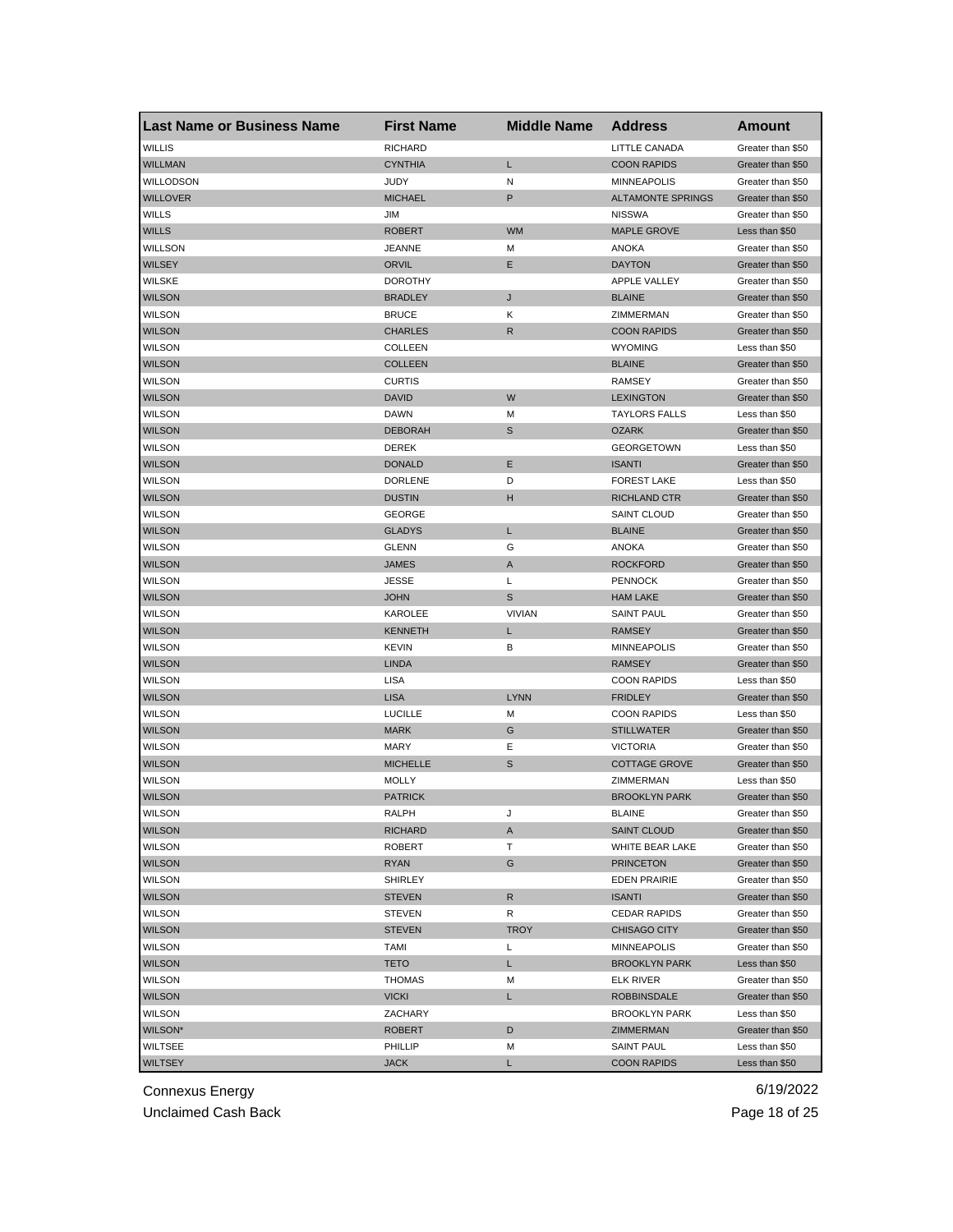| <b>Last Name or Business Name</b> | <b>First Name</b> | <b>Middle Name</b> | <b>Address</b>          | <b>Amount</b>                          |
|-----------------------------------|-------------------|--------------------|-------------------------|----------------------------------------|
| <b>WILTSEY</b>                    | <b>TABITHA</b>    | N                  | ZIMMERMAN               | Greater than \$50                      |
| <b>WILTSEY</b>                    | <b>TIM</b>        | A                  | <b>PRINCETON</b>        | Greater than \$50                      |
| WIMMER                            | <b>JOSEPH</b>     |                    | ALEXANDRIA              | Less than \$50                         |
| <b>WIMMER</b>                     | <b>PATRICK</b>    | M                  | <b>COON RAPIDS</b>      | Less than \$50                         |
| WIMMERGREN                        | MARK              |                    | <b>SAINT PAUL</b>       | Greater than \$50                      |
| <b>WIMPERIS</b>                   | <b>TIMOTHY</b>    | S                  | <b>ANDOVER</b>          | Greater than \$50                      |
| WIMPFHEIMER                       | ALFRED            |                    | <b>COON RAPIDS</b>      | Greater than \$50                      |
| <b>WIMPFHEIMER</b>                | <b>JAY</b>        |                    | <b>ANOKA</b>            | Greater than \$50                      |
| WIN IT WAREHOUSE                  |                   |                    | <b>FOREST LAKE</b>      | Less than \$50                         |
| <b>WINCHELL</b>                   | <b>RICHARD</b>    | M                  | APACHE JUNCTION         | Greater than \$50                      |
| WINCHESTER                        | ANDREW            |                    | <b>SAINT PAUL</b>       | Less than \$50                         |
| <b>WINCHESTER</b>                 | PARTNERSHIP       |                    | <b>COON RAPIDS</b>      | Greater than \$50                      |
| WINCO ENTERPRISES LLC             |                   |                    | <b>COON RAPIDS</b>      | Less than \$50                         |
| <b>WINDGATE HOMES INC</b>         |                   |                    | <b>ANOKA</b>            | Greater than \$50                      |
| <b>WINDHAUSER</b>                 | WILLIAM           | M                  | ANDOVER                 | Greater than \$50                      |
| <b>WINDHURST</b>                  | <b>MICHAEL</b>    | W                  | <b>COON RAPIDS</b>      | Greater than \$50                      |
| WINDINGSTAD                       | <b>DAVID</b>      | Ε                  | <b>MORRIS</b>           | Greater than \$50                      |
| WINDINGSTAD                       | <b>JASON</b>      | E                  | <b>HUGO</b>             | Less than \$50                         |
| <b>WINDMEIER</b>                  | <b>STEPHEN</b>    | Α                  | <b>FRIDLEY</b>          | Less than \$50                         |
| <b>WINDSCHILL</b>                 | <b>BRAD</b>       | M                  | <b>CAMBRIDGE</b>        | Greater than \$50                      |
| <b>WINDSCHILL</b>                 | JENNIFER          |                    | <b>DALBO</b>            | Greater than \$50                      |
| <b>WINDSCHITL</b>                 | <b>GERALD</b>     | G                  | <b>MARCO ISLAND</b>     | Greater than \$50                      |
| WINDSOR OAKS OF ELK RIVER LLC     |                   |                    | <b>ELK RIVER</b>        | Less than \$50                         |
| <b>WINDSPERGER</b>                | <b>RANDY</b>      |                    | <b>BROOKLYN CTR</b>     | Greater than \$50                      |
| <b>WINDUS</b>                     | LYNDA             | Г                  | <b>COON RAPIDS</b>      | Greater than \$50                      |
| <b>WINDY ACRES</b>                |                   |                    | <b>FOREST LAKE</b>      | Greater than \$50                      |
| <b>WING</b>                       | <b>JOEL</b>       | G                  | <b>COLD SPRING</b>      | Greater than \$50                      |
| <b>WINGE</b>                      | <b>LIANA</b>      |                    | <b>BLAINE</b>           | Greater than \$50                      |
| <b>WINGE</b>                      | <b>MARK</b>       | В                  | <b>BROOKLYN PK</b>      | Less than \$50                         |
| <b>WINGER</b>                     | <b>GLENN</b>      | $\vee$             | <b>ANOKA</b>            | Greater than \$50                      |
| <b>WINGER</b>                     | RANDALL           | M                  | <b>BETHEL</b>           | Greater than \$50                      |
| <b>WINGER</b>                     | <b>TREVOR</b>     | A                  | <b>MINNEAPOLIS</b>      | Less than \$50                         |
| <b>WINGER</b>                     | TROY              |                    | CAMBRIDGE               | Greater than \$50                      |
| <b>WINGER</b>                     | <b>TROY</b>       | G                  | <b>CAMBRIDGE</b>        | Greater than \$50                      |
| <b>WINGER</b>                     | <b>YVONNE</b>     |                    | <b>CHAMPLIN</b>         | Greater than \$50                      |
| <b>WINGERSON</b>                  | <b>DARON</b>      |                    | <b>COON RAPIDS</b>      | Less than \$50                         |
| <b>WINIECKI</b>                   | <b>JACKIE</b>     | Α                  | <b>SAINT PAUL</b>       | Less than \$50                         |
| <b>WINK</b>                       | <b>STEVE</b>      |                    | <b>CAMBRIDGE</b>        | Greater than \$50                      |
| WINKELMAN                         | CHERYL            |                    | NEWBERG                 | Greater than \$50                      |
| <b>WINKELMAN</b>                  | JAMES             |                    | <b>COON RAPIDS</b>      | Less than \$50                         |
| WINKELMAN                         | LARRY             |                    | <b>CLEAR LAKE</b>       | Greater than \$50                      |
| <b>WINKELMAN</b>                  | WESLEY            | R                  | <b>OGILVIE</b>          | Less than \$50                         |
| <b>WINKLE</b>                     | <b>RICHARD</b>    | G                  | <b>ANOKA</b>            | Greater than \$50                      |
| WINNER                            | <b>VIVIAN</b>     | С                  | ANDOVER                 | Greater than \$50                      |
| <b>WINNHOLT</b>                   | <b>RONNIE</b>     |                    | <b>ELK RIVER</b>        | Less than \$50                         |
| <b>WINSLOW</b>                    | DAVID             |                    | <b>COLUMBIA HEIGHTS</b> | Greater than \$50                      |
| WINSLOW                           | LISA              |                    | <b>COON RAPIDS</b>      | Greater than \$50                      |
| WINSLOW HILLS PROPERTIES          |                   |                    | <b>COON RAPIDS</b>      | Greater than \$50                      |
| <b>WINSOR</b>                     | SCOTT             | L                  | <b>SAINT FRANCIS</b>    | Greater than \$50                      |
| <b>WINSOR</b>                     | <b>TERRIE</b>     |                    | <b>SAINT FRANCIS</b>    | Greater than \$50                      |
| <b>WINSOR</b>                     | <b>WILLIAM</b>    | R                  | <b>HOPKINS</b>          | Greater than \$50                      |
| <b>WINSTEAD</b>                   | <b>JEFFREY</b>    | D                  | <b>BLAINE</b>           | Less than \$50                         |
|                                   |                   |                    |                         |                                        |
| <b>WINSTON</b>                    | KIMBERLY          |                    | <b>SAINT PAUL</b>       | Less than \$50                         |
| <b>WINT</b><br><b>WINT</b>        | MICHAEL<br>WANDA  | A<br>Α             | <b>COON RAPIDS</b>      | Greater than \$50<br>Greater than \$50 |
|                                   |                   |                    | <b>BROOKLYN PARK</b>    |                                        |
| <b>WINTER</b>                     | <b>AMANDA</b>     |                    | <b>OAKDALE</b>          | Greater than \$50                      |

Unclaimed Cash Back **Page 19 of 25**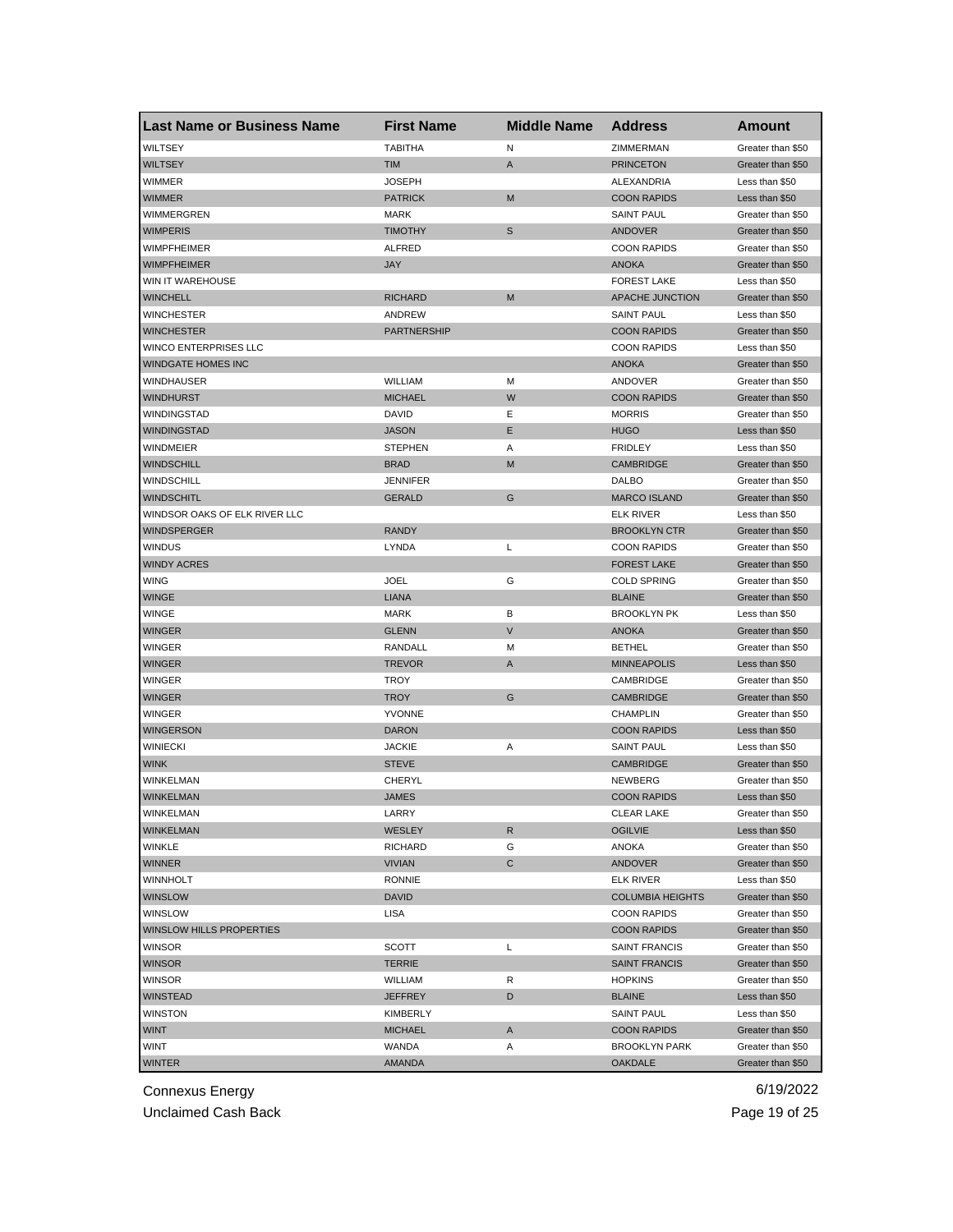| <b>Last Name or Business Name</b> | <b>First Name</b> | <b>Middle Name</b> | <b>Address</b>         | <b>Amount</b>     |
|-----------------------------------|-------------------|--------------------|------------------------|-------------------|
| <b>WINTER</b>                     | <b>BRUCE</b>      |                    | ZIMMERMAN              | Greater than \$50 |
| <b>WINTER</b>                     | JANET             | <b>FREEMAN</b>     | <b>SAINT CLOUD</b>     | Greater than \$50 |
| <b>WINTER</b>                     | <b>REBECCA</b>    |                    | <b>BECKER</b>          | Greater than \$50 |
| <b>WINTER</b>                     | <b>ROBIN</b>      | A                  | <b>ELK RIVER</b>       | Greater than \$50 |
| <b>WINTER</b>                     | <b>THOMAS</b>     | G                  | ANOKA                  | Greater than \$50 |
| <b>WINTERFELDT</b>                | <b>PAUL</b>       | L                  | <b>ROSEVILLE</b>       | Less than \$50    |
| WINTERS                           | <b>BRENT</b>      |                    | <b>OTSEGO</b>          | Greater than \$50 |
| <b>WINTERS</b>                    | <b>DAVID</b>      | M                  | <b>MOUNDSVIEW</b>      | Greater than \$50 |
| WINTERS                           | DEAN              |                    | CEDAR                  | Greater than \$50 |
| <b>WINTERS</b>                    | <b>ROBERT</b>     | A                  | <b>ISLE</b>            | Greater than \$50 |
| WINTERSTEEN                       | DANIEL            |                    | <b>CLEARWATER</b>      | Greater than \$50 |
| <b>WINTHEISER</b>                 | <b>DONALD</b>     | D                  | <b>LINO LAKES</b>      | Greater than \$50 |
| <b>WINTHER</b>                    | JAMES             | P                  | COCOA                  | Greater than \$50 |
| <b>WIPF</b>                       | <b>LEVI</b>       | M                  | <b>PRINCETON</b>       | Less than \$50    |
| WIPPER                            | <b>EUGENE</b>     |                    | <b>CLEAR LAKE</b>      | Greater than \$50 |
| <b>WIPPER</b>                     | JOAN              | Г                  | <b>SAINT CLOUD</b>     | Greater than \$50 |
| <b>WIPPER</b>                     | KARI              | Κ                  | <b>SAINT CLOUD</b>     | Less than \$50    |
| <b>WIRKKALA</b>                   | CAROL             |                    | <b>BLAINE</b>          | Greater than \$50 |
| <b>WIRTH</b>                      | <b>MICHAEL</b>    | Г                  | <b>BRAHAM</b>          | Greater than \$50 |
| <b>WIRTH COMPANIES*</b>           |                   |                    | <b>MAPLE GROVE</b>     | Greater than \$50 |
| <b>WIRTZ</b>                      | DANIEL            | R                  | <b>SAINT PAUL</b>      | Less than \$50    |
| <b>WIRTZFELD</b>                  | <b>JILL</b>       | A                  | <b>VICTORIA</b>        | Less than \$50    |
| WIRZ*                             | DALE              |                    | <b>ANOKA</b>           | Greater than \$50 |
| <b>WISCOVITCH</b>                 | <b>RICKY</b>      |                    | <b>COON RAPIDS</b>     | Less than \$50    |
| WISDOM                            | CHARLES           | Е                  | <b>ELK RIVER</b>       | Greater than \$50 |
| <b>WISDORF</b>                    | <b>MIKE</b>       |                    | <b>FRIDLEY</b>         | Less than \$50    |
| WISE                              | DAVID             | Ν                  | <b>COKATO</b>          | Less than \$50    |
| <b>WISE</b>                       | <b>MARK</b>       | A                  | <b>BLAINE</b>          | Greater than \$50 |
| <b>WISE</b>                       | <b>NICOLE</b>     | Ε                  | HUGO                   | Less than \$50    |
| <b>WISE</b>                       | <b>RICHARD</b>    | D                  | <b>HAMEL</b>           | Greater than \$50 |
|                                   |                   |                    |                        |                   |
| <b>WISEN</b>                      | CHERYL            | Α                  | <b>SAINT PAUL</b>      | Greater than \$50 |
| <b>WISEN</b>                      | <b>SCOTT</b>      | A                  | <b>WYOMING</b>         | Greater than \$50 |
| <b>WISEN</b>                      | <b>STEFANNY</b>   | М                  | <b>ANOKA</b>           | Less than \$50    |
| <b>WISEN</b>                      | <b>TODD</b>       | A                  | <b>BLAINE</b>          | Greater than \$50 |
| WISEN*                            | <b>KENNETH</b>    | R                  | <b>BONITA SPRINGS</b>  | Less than \$50    |
| <b>WISKUR</b>                     | <b>CHRIS</b>      | R                  | <b>OSSEO</b>           | Greater than \$50 |
| <b>WISMER</b>                     | SHEILA            |                    | <b>HUGO</b>            | Greater than \$50 |
| <b>WISNIEWSKI</b>                 | <b>HEATHER</b>    | J                  | WHITE BEAR LAKE        | Greater than \$50 |
| WISSLER                           | DEAN              | L                  | <b>ISANTI</b>          | Greater than \$50 |
| <b>WISSLER</b>                    | JON               |                    | PINE CITY              | Greater than \$50 |
| WISTRCILL                         | JAMES             |                    | <b>HUGO</b>            | Greater than \$50 |
| <b>WISWELL</b>                    | DOUG              | Е                  | <b>HAM LAKE</b>        | Greater than \$50 |
| WITALKA RICHARD J<br>& PAMELA J   |                   |                    | <b>CHAMPLIN</b>        | Less than \$50    |
| WITCHER CONST CO                  |                   |                    | <b>EDEN PRAIRIE</b>    | Greater than \$50 |
| <b>WITHERS</b>                    | LEE               | Ν                  | <b>COON RAPIDS</b>     | Less than \$50    |
| <b>WITKIN</b>                     | BRAD              | L.                 | <b>PARK RAPIDS</b>     | Less than \$50    |
| <b>WITSCHEN</b>                   | RICHARD           | С                  | <b>SAUK RAPIDS</b>     | Greater than \$50 |
| <b>WITT</b>                       | <b>CHRISTY</b>    | R                  | <b>COON RAPIDS</b>     | Greater than \$50 |
| <b>WITT</b>                       | <b>MILAN</b>      | С                  | <b>FOREST LAKE</b>     | Greater than \$50 |
| WITT                              | <b>RITA</b>       | С                  | <b>BROOKLYN CENTER</b> | Greater than \$50 |
| WITTE                             | DAVID             | L                  | SOUTH SAINT PAUL       | Greater than \$50 |
| <b>WITTE</b>                      | <b>MARK</b>       |                    | <b>CEDAR</b>           | Greater than \$50 |
| WITTENBERG                        | MICHAEL           | Α                  | <b>BROOKLYN PARK</b>   | Greater than \$50 |
| <b>WITTHUHN</b>                   | GARY              | W                  | <b>MAPLEWOOD</b>       | Greater than \$50 |
| WITTHUHN                          | GARY              | W.                 | <b>ELK RIVER</b>       | Less than \$50    |
| <b>WITTHUHN</b>                   | <b>SUSAN</b>      | L.                 | <b>ELK RIVER</b>       | Less than \$50    |

Unclaimed Cash Back **Page 20 of 25**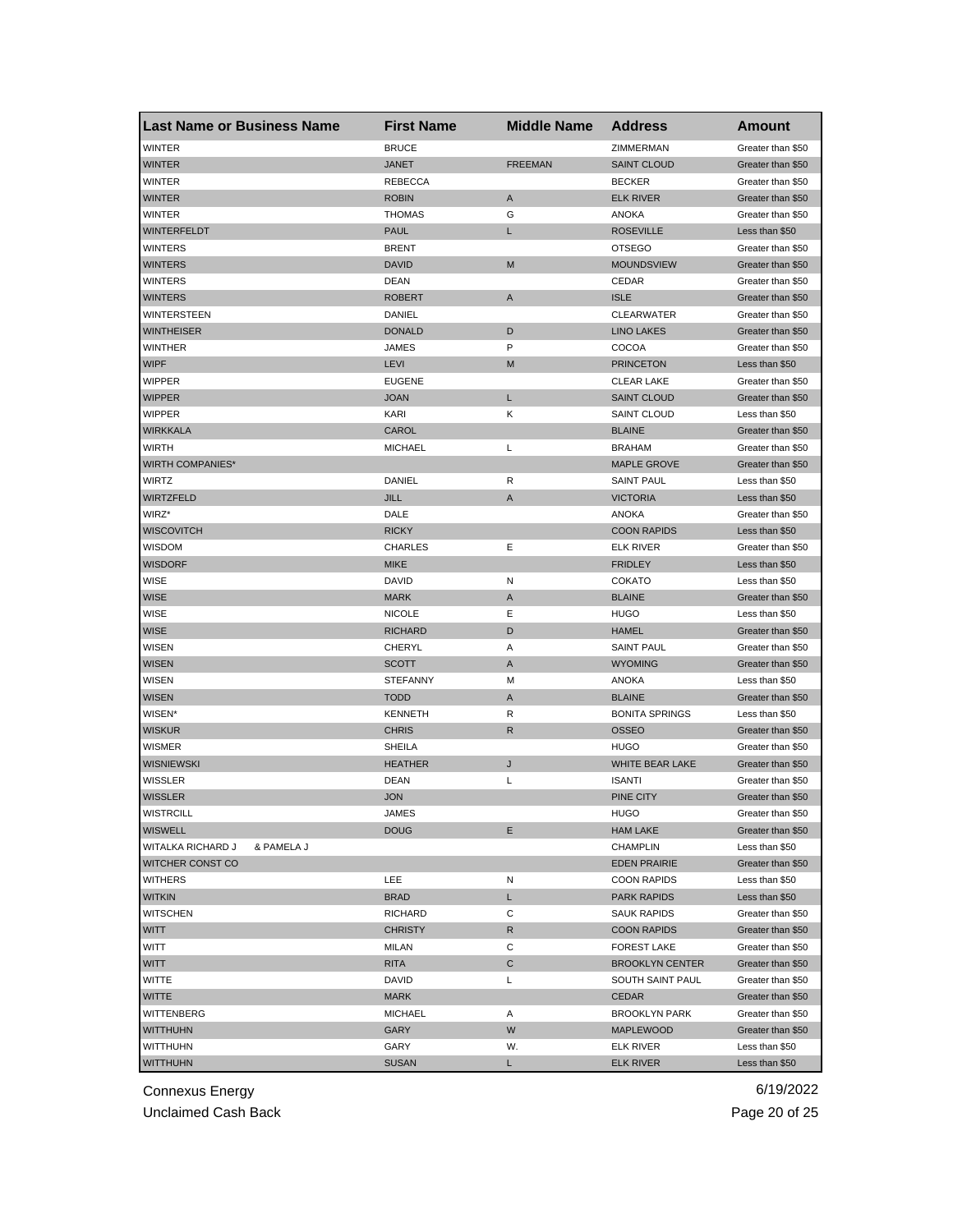| <b>Last Name or Business Name</b>  | <b>First Name</b>  | <b>Middle Name</b> | <b>Address</b>          | <b>Amount</b>     |
|------------------------------------|--------------------|--------------------|-------------------------|-------------------|
| <b>WITTKOP</b>                     | <b>MICHAEL</b>     | W                  | <b>ANOKA</b>            | Less than \$50    |
| <b>WITTMANN</b>                    | <b>MICHAEL</b>     | A                  | <b>COON RAPIDS</b>      | Greater than \$50 |
| WITZEL                             | <b>STEPHEN</b>     | Κ                  | <b>LINO LAKES</b>       | Greater than \$50 |
| <b>WITZIG</b>                      | <b>STEVEN</b>      | L                  | <b>BLAINE</b>           | Greater than \$50 |
| WITZIG                             | TIMOTHY            | L                  | <b>SHAKOPEE</b>         | Greater than \$50 |
| <b>WIZIG</b>                       | <b>RICHARD</b>     | B                  | <b>PITTSBURGH</b>       | Less than \$50    |
| WODASZEWSKI                        | CHARMAINE          | Α                  | <b>SCANDIA</b>          | Less than \$50    |
| WODTKE KEITH E & MCNAMARA JOANNE B |                    |                    | <b>COON RAPIDS</b>      | Less than \$50    |
| <b>WODZIAK</b>                     | <b>DONALD</b>      | S                  | ANDOVER                 | Greater than \$50 |
| <b>WOEHLER</b>                     | <b>BRIAN</b>       |                    | <b>AITKIN</b>           | Less than \$50    |
| WOELTGE                            | <b>THOMAS</b>      | J                  | <b>VADNAIS HEIGHTS</b>  | Greater than \$50 |
| <b>WOHLETZ</b>                     | <b>DAVID</b>       | F                  | <b>SAINT PAUL</b>       | Greater than \$50 |
| <b>WOHLETZ</b>                     | <b>FRANK</b>       | J                  | <b>VADNAIS HEIGHTS</b>  | Greater than \$50 |
| <b>WOJACK</b>                      | <b>DENICE</b>      | C                  | <b>BROOKLYN PK</b>      | Less than \$50    |
| <b>WOJACK</b>                      | KIM                | M                  | WHITE BEAR LAKE         | Greater than \$50 |
| <b>WOJCIAK</b>                     | <b>JACOB</b>       | C                  | <b>COLUMBIA HEIGHTS</b> | Less than \$50    |
| <b>WOJCIAK</b>                     | <b>SHANNON</b>     | L                  | ZIMMERMAN               | Less than \$50    |
| <b>WOJCIK</b>                      | <b>JUDY</b>        |                    | <b>COON RAPIDS</b>      | Less than \$50    |
| <b>WOJCIK</b>                      | <b>ROBERT</b>      |                    | <b>CHAMPLIN</b>         | Less than \$50    |
| <b>WOJCIK</b>                      | <b>ROBERT</b>      |                    | <b>CHAMPLIN</b>         | Greater than \$50 |
| <b>WOJCIK</b>                      | <b>ROBERT</b>      |                    | <b>CHAMPLIN</b>         | Greater than \$50 |
| <b>WOJCIK</b>                      | <b>STEVEN</b>      | P                  | ZIMMERMAN               | Greater than \$50 |
| <b>WOJTAS</b>                      | LARRY              | J                  | <b>COON RAPIDS</b>      | Greater than \$50 |
| <b>WOJTOWICZ</b>                   | <b>LEONARD</b>     |                    | <b>SCANDIA</b>          | Greater than \$50 |
| WOJTYSIAK                          | <b>JEFFREY</b>     | R                  | <b>WYOMING</b>          | Greater than \$50 |
| <b>WOLD</b>                        | CAROL              | J                  | <b>RAMSEY</b>           | Less than \$50    |
| <b>WOLD</b>                        | DEBBIE             |                    | <b>LOUISVILLE</b>       | Less than \$50    |
| <b>WOLD</b>                        | <b>DENNIS</b>      | D                  | <b>BIG LAKE</b>         | Less than \$50    |
| <b>WOLD</b>                        | HARLEY             | GENE               | <b>ELK RIVER</b>        | Greater than \$50 |
| <b>WOLD</b>                        | <b>KEVIN</b>       | R                  | <b>CHISAGO CITY</b>     | Greater than \$50 |
| <b>WOLD</b>                        | <b>SHANE</b>       |                    | <b>SAINT CLOUD</b>      | Greater than \$50 |
| <b>WOLD</b>                        | <b>SHIRLEY</b>     |                    | <b>WYOMING</b>          | Greater than \$50 |
| <b>WOLD</b>                        | <b>TAMMI</b>       |                    | ANDOVER                 | Less than \$50    |
| <b>WOLD</b>                        | <b>ZOE</b>         | <b>ANN</b>         | <b>ELK RIVER</b>        | Greater than \$50 |
| <b>WOLDEN</b>                      | <b>KIRK</b>        | J                  | <b>BLAINE</b>           | Greater than \$50 |
| <b>WOLF</b>                        | <b>BOBBY</b>       | L                  | <b>ANDOVER</b>          | Greater than \$50 |
| <b>WOLF</b>                        | <b>BRIAN</b>       | G                  | <b>MINNEAPOLIS</b>      | Less than \$50    |
| <b>WOLF</b>                        | <b>CHRISTOPHER</b> |                    | <b>PORTAGE</b>          | Greater than \$50 |
| <b>WOLF</b>                        | <b>CLARENCE</b>    | D                  | <b>SHOREVIEW</b>        | Greater than \$50 |
| <b>WOLF</b>                        | <b>CLARENCE</b>    | D                  | <b>SAINT JOSEPH</b>     | Less than \$50    |
| WOLF                               | D.                 | M                  | <b>CIRCLE PINES</b>     | Greater than \$50 |
| <b>WOLF</b>                        | <b>HOWARD</b>      |                    | ZIMMERMAN               | Greater than \$50 |
| <b>WOLF</b>                        | JAY                | R                  | FEDERAL WAY             | Greater than \$50 |
| <b>WOLF</b>                        | JULIE              | L.                 | <b>BLAINE</b>           | Less than \$50    |
| <b>WOLF</b>                        | KAREN              |                    | <b>SHOREVIEW</b>        | Less than \$50    |
| <b>WOLF</b>                        | <b>MARTIN</b>      | J                  | <b>OSCEOLA</b>          | Greater than \$50 |
| <b>WOLF</b>                        | <b>STEVEN</b>      | J                  | <b>LINO LAKES</b>       | Greater than \$50 |
| <b>WOLF</b>                        | <b>STEVEN</b>      | R                  | <b>COON RAPIDS</b>      | Greater than \$50 |
| WOLF*                              | <b>BRIAN</b>       |                    | LITTLE CANADA           | Less than \$50    |
| WOLF-GANSER                        | <b>ELIZABETH</b>   | <b>ANN</b>         | <b>COON RAPIDS</b>      | Greater than \$50 |
| WOLFBAUER                          | DANIEL             | J                  | <b>SAINT PAUL</b>       | Greater than \$50 |
| <b>WOLFBAUER</b>                   | <b>JEFF</b>        |                    | <b>FOREST LAKE</b>      | Greater than \$50 |
| WOLFBAUER                          | JOSEPH             | R                  | <b>CIRCLE PINES</b>     | Less than \$50    |
| <b>WOLFBAUER</b>                   | KEN                |                    | MARINE ON ST CROIX      | Greater than \$50 |
| <b>WOLFE</b>                       | BARBARA            |                    | NEW HOPE                | Greater than \$50 |
| <b>WOLFE</b>                       | <b>DAVID</b>       | L                  | <b>ISANTI</b>           | Greater than \$50 |

Unclaimed Cash Back **Page 21 of 25**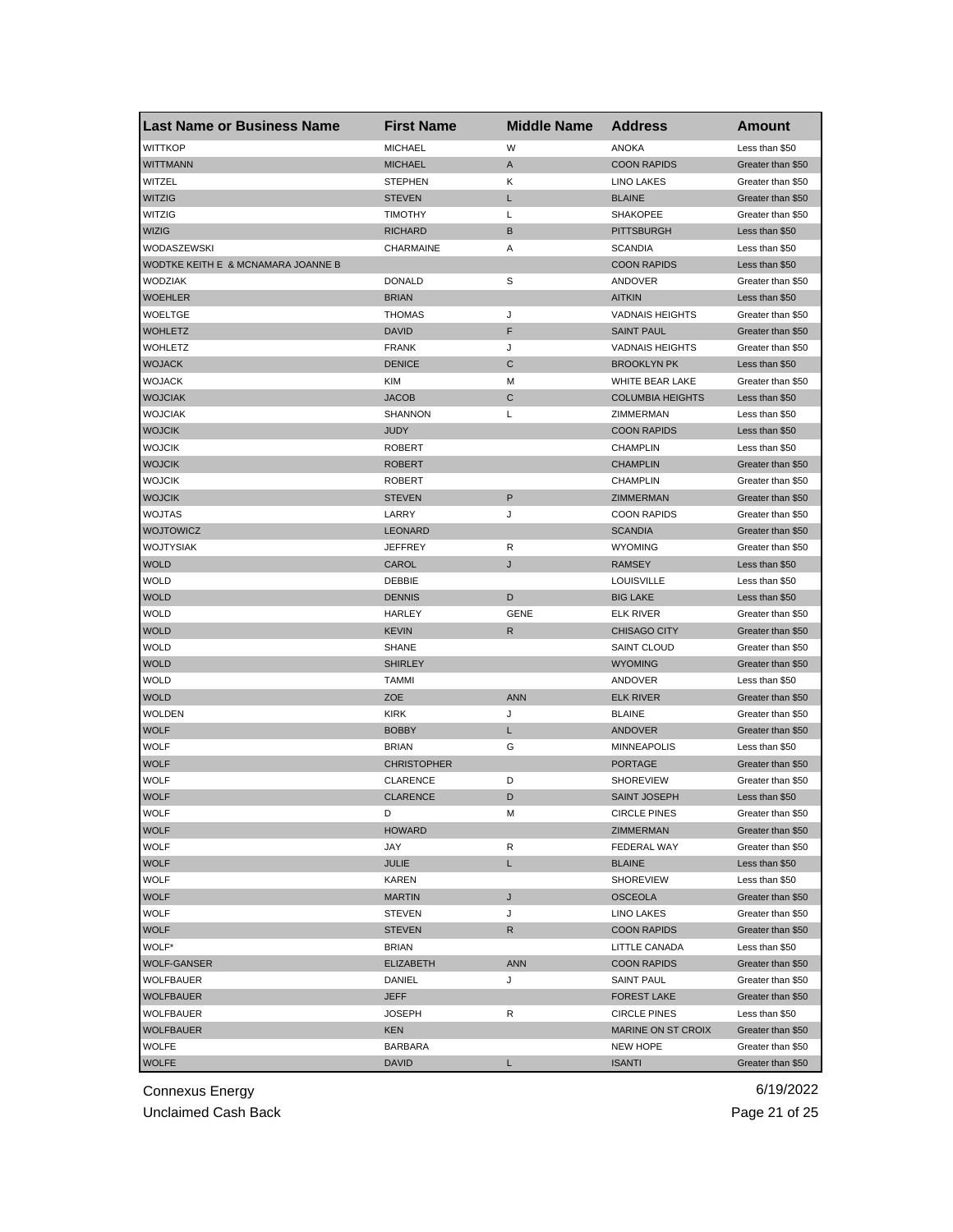| <b>Last Name or Business Name</b>      | <b>First Name</b> | <b>Middle Name</b>       | <b>Address</b>          | Amount            |
|----------------------------------------|-------------------|--------------------------|-------------------------|-------------------|
| <b>WOLFE</b>                           | <b>DENNIS</b>     | Α                        | <b>MINNEAPOLIS</b>      | Less than \$50    |
| <b>WOLFE</b>                           | <b>JEFFERY</b>    | J                        | <b>COLUMBIA HEIGHTS</b> | Greater than \$50 |
| <b>WOLFE</b>                           | <b>JEFFREY</b>    |                          | <b>ANOKA</b>            | Greater than \$50 |
| <b>WOLFE</b>                           | <b>JOSHUA</b>     |                          | <b>PRINCETON</b>        | Greater than \$50 |
| <b>WOLFE</b>                           | <b>KEVIN</b>      | Г                        | EAGAN                   | Greater than \$50 |
| <b>WOLFE</b>                           | <b>RICHARD</b>    |                          | <b>PRINCETON</b>        | Greater than \$50 |
| WOLFE                                  | <b>RICHARD</b>    |                          | <b>BLOOMINGTON</b>      | Less than \$50    |
| <b>WOLFE</b>                           | <b>THOMAS</b>     | н                        | <b>BROOKLYN PARK</b>    | Greater than \$50 |
| <b>WOLFE</b>                           | <b>THOMAS</b>     | н                        | <b>ELK RIVER</b>        | Less than \$50    |
| <b>WOLFE</b>                           | <b>THOMAS</b>     | P                        | <b>ROBBINSDALE</b>      | Greater than \$50 |
| <b>WOLFE</b>                           | WILLIAM           | J                        | WHITE BEAR LAKE         | Greater than \$50 |
| <b>WOLFF</b>                           | ARVIN             |                          | <b>BELVIEW</b>          | Greater than \$50 |
| <b>WOLFF</b>                           | JAMES             | R                        | <b>OSCEOLA</b>          | Greater than \$50 |
| <b>WOLFF</b>                           | <b>JAMES</b>      | R                        | <b>OSCEOLA</b>          | Greater than \$50 |
| <b>WOLFF</b>                           | LINDA             | J                        | <b>BLAINE</b>           | Greater than \$50 |
| <b>WOLFF</b>                           | <b>SUSAN</b>      | M                        | <b>ANOKA</b>            | Less than \$50    |
| WOLFGRAMM                              | <b>MAIKELI</b>    | $\overline{\phantom{a}}$ | <b>ARCADIA</b>          | Greater than \$50 |
| <b>WOLGAST</b>                         | <b>JAY</b>        | L                        | <b>ISANTI</b>           | Greater than \$50 |
| <b>WOLKE</b>                           | RANDY             | J                        | <b>BROOKLYN PARK</b>    | Less than \$50    |
| <b>WOLKERSTORFER</b>                   | <b>HARRY</b>      | M                        | <b>SHOREVIEW</b>        | Less than \$50    |
| <b>WOLLAN</b>                          | <b>ANTHONY</b>    | В                        | <b>STACY</b>            | Greater than \$50 |
| <b>WOLLAN</b>                          | <b>DUSTIN</b>     | M                        | <b>ELK RIVER</b>        | Less than \$50    |
| <b>WOLLIN</b>                          | JAMES             | F                        | <b>COON RAPIDS</b>      | Greater than \$50 |
| <b>WOLLIN</b>                          | <b>JAMES</b>      | F                        | <b>COON RAPIDS</b>      | Greater than \$50 |
| WOLLSCHLAGER                           | JAMES             | M                        | <b>EDEN PRAIRIE</b>     | Greater than \$50 |
| <b>WOLNEY</b>                          | <b>DEBORAH</b>    |                          | <b>STURGEON LAKE</b>    | Less than \$50    |
| WOLNEY                                 | <b>TIMOTHY</b>    | Α                        | ANOKA                   | Greater than \$50 |
| WOLSKE K DBA BLAINE CAR WASH           |                   |                          | <b>BLAINE</b>           | Greater than \$50 |
| WOLTER                                 | JAMES             | С                        | CAMBRIDGE               | Greater than \$50 |
| <b>WOLTER</b>                          | <b>MARTIN</b>     | J                        | <b>BLAINE</b>           | Less than \$50    |
| <b>WOLTER</b>                          | <b>TERESA</b>     |                          | <b>COON RAPIDS</b>      | Greater than \$50 |
| <b>WOLTERSTORFF</b>                    | <b>MERLIN</b>     | D                        | <b>COON RAPIDS</b>      | Greater than \$50 |
| WOLTMAN                                | EDWARD            |                          | <b>GARRISON</b>         | Greater than \$50 |
| <b>WOLTMAN</b>                         | <b>MELANIE</b>    | Κ                        | <b>COHASSETT</b>        | Greater than \$50 |
| WOLVERT                                | <b>RUDY</b>       |                          | <b>MINNEAPOLIS</b>      | Greater than \$50 |
| <b>WOLYNSKI</b>                        | <b>KEN</b>        | $\mathbf C$              | <b>OCALA</b>            | Less than \$50    |
| WOLZ                                   | <b>ELIZABETH</b>  |                          | <b>HOPKINS</b>          | Greater than \$50 |
| <b>WOMACK</b>                          | <b>DEBRA</b>      | Α                        | ANDOVER                 | Greater than \$50 |
| WOMACK                                 | JERRY             |                          | <b>BLAINE</b>           | Greater than \$50 |
| <b>WOMACK</b>                          | JOHN              | R                        | <b>RAMSEY</b>           | Greater than \$50 |
| WONDRA                                 | <b>JACOB</b>      |                          | SIILLWAIER              | Less than \$50    |
| <b>WONDRA</b>                          | <b>RICHARD</b>    | P                        | <b>PRINCETON</b>        | Greater than \$50 |
| <b>WONDRA</b>                          | <b>SUSAN</b>      | L                        | <b>MINNEAPOLIS</b>      | Greater than \$50 |
| <b>WONES</b>                           | <b>SUSAN</b>      |                          | <b>OTSEGO</b>           | Less than \$50    |
| WONG                                   | <b>JOSHUA</b>     |                          | LITTLE CANADA           | Greater than \$50 |
| <b>WONG</b>                            | <b>ROWLAND</b>    | Κ                        | <b>HUGO</b>             | Greater than \$50 |
| <b>WONG</b>                            | <b>TONY</b>       | н                        | <b>BLAINE</b>           | Greater than \$50 |
| <b>WONG PAUL G B</b>                   |                   |                          | <b>COON RAPIDS</b>      | Greater than \$50 |
| WONOLA STANLEY O SR RIVIERA TRAVEL PAR |                   |                          | LAS VEGAS               | Greater than \$50 |
| <b>WONS</b>                            | <b>JOSEPH</b>     |                          | <b>TWO HARBORS</b>      | Greater than \$50 |
| <b>WOOD</b>                            | ALBERT            | L                        | MINNEAPOLIS             | Greater than \$50 |
| <b>WOOD</b>                            | <b>AMANDA</b>     |                          | <b>SAINT PAUL</b>       | Less than \$50    |
| <b>WOOD</b>                            | <b>BARRY</b>      | G                        | <b>BROOKLYN PK</b>      | Greater than \$50 |
| <b>WOOD</b>                            | BETTY             | Е                        | <b>WOODSTOCK</b>        | Greater than \$50 |
| <b>WOOD</b>                            | <b>BRIAN</b>      | Κ                        | <b>COON RAPIDS</b>      | Less than \$50    |
|                                        | <b>DAVID</b>      |                          |                         |                   |
| <b>WOOD</b>                            |                   |                          | <b>SAINT CLOUD</b>      | Less than \$50    |

Unclaimed Cash Back **Page 22 of 25**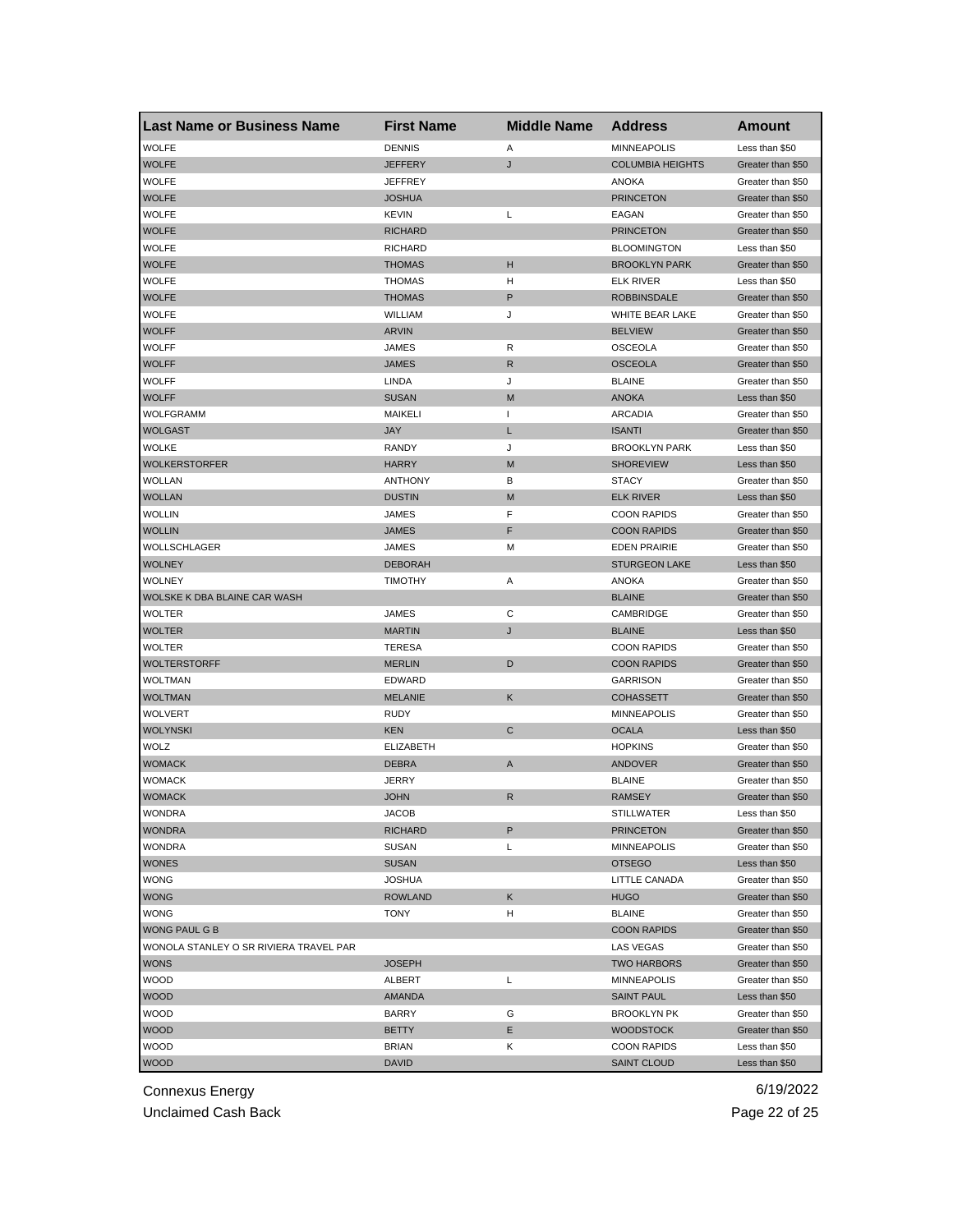| <b>Last Name or Business Name</b> | <b>First Name</b> | <b>Middle Name</b> | <b>Address</b>          | <b>Amount</b>     |
|-----------------------------------|-------------------|--------------------|-------------------------|-------------------|
| <b>WOOD</b>                       | <b>GEORGE</b>     | С                  | <b>ANOKA</b>            | Less than \$50    |
| <b>WOOD</b>                       | <b>HEIDI</b>      | J                  | <b>MINNETRISTA</b>      | Less than \$50    |
| <b>WOOD</b>                       | JANET             | М                  | MOUNDSVIEW              | Greater than \$50 |
| <b>WOOD</b>                       | <b>JOHN</b>       | W                  | <b>ELK RIVER</b>        | Greater than \$50 |
| <b>WOOD</b>                       | <b>KAREN</b>      | J                  | <b>COON RAPIDS</b>      | Greater than \$50 |
| <b>WOOD</b>                       | <b>LEROY</b>      |                    | <b>LINO LAKES</b>       | Greater than \$50 |
| <b>WOOD</b>                       | LEWIS             | в                  | CEDAR                   | Greater than \$50 |
| <b>WOOD</b>                       | <b>PATTI</b>      | G                  | <b>CHAMPLIN</b>         | Greater than \$50 |
| <b>WOOD</b>                       | <b>RICHARD</b>    |                    | ANOKA                   | Greater than \$50 |
| <b>WOOD</b>                       | <b>RICHARD</b>    | Α                  | <b>WYOMING</b>          | Greater than \$50 |
| <b>WOOD</b>                       | <b>RICHARD</b>    | Ε                  | <b>CLEAR LAKE</b>       | Greater than \$50 |
| <b>WOOD</b>                       | <b>ROGER</b>      |                    | <b>BLAINE</b>           | Greater than \$50 |
| <b>WOOD</b>                       | <b>STANLEY</b>    |                    | <b>RIDGECREST</b>       | Greater than \$50 |
| <b>WOOD</b>                       | <b>THOMAS</b>     | J                  | <b>MAPLE GROVE</b>      | Less than \$50    |
| <b>WOOD</b>                       | <b>TRACY</b>      | D                  | <b>EAST BETHEL</b>      | Less than \$50    |
| <b>WOOD</b>                       | <b>WALTER</b>     | J                  | <b>SAINT PAUL</b>       | Greater than \$50 |
| <b>WOOD</b>                       | WILLIAM           | н                  | <b>MILFORD</b>          | Less than \$50    |
| <b>WOOD ENERGY SYSTEMS</b>        |                   |                    | <b>SAINT PAUL</b>       | Greater than \$50 |
| WOOD-CHIP CORP OF MARSHFIELD      |                   |                    | <b>PRINCETON</b>        | Greater than \$50 |
| WOOD-N-NAIL                       | <b>INC</b>        |                    | <b>CHAMPLIN</b>         | Greater than \$50 |
| <b>WOODBRIDGE</b>                 | <b>KENNETH</b>    | D                  | <b>COON RAPIDS</b>      | Greater than \$50 |
| <b>WOODBURY</b>                   | <b>LYNN</b>       |                    | <b>COON RAPIDS</b>      | Greater than \$50 |
| <b>WOODCOCK</b>                   | <b>RANDY</b>      | R                  | <b>BLAINE</b>           | Greater than \$50 |
| <b>WOODCOCK</b>                   | <b>RAYMOND</b>    |                    | <b>MINNEAPOLIS</b>      | Greater than \$50 |
| WOODDALE                          | <b>BUILDERS</b>   |                    | <b>NEW BRIGHTON</b>     | Greater than \$50 |
| <b>WOODFORD</b>                   | <b>JERRY</b>      | A                  | <b>SIOUX FALLS</b>      | Greater than \$50 |
| WOODFORD                          | <b>RODNEY</b>     |                    | <b>BLAINE</b>           | Greater than \$50 |
| <b>WOODFORK</b>                   | TERESA            | A                  | <b>COON RAPIDS</b>      | Greater than \$50 |
| WOODHAVEN PARK                    |                   |                    | <b>MINNEAPOLIS</b>      | Greater than \$50 |
| <b>WOODHOUSE</b>                  | GARY              | N                  | <b>FRIDLEY</b>          | Greater than \$50 |
| <b>WOODLAND CREEK</b>             |                   |                    | ANDOVER                 | Less than \$50    |
| <b>WOODLEY</b>                    | <b>STEPHEN</b>    |                    | <b>WOODBURY</b>         | Greater than \$50 |
| <b>WOODRUFF</b>                   | EDWARD            | Α                  | <b>WATERTOWN</b>        | Greater than \$50 |
| WOODRUFF                          | <b>JAMES</b>      | A                  | <b>SAINT CLOUD</b>      | Greater than \$50 |
| WOODS                             | <b>CORRILYNN</b>  | R                  | <b>RAMSEY</b>           | Less than \$50    |
| <b>WOODS</b>                      | <b>CRAIG</b>      | M                  | <b>RAMSEY</b>           | Greater than \$50 |
| <b>WOODS</b>                      | <b>CURTIS</b>     | J                  | <b>BLAINE</b>           | Greater than \$50 |
| <b>WOODS</b>                      | <b>MATTHEW</b>    |                    | <b>SAUK RAPIDS</b>      | Less than \$50    |
| WOODS                             | <b>STEPHANIE</b>  | R                  | CAMBRIDGE               | Less than \$50    |
| <b>WOODS</b>                      | <b>THOMAS</b>     | Ε                  | WACONIA                 | Greater than \$50 |
| WOODSIDE COMMUNITIES*             |                   |                    | <b>COLUMBIA HEIGHTS</b> | Greater than \$50 |
| WOODSIDE HOMES OF MN INC*         |                   |                    | <b>COON RAPIDS</b>      | Greater than \$50 |
| WOODWARD                          | MARK              | J                  | <b>RAMSEY</b>           | Greater than \$50 |
| WOODWARD DEVELOPMENT INC          |                   |                    | <b>MINNEAPOLIS</b>      | Greater than \$50 |
| WOODWORTH                         | <b>STACEY</b>     | Ε                  | <b>MINNEAPOLIS</b>      | Greater than \$50 |
| <b>WOODWORTH</b>                  | <b>TIMOTHY</b>    |                    | <b>MINNEAPOLIS</b>      | Less than \$50    |
| WOODY                             | JAMES             |                    | <b>TALKING ROCK</b>     | Less than \$50    |
| <b>WOOLARD</b>                    | <b>MARK</b>       | A                  | <b>MONTICELLO</b>       | Less than \$50    |
| WOOLFE                            | <b>WILLIAM</b>    | W                  | <b>GOLDEN VALLEY</b>    | Greater than \$50 |
| <b>WOOLHOUSE</b>                  | <b>ANTHONY</b>    | M                  | <b>BIG LAKE</b>         | Greater than \$50 |
| <b>WOOLHOUSE</b>                  | DANIEL            | J                  | REMER                   | Greater than \$50 |
| WOOLHOUSE ANTHONY M               |                   |                    |                         |                   |
| & KEELER SCOTT                    |                   | V                  | <b>BIG LAKE</b>         | Greater than \$50 |
| WOOLLEY                           | <b>JOHN</b>       |                    | <b>HUGO</b>             | Greater than \$50 |
| <b>WOOLSTON</b>                   | CAROL             |                    | <b>SAINT PAUL</b>       | Greater than \$50 |
| WOOLSTON                          | G                 | P                  | MINNEAPOLIS             | Greater than \$50 |
| <b>WOONER</b>                     | <b>TOM</b>        | Κ                  | <b>BURNSVILLE</b>       | Greater than \$50 |

Unclaimed Cash Back **Page 23 of 25**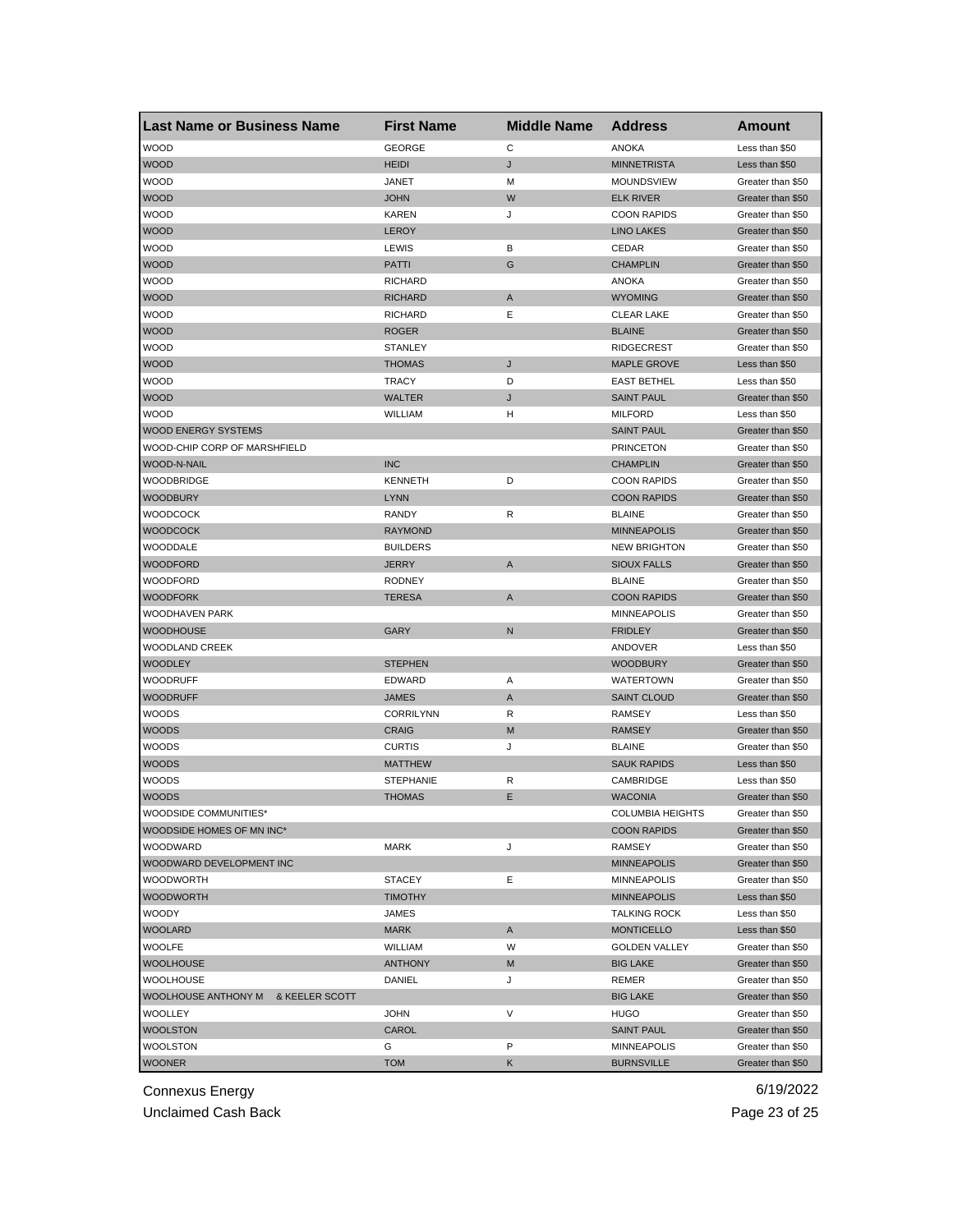| <b>Last Name or Business Name</b> | <b>First Name</b>  | <b>Middle Name</b> | <b>Address</b>         | <b>Amount</b>     |
|-----------------------------------|--------------------|--------------------|------------------------|-------------------|
| <b>WOOSTER</b>                    | <b>PATRICK</b>     | D                  | <b>SANTA BARBARA</b>   | Greater than \$50 |
| <b>WOOTEN</b>                     | <b>DONALD</b>      | R                  | PRESCOTT VALLEY        | Greater than \$50 |
| <b>WOOTON</b>                     | <b>RICHARD</b>     |                    | <b>ELK RIVER</b>       | Greater than \$50 |
| <b>WORD</b>                       | <b>SHANTEL</b>     |                    | <b>MINNEAPOLIS</b>     | Greater than \$50 |
| WORDELMAN                         | GARRY              |                    | <b>BURLESON</b>        | Greater than \$50 |
| <b>WORDEN</b>                     | <b>MICHAEL</b>     | A                  | <b>FOREST LAKE</b>     | Greater than \$50 |
| WORKMAN                           | KATHIE             | G                  | <b>EAST BETHEL</b>     | Greater than \$50 |
| <b>WORKMAN</b>                    | <b>SHERMAN</b>     |                    | <b>STACY</b>           | Greater than \$50 |
| <b>WORKMAN</b>                    | <b>SUEANN</b>      |                    | <b>COON RAPIDS</b>     | Less than \$50    |
| <b>WORLAND</b>                    | <b>JENNIFER</b>    |                    | <b>NEW BRIGHTON</b>    | Greater than \$50 |
| WORLD AERONAUTICAL                |                    |                    | <b>BLAINE</b>          | Less than \$50    |
| WORLD CLASS CAPITOL GROUP         |                    |                    | <b>HOPKINS</b>         | Less than \$50    |
| <b>WORNER</b>                     | <b>ROGER</b>       |                    | WHITE BEAR LAKE        | Greater than \$50 |
| <b>WORNSON</b>                    | <b>CHRISTOPHER</b> |                    | <b>ELK RIVER</b>       | Less than \$50    |
| <b>WORSHAM</b>                    | HARLAN             | L                  | <b>ANOKA</b>           | Less than \$50    |
| <b>WORTHAM</b>                    | <b>KEVIN</b>       | G                  | <b>ROSEVILLE</b>       | Greater than \$50 |
| <b>WORUM FIBERGLASS SUPPLY</b>    |                    |                    | <b>SAINT PAUL</b>      | Greater than \$50 |
| <b>WORZALLA</b>                   | <b>DAVID</b>       | J                  | <b>BIG LAKE</b>        | Greater than \$50 |
| <b>WOSTER</b>                     | <b>CHRISTY</b>     | P                  | CAMBRIDGE              | Less than \$50    |
| <b>WOTHE</b>                      | <b>STEVEN</b>      | L                  | <b>VADNAIS HEIGHTS</b> | Greater than \$50 |
| WOYT                              | <b>JEFFREY</b>     |                    | <b>MINNETONKA</b>      | Less than \$50    |
| WREDBERG                          | <b>THOMAS</b>      | J                  | <b>OAKLAND</b>         | Greater than \$50 |
| WREDE                             | PHYLLIS            | Α                  | <b>WINDSOR</b>         | Greater than \$50 |
| <b>WREN</b>                       | <b>JAMES</b>       | W                  | <b>STACY</b>           | Greater than \$50 |
| <b>WRENCH</b>                     | <b>STEVE</b>       |                    | <b>RAMSEY</b>          | Greater than \$50 |
| <b>WRENCHMAN INC</b>              |                    |                    | <b>CIRCLE PINES</b>    | Greater than \$50 |
| WRESH                             | <b>KURT</b>        | D                  | APPLE VALLEY           | Greater than \$50 |
| <b>WRESH</b>                      | <b>MICHAEL</b>     | A                  | <b>COON RAPIDS</b>     | Greater than \$50 |
| WRIGHT                            | ANGELIA            |                    | <b>COON RAPIDS</b>     | Greater than \$50 |
| <b>WRIGHT</b>                     | <b>ANN</b>         |                    | <b>COON RAPIDS</b>     | Less than \$50    |
| <b>WRIGHT</b>                     | <b>ANN</b>         | M                  | <b>BLAINE</b>          | Greater than \$50 |
| <b>WRIGHT</b>                     | <b>BECKI</b>       | $\mathbb S$        | <b>STILLWATER</b>      | Less than \$50    |
| <b>WRIGHT</b>                     | <b>BRIAN</b>       | S                  | CAMBRIDGE              | Greater than \$50 |
| <b>WRIGHT</b>                     | <b>CONNIE</b>      | J                  | <b>FOREST LAKE</b>     | Greater than \$50 |
| <b>WRIGHT</b>                     | DAVID              | G                  | <b>COON RAPIDS</b>     | Greater than \$50 |
| <b>WRIGHT</b>                     | <b>DAVID</b>       | J                  | <b>SAINT FRANCIS</b>   | Greater than \$50 |
| <b>WRIGHT</b>                     | <b>DOYLE</b>       | В                  | <b>GLENWOOD</b>        | Less than \$50    |
| <b>WRIGHT</b>                     | <b>JULIET</b>      | A                  | <b>ANOKA</b>           | Greater than \$50 |
| <b>WRIGHT</b>                     | <b>MICHAEL</b>     | P                  | <b>ANOKA</b>           | Greater than \$50 |
| <b>WRIGHT</b>                     | <b>PATRICIA</b>    | Κ                  | <b>MINNEAPOLIS</b>     | Less than \$50    |
| WRIGHT                            | PHILIP             | J                  | <b>WYOMING</b>         | Greater than \$50 |
| <b>WRIGHT</b>                     | <b>ROBERT</b>      | M                  | <b>MAPLE GROVE</b>     | Greater than \$50 |
| WRIGHT                            | <b>ROSEMARY</b>    | J                  | <b>COON RAPIDS</b>     | Greater than \$50 |
| <b>WRIGHT</b>                     | TERRI              | A                  | <b>COON RAPIDS</b>     | Greater than \$50 |
| <b>WRIGHT</b>                     | <b>VERNE</b>       | L                  | PINELLAS PARK          | Greater than \$50 |
| <b>WRIGHT CTY STATE BANK</b>      |                    |                    | <b>MONTICELLO</b>      | Greater than \$50 |
| <b>WRIGHT ELECTRIC</b>            |                    |                    | PLYMOUTH               | Less than \$50    |
| <b>WROBEL</b>                     | <b>DAVID</b>       | J                  | <b>BUFFALO</b>         | Greater than \$50 |
| <b>WROBEL</b>                     | LAURA              | Κ                  | <b>SAINT PAUL</b>      | Less than \$50    |
| <b>WROBEL</b>                     | <b>WILLIAM</b>     |                    | <b>MINNEAPOLIS</b>     | Greater than \$50 |
|                                   |                    | A                  |                        | Greater than \$50 |
| WRONA                             | <b>DOROTHY</b>     | M                  | <b>COON RAPIDS</b>     |                   |
| <b>WRUCK</b>                      | <b>JOHN</b>        | L                  | <b>COON RAPIDS</b>     | Greater than \$50 |
| <b>WUCHER</b>                     | DALE               | G                  | <b>COON RAPIDS</b>     | Greater than \$50 |
| <b>WUDEL</b>                      | <b>ESTHER</b>      | G                  | <b>ANDOVER</b>         | Greater than \$50 |
| WUDEL                             | <b>STEVEN</b>      |                    | CAMBRIDGE              | Greater than \$50 |
| <b>WUJCIK</b>                     | <b>DONALD</b>      | J                  | <b>FOREST LAKE</b>     | Greater than \$50 |

Unclaimed Cash Back **Page 24 of 25**